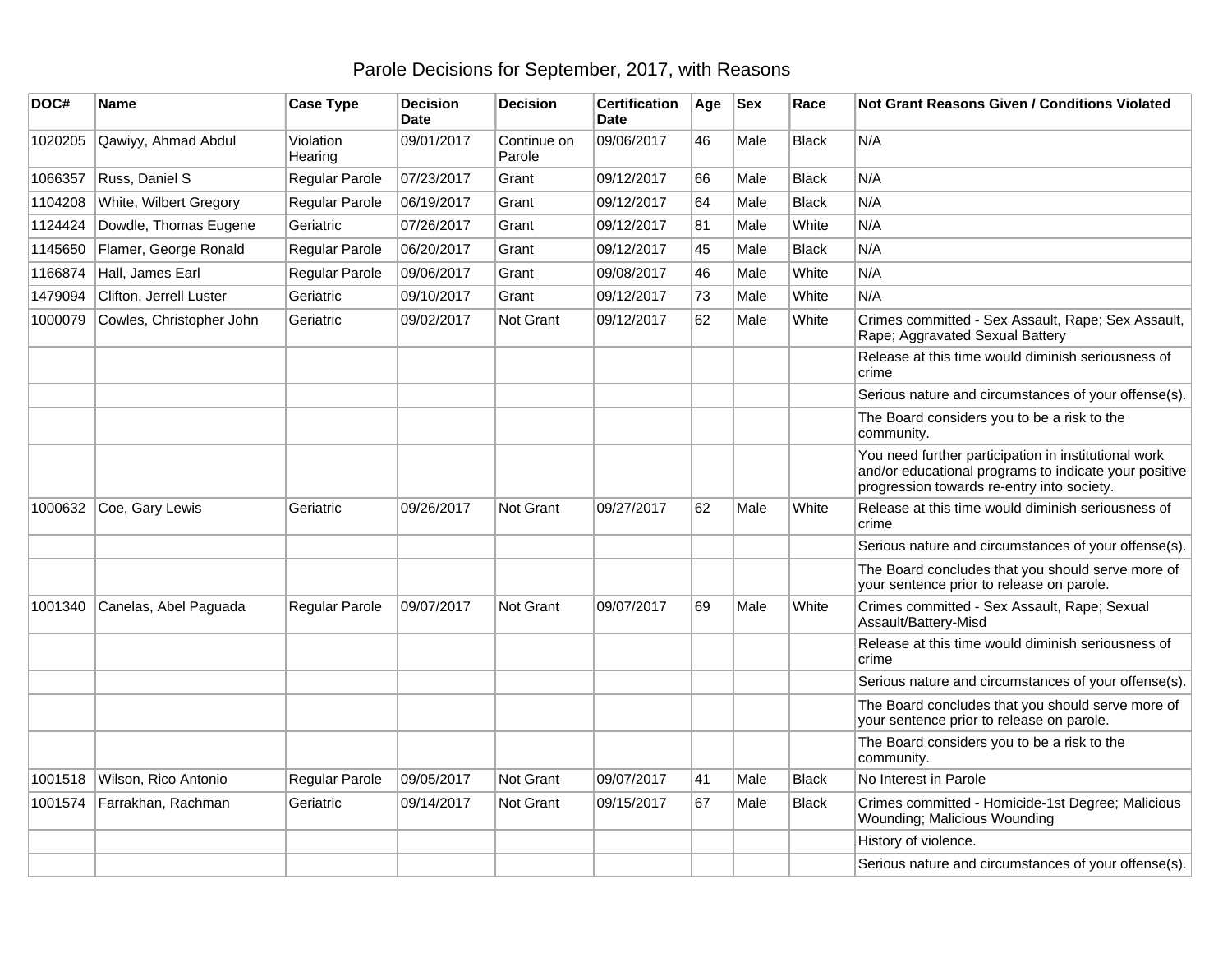| DOC#    | <b>Name</b>              | <b>Case Type</b>      | <b>Decision</b><br>Date | Decision  | <b>Certification</b><br>Date | Age | $ $ Sex | Race         | Not Grant Reasons Given / Conditions Violated                                                                                                         |
|---------|--------------------------|-----------------------|-------------------------|-----------|------------------------------|-----|---------|--------------|-------------------------------------------------------------------------------------------------------------------------------------------------------|
| 1001574 | Farrakhan, Rachman       | Geriatric             | 09/14/2017              | Not Grant | 09/15/2017                   | 67  | Male    | <b>Black</b> | The Board concludes that you should serve more of<br>your sentence prior to release on parole.                                                        |
|         |                          |                       |                         |           |                              |     |         |              | Your prior failure(s) and/or convictions while under<br>community supervision indicate that you are unlikely<br>to comply with conditions of release. |
| 1001820 | Allison, Cecil Adrian    | Regular Parole        | 09/28/2017              | Not Grant | 09/29/2017                   | 75  | Male    | White        | History of violence.                                                                                                                                  |
|         |                          |                       |                         |           |                              |     |         |              | Release at this time would diminish seriousness of<br>crime                                                                                           |
|         |                          |                       |                         |           |                              |     |         |              | Serious nature and circumstances of your offense(s).                                                                                                  |
|         |                          |                       |                         |           |                              |     |         |              | The Board concludes that you should serve more of<br>your sentence prior to release on parole.                                                        |
| 1003299 | Romero, Jose Zetina      | <b>Regular Parole</b> | 09/10/2017              | Not Grant | 09/14/2017                   | 43  | Male    | White        | Release at this time would diminish seriousness of<br>crime                                                                                           |
|         |                          |                       |                         |           |                              |     |         |              | Serious nature and circumstances of your offense(s).                                                                                                  |
|         |                          |                       |                         |           |                              |     |         |              | You need to show a longer period of stable<br>adjustment.                                                                                             |
| 1003383 | Holden, Michael Keith    | <b>Board Review</b>   | 09/21/2017              | Not Grant | 09/27/2017                   | 52  | Male    | <b>Black</b> | Extensive criminal record                                                                                                                             |
|         |                          |                       |                         |           |                              |     |         |              | History of violence.                                                                                                                                  |
|         |                          |                       |                         |           |                              |     |         |              | The Board concludes that you should serve more of<br>your sentence prior to release on parole.                                                        |
|         |                          |                       |                         |           |                              |     |         |              | Your prior failure(s) and/or convictions while under<br>community supervision indicate that you are unlikely<br>to comply with conditions of release. |
|         |                          |                       |                         |           |                              |     |         |              | Your record indicates a serious disregard for the<br>property rights of others.                                                                       |
|         |                          |                       |                         |           |                              |     |         |              | Your record of institutional infractions indicates a<br>disregard for rules and that you are not ready to<br>conform to society.                      |
| 1003591 | Saunders, William Bailey | <b>Regular Parole</b> | 09/13/2017              | Not Grant | 09/18/2017                   | 57  | Male    | White        | Crimes committed - Homicide-Attempted; Burglary;<br>Burglary - Attempted                                                                              |
|         |                          |                       |                         |           |                              |     |         |              | Release at this time would diminish seriousness of<br>crime                                                                                           |
|         |                          |                       |                         |           |                              |     |         |              | The Board concludes that you should serve more of<br>your sentence prior to release on parole.                                                        |
|         |                          |                       |                         |           |                              |     |         |              | The Board considers you to be a risk to the<br>community.                                                                                             |
| 1003603 | Shabazz, Abdur B         | Regular Parole        | 09/04/2017              | Not Grant | 09/05/2017                   | 68  | Male    | Black        | Crimes committed - Kidnap/Abduct; Obtain<br>Money/Etc: False Pretense, Larceny>=\$200;<br>Cocaine-Possess                                             |
|         |                          |                       |                         |           |                              |     |         |              | History of violence.                                                                                                                                  |
|         |                          |                       |                         |           |                              |     |         |              | Serious nature and circumstances of your offense(s).                                                                                                  |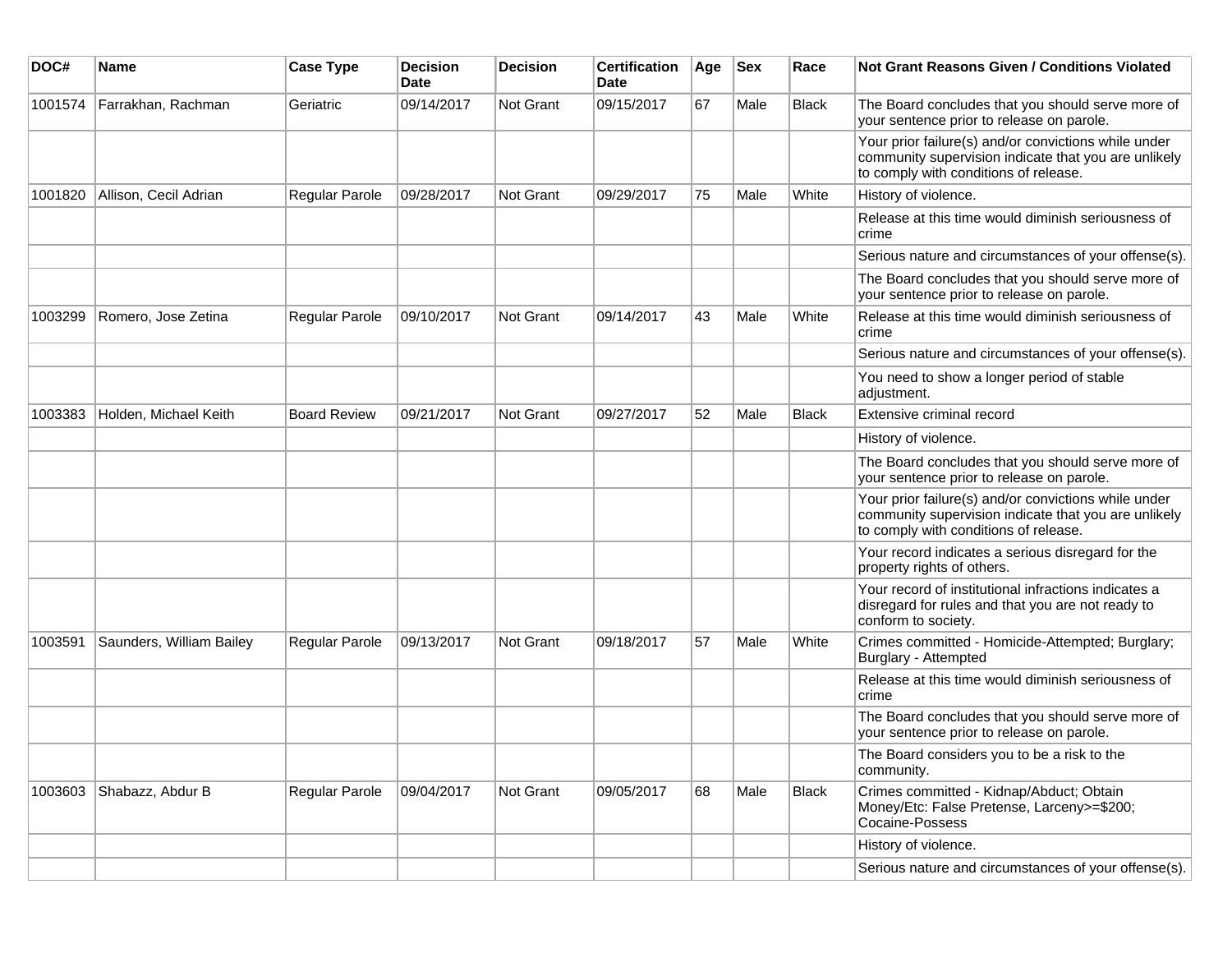| DOC#    | Name                      | <b>Case Type</b>      | <b>Decision</b><br>Date | <b>Decision</b> | <b>Certification</b><br>Date | Age | <b>Sex</b> | Race         | Not Grant Reasons Given / Conditions Violated                                                                                                               |
|---------|---------------------------|-----------------------|-------------------------|-----------------|------------------------------|-----|------------|--------------|-------------------------------------------------------------------------------------------------------------------------------------------------------------|
| 1003603 | Shabazz, Abdur B          | Regular Parole        | 09/04/2017              | Not Grant       | 09/05/2017                   | 68  | Male       | <b>Black</b> | The Board concludes that you should serve more of<br>your sentence prior to release on parole.                                                              |
|         |                           |                       |                         |                 |                              |     |            |              | Your prior failure(s) and/or convictions while under<br>community supervision indicate that you are unlikely<br>to comply with conditions of release.       |
| 1004011 | Ainsley, Bruce Andrew     | <b>Regular Parole</b> | 08/31/2017              | Not Grant       | 09/06/2017                   | 65  | Male       | White        | Crimes committed - Kidnap/Abduct; Sex Assault,<br>Rape; Sex Asslt-Carnal Abuse                                                                              |
|         |                           |                       |                         |                 |                              |     |            |              | The Board concludes that you should serve more of<br>your sentence prior to release on parole.                                                              |
|         |                           |                       |                         |                 |                              |     |            |              | The Board considers you to be a risk to the<br>community.                                                                                                   |
| 1004139 | Reardon, Donald Dean      | Geriatric             | 09/22/2017              | Not Grant       | 09/27/2017                   | 61  | Male       | White        | Crimes committed - Homicide-1st Degree; Sex<br>Assault, Rape; Controlled Drugs - Possession                                                                 |
|         |                           |                       |                         |                 |                              |     |            |              | Release at this time would diminish seriousness of<br>crime                                                                                                 |
|         |                           |                       |                         |                 |                              |     |            |              | Serious nature and circumstances of your offense(s).                                                                                                        |
| 1004354 | Hannah, Harold Walter Jr. | Geriatric             | 09/19/2017              | Not Grant       | 09/27/2017                   | 70  | Male       | <b>Black</b> | Extensive criminal record                                                                                                                                   |
|         |                           |                       |                         |                 |                              |     |            |              | Release at this time would diminish seriousness of<br>crime                                                                                                 |
|         |                           |                       |                         |                 |                              |     |            |              | Serious nature and circumstances of your offense(s).                                                                                                        |
|         |                           |                       |                         |                 |                              |     |            |              | The Board considers you to be a risk to the<br>community.                                                                                                   |
| 1005540 | Minkins, Al Hubert        | Geriatric             | 09/04/2017              | Not Grant       | 09/05/2017                   | 66  | Male       | <b>Black</b> | Crimes committed - Rape: Intercourse By<br>Force/Threat/Intimidation                                                                                        |
|         |                           |                       |                         |                 |                              |     |            |              | Extensive criminal record                                                                                                                                   |
|         |                           |                       |                         |                 |                              |     |            |              | Release at this time would diminish seriousness of<br>crime                                                                                                 |
|         |                           |                       |                         |                 |                              |     |            |              | The Board concludes that you should serve more of<br>your sentence prior to release on parole.                                                              |
|         |                           |                       |                         |                 |                              |     |            |              | The Board considers you to be a risk to the<br>community.                                                                                                   |
|         |                           |                       |                         |                 |                              |     |            |              | Your prior failure(s) and/or convictions while under<br>community supervision indicate that you are unlikely<br>to comply with conditions of release.       |
| 1005897 | Feather, Gary G.          | <b>Regular Parole</b> | 09/27/2017              | Not Grant       | 09/27/2017                   | 67  | Male       | White        | Extensive criminal record                                                                                                                                   |
|         |                           |                       |                         |                 |                              |     |            |              | The Board concludes that you should serve more of<br>your sentence prior to release on parole.                                                              |
|         |                           |                       |                         |                 |                              |     |            |              | You need further participation in institutional work<br>and/or educational programs to indicate your positive<br>progression towards re-entry into society. |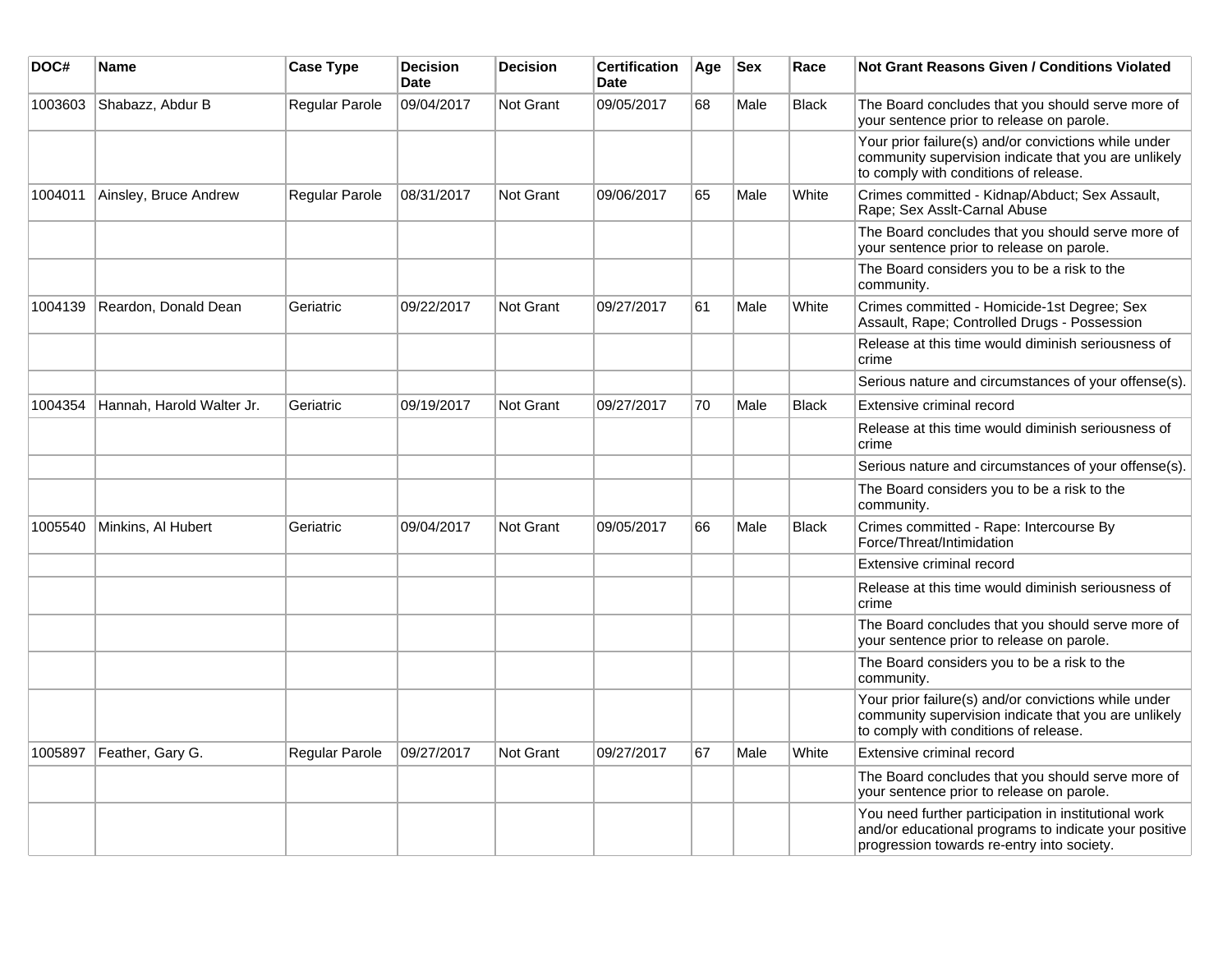| DOC#    | Name                       | <b>Case Type</b> | <b>Decision</b><br><b>Date</b> | <b>Decision</b> | <b>Certification</b><br>Date | Age | <b>Sex</b> | Race         | Not Grant Reasons Given / Conditions Violated                                                                                                         |
|---------|----------------------------|------------------|--------------------------------|-----------------|------------------------------|-----|------------|--------------|-------------------------------------------------------------------------------------------------------------------------------------------------------|
| 1005897 | Feather, Gary G.           | Regular Parole   | 09/27/2017                     | Not Grant       | 09/27/2017                   | 67  | Male       | White        | Your prior failure(s) and/or convictions while under<br>community supervision indicate that you are unlikely<br>to comply with conditions of release. |
| 1006167 | Hawkins, John Arthur       | Regular Parole   | 09/19/2017                     | Not Grant       | 09/20/2017                   | 61  | Male       | White        | History of violence.                                                                                                                                  |
|         |                            |                  |                                |                 |                              |     |            |              | Release at this time would diminish seriousness of<br>crime                                                                                           |
|         |                            |                  |                                |                 |                              |     |            |              | Serious nature and circumstances of your offense(s).                                                                                                  |
| 1006608 | Muhammad, Raheem Abdul     | Regular Parole   | 09/15/2017                     | Not Grant       | 09/15/2017                   | 65  | Male       | <b>Black</b> | Considering your offense and your institutional<br>records, the Board concludes that you should serve<br>more of your sentence before being paroled.  |
|         |                            |                  |                                |                 |                              |     |            |              | Crimes committed - Homicide/Murder; Disord<br>Conduct; Trespassing                                                                                    |
|         |                            |                  |                                |                 |                              |     |            |              | Release at this time would diminish seriousness of<br>crime                                                                                           |
|         |                            |                  |                                |                 |                              |     |            |              | The Board concludes that you should serve more of<br>your sentence prior to release on parole.                                                        |
|         |                            |                  |                                |                 |                              |     |            |              | You need to show a longer period of stable<br>adjustment.                                                                                             |
| 1007520 | Galeano, Mario             | Regular Parole   | 09/16/2017                     | Not Grant       | 09/19/2017                   | 54  | Male       | White        | Crimes committed - Sex Assault, Rape; Forcible<br>Sodomy                                                                                              |
|         |                            |                  |                                |                 |                              |     |            |              | Release at this time would diminish seriousness of<br>crime                                                                                           |
|         |                            |                  |                                |                 |                              |     |            |              | Serious nature and circumstances of your offense(s).                                                                                                  |
|         |                            |                  |                                |                 |                              |     |            |              | The Board concludes that you should serve more of<br>your sentence prior to release on parole.                                                        |
|         |                            |                  |                                |                 |                              |     |            |              | The Board considers you to be a risk to the<br>community.                                                                                             |
| 1008060 | Carbino, Daniel            | Regular Parole   | 09/06/2017                     | Not Grant       | 09/07/2017                   | 63  | Male       | White        | Crimes committed - Homicide-1st Degree; Forgery                                                                                                       |
|         |                            |                  |                                |                 |                              |     |            |              | Extensive criminal record                                                                                                                             |
|         |                            |                  |                                |                 |                              |     |            |              | Serious nature and circumstances of your offense(s).                                                                                                  |
|         |                            |                  |                                |                 |                              |     |            |              | The Board considers you to be a risk to the<br>community.                                                                                             |
|         |                            |                  |                                |                 |                              |     |            |              | You need to show a longer period of stable<br>adjustment.                                                                                             |
|         | 1008478 Stone, David Lewis | Regular Parole   | 09/14/2017                     | Not Grant       | 09/18/2017                   | 45  | Male       | White        | Extensive criminal record                                                                                                                             |
|         |                            |                  |                                |                 |                              |     |            |              | Release at this time would diminish seriousness of<br>crime                                                                                           |
|         |                            |                  |                                |                 |                              |     |            |              | Serious nature and circumstances of your offense(s).                                                                                                  |
|         |                            |                  |                                |                 |                              |     |            |              | The Board concludes that you should serve more of<br>your sentence prior to release on parole.                                                        |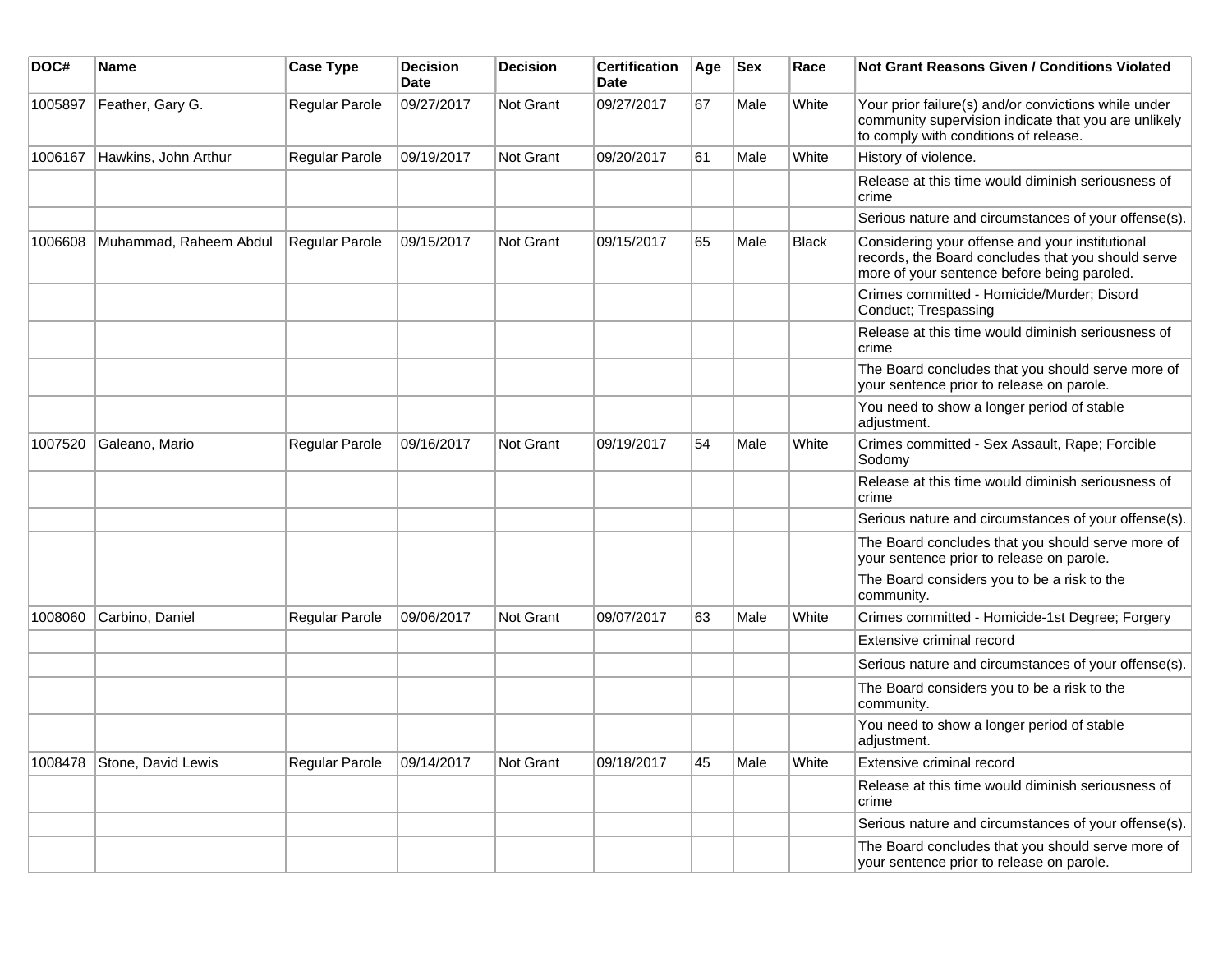| DOC#    | Name                       | <b>Case Type</b> | <b>Decision</b><br><b>Date</b> | <b>Decision</b> | Certification<br><b>Date</b> | Age | Sex  | Race         | <b>Not Grant Reasons Given / Conditions Violated</b>                                                                                                        |
|---------|----------------------------|------------------|--------------------------------|-----------------|------------------------------|-----|------|--------------|-------------------------------------------------------------------------------------------------------------------------------------------------------------|
| 1008478 | Stone, David Lewis         | Regular Parole   | 09/14/2017                     | Not Grant       | 09/18/2017                   | 45  | Male | White        | You need further participation in institutional work<br>and/or educational programs to indicate your positive<br>progression towards re-entry into society. |
| 1008933 | Norvell, David Allan       | Regular Parole   | 09/19/2017                     | Not Grant       | 09/20/2017                   | 68  | Male | White        | Crimes committed - Kidnap/Abduct; Sex Assault,<br>Rape; Parole Violation                                                                                    |
|         |                            |                  |                                |                 |                              |     |      |              | Release at this time would diminish seriousness of<br>crime                                                                                                 |
|         |                            |                  |                                |                 |                              |     |      |              | The Board concludes that you should serve more of<br>your sentence prior to release on parole.                                                              |
|         |                            |                  |                                |                 |                              |     |      |              | Your prior failure(s) and/or convictions while under<br>community supervision indicate that you are unlikely<br>to comply with conditions of release.       |
| 1009439 | Brown, John Lewis Jr.      | Regular Parole   | 09/13/2017                     | Not Grant       | 09/15/2017                   | 49  | Male | <b>Black</b> | Crimes committed - Sex Assault, Rape; Forcible<br>Sodomy; Felonious Injury Corr Employee                                                                    |
|         |                            |                  |                                |                 |                              |     |      |              | Extensive criminal record                                                                                                                                   |
|         |                            |                  |                                |                 |                              |     |      |              | History of substance abuse.                                                                                                                                 |
|         |                            |                  |                                |                 |                              |     |      |              | History of violence.                                                                                                                                        |
|         |                            |                  |                                |                 |                              |     |      |              | Release at this time would diminish seriousness of<br>crime                                                                                                 |
|         |                            |                  |                                |                 |                              |     |      |              | Serious nature and circumstances of your offense(s).                                                                                                        |
|         |                            |                  |                                |                 |                              |     |      |              | Your prior failure(s) and/or convictions while under<br>community supervision indicate that you are unlikely<br>to comply with conditions of release.       |
| 1009876 | Fitzgerald, James Benjamin | Regular Parole   | 09/27/2017                     | Not Grant       | 09/29/2017                   | 70  | Male | White        | Crimes committed - Homicide-1st Degree; Use Of<br>Firearm In Felony                                                                                         |
|         |                            |                  |                                |                 |                              |     |      |              | History of violence.                                                                                                                                        |
|         |                            |                  |                                |                 |                              |     |      |              | Release at this time would diminish seriousness of<br>crime                                                                                                 |
|         |                            |                  |                                |                 |                              |     |      |              | Serious nature and circumstances of your offense(s).                                                                                                        |
|         |                            |                  |                                |                 |                              |     |      |              | The Board concludes that you should serve more of<br>your sentence prior to release on parole.                                                              |
| 1010895 | Thorne, Rudolph            | Geriatric        | 09/26/2017                     | Not Grant       | 09/27/2017                   | 66  | Male | <b>Black</b> | Crimes committed - Kidnap/Abduct; Kidnap/Abduct;<br>Kidnap - Attempted                                                                                      |
|         |                            |                  |                                |                 |                              |     |      |              | Extensive criminal record                                                                                                                                   |
|         |                            |                  |                                |                 |                              |     |      |              | History of violence.                                                                                                                                        |
|         |                            |                  |                                |                 |                              |     |      |              | Poor institutional adjustment (for example,<br>motivation/attitude, unfavorable reports, lack of<br>program involvement, etc.)                              |
|         |                            |                  |                                |                 |                              |     |      |              | Release at this time would diminish seriousness of<br>crime                                                                                                 |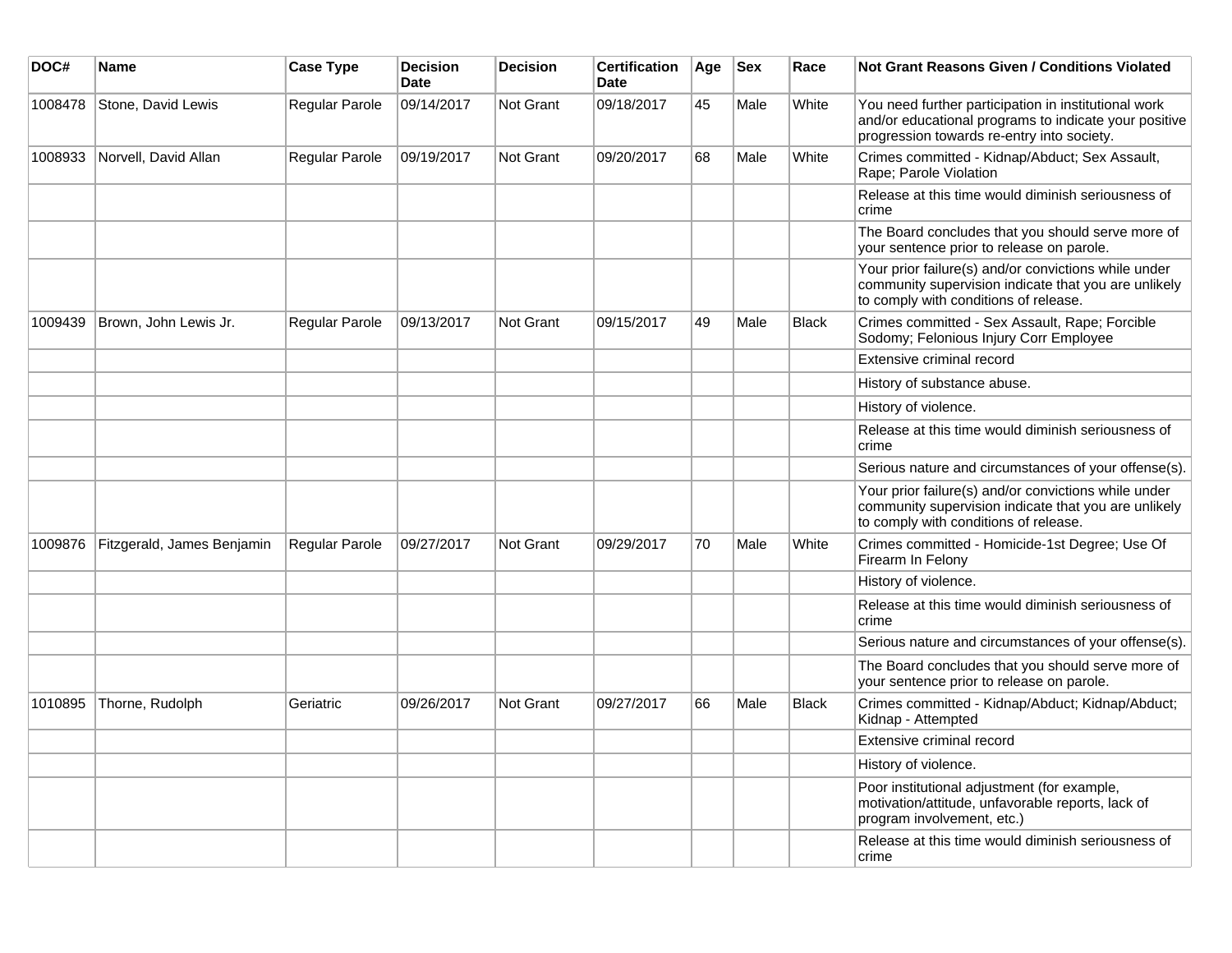| DOC#    | <b>Name</b>               | <b>Case Type</b> | <b>Decision</b><br><b>Date</b> | <b>Decision</b>  | <b>Certification</b><br>Date | Age | <b>Sex</b> | Race         | <b>Not Grant Reasons Given / Conditions Violated</b>                                                                                                 |
|---------|---------------------------|------------------|--------------------------------|------------------|------------------------------|-----|------------|--------------|------------------------------------------------------------------------------------------------------------------------------------------------------|
| 1010895 | Thorne, Rudolph           | Geriatric        | 09/26/2017                     | Not Grant        | 09/27/2017                   | 66  | Male       | <b>Black</b> | The Board concludes that you should serve more of<br>your sentence prior to release on parole.                                                       |
| 1011100 | Hines, Alvin Howard       | Regular Parole   | 09/02/2017                     | Not Grant        | 09/06/2017                   | 61  | Male       | <b>Black</b> | Crimes committed - Homicide-Capital; Robbery;<br>Robbery - Attempted                                                                                 |
|         |                           |                  |                                |                  |                              |     |            |              | History of violence.                                                                                                                                 |
|         |                           |                  |                                |                  |                              |     |            |              | Release at this time would diminish seriousness of<br>crime                                                                                          |
|         |                           |                  |                                |                  |                              |     |            |              | Serious nature and circumstances of your offense(s).                                                                                                 |
|         |                           |                  |                                |                  |                              |     |            |              | You need to show a longer period of stable<br>adjustment.                                                                                            |
| 1011525 | Finch, William Wesley III | Geriatric        | 09/06/2017                     | Not Grant        | 09/12/2017                   | 69  | Male       | White        | Crimes committed - Sex Assault, Rape; Aggravated<br>Sexual Battery; Forcible Sodomy                                                                  |
|         |                           |                  |                                |                  |                              |     |            |              | Release at this time would diminish seriousness of<br>crime                                                                                          |
|         |                           |                  |                                |                  |                              |     |            |              | Serious nature and circumstances of your offense(s).                                                                                                 |
|         |                           |                  |                                |                  |                              |     |            |              | The Board concludes that you should serve more of<br>your sentence prior to release on parole.                                                       |
|         |                           |                  |                                |                  |                              |     |            |              | The Board considers you to be a risk to the<br>community.                                                                                            |
| 1012424 | Newsome, Kevin Alonzo     | Regular Parole   | 09/01/2017                     | Not Grant        | 09/06/2017                   | 48  | Male       | <b>Black</b> | Extensive criminal record                                                                                                                            |
|         |                           |                  |                                |                  |                              |     |            |              | Poor institutional adjustment (for example,<br>motivation/attitude, unfavorable reports, lack of<br>program involvement, etc.)                       |
|         |                           |                  |                                |                  |                              |     |            |              | Release at this time would diminish seriousness of<br>crime                                                                                          |
|         |                           |                  |                                |                  |                              |     |            |              | Serious nature and circumstances of your offense(s).                                                                                                 |
|         |                           |                  |                                |                  |                              |     |            |              | You need to show a longer period of stable<br>adjustment.                                                                                            |
| 1012834 | Harvey, Rhoden Elijah     | Regular Parole   | 09/28/2017                     | Not Grant        | 09/29/2017                   | 46  | Male       | <b>Black</b> | Crimes committed - Homicide-1st Degree; Sex<br>Assault, Rape; Use Of Firearm In Felony                                                               |
|         |                           |                  |                                |                  |                              |     |            |              | Release at this time would diminish seriousness of<br>crime                                                                                          |
|         |                           |                  |                                |                  |                              |     |            |              | Serious nature and circumstances of your offense(s).                                                                                                 |
|         |                           |                  |                                |                  |                              |     |            |              | The Board concludes that you should serve more of<br>your sentence prior to release on parole.                                                       |
| 1014028 | Brown, Robert Lee         | Geriatric        | 09/11/2017                     | <b>Not Grant</b> | 09/15/2017                   | 64  | Male       | <b>Black</b> | Considering your offense and your institutional<br>records, the Board concludes that you should serve<br>more of your sentence before being paroled. |
|         |                           |                  |                                |                  |                              |     |            |              | Crimes committed - Forcible Sodomy; Forcible<br>Sodomy                                                                                               |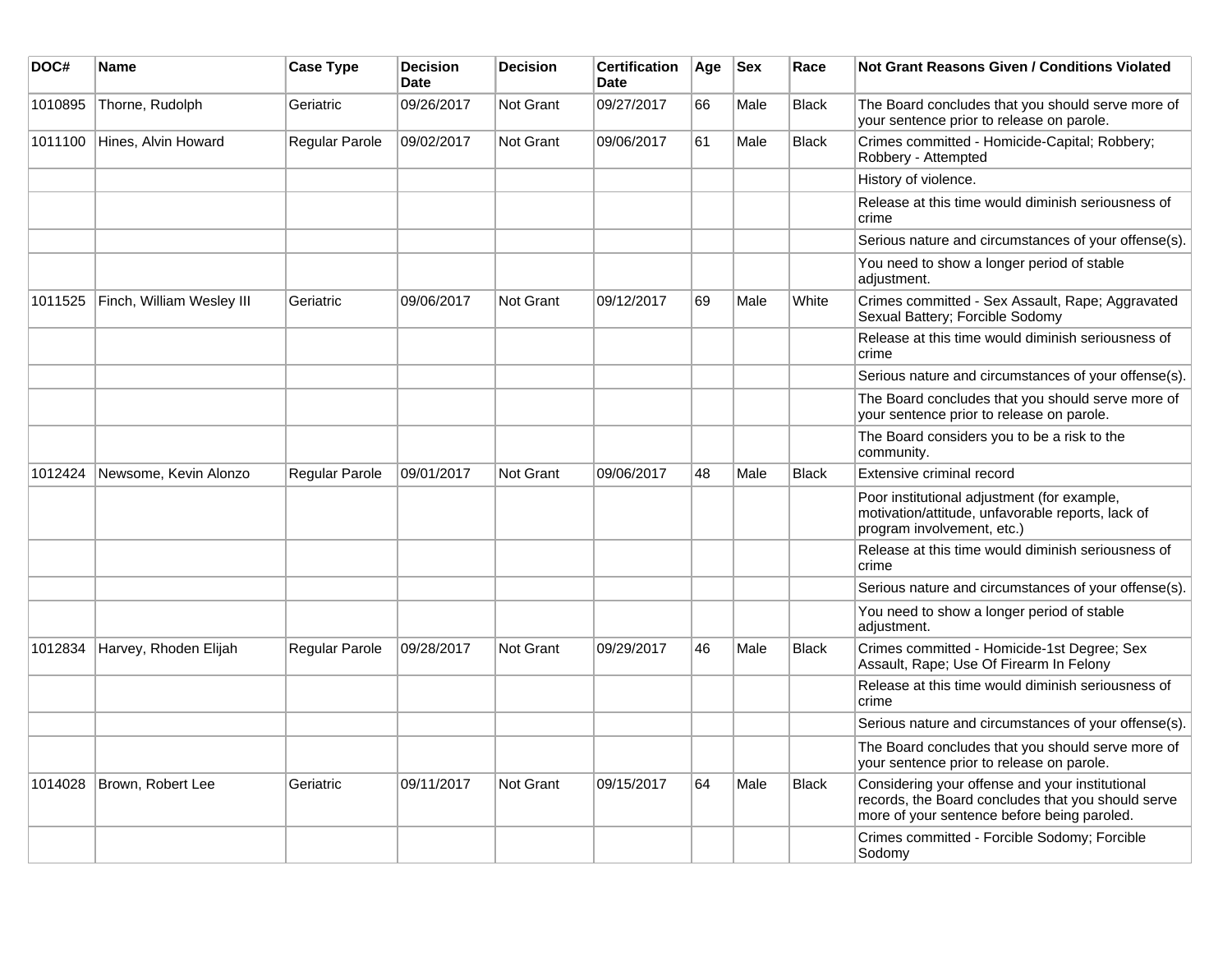| DOC#    | Name                              | <b>Case Type</b>    | <b>Decision</b><br>Date | <b>Decision</b> | <b>Certification</b><br><b>Date</b> | Age | <b>Sex</b> | Race         | <b>Not Grant Reasons Given / Conditions Violated</b>                                                                                                        |
|---------|-----------------------------------|---------------------|-------------------------|-----------------|-------------------------------------|-----|------------|--------------|-------------------------------------------------------------------------------------------------------------------------------------------------------------|
| 1014028 | Brown, Robert Lee                 | Geriatric           | 09/11/2017              | Not Grant       | 09/15/2017                          | 64  | Male       | Black        | Release at this time would diminish seriousness of<br>crime                                                                                                 |
|         |                                   |                     |                         |                 |                                     |     |            |              | Serious nature and circumstances of your offense(s).                                                                                                        |
|         |                                   |                     |                         |                 |                                     |     |            |              | The Board concludes that you should serve more of<br>your sentence prior to release on parole.                                                              |
|         |                                   |                     |                         |                 |                                     |     |            |              | The Board considers you to be a risk to the<br>community.                                                                                                   |
| 1014318 | Hamblin, Michael Jared            | Regular Parole      | 09/19/2017              | Not Grant       | 09/20/2017                          | 44  | Male       | White        | Crimes committed - Sex Assault, Rape; Larc-Grand;<br>Larc-Grand                                                                                             |
|         |                                   |                     |                         |                 |                                     |     |            |              | Extensive criminal record                                                                                                                                   |
|         |                                   |                     |                         |                 |                                     |     |            |              | Release at this time would diminish seriousness of<br>crime                                                                                                 |
|         |                                   |                     |                         |                 |                                     |     |            |              | Serious nature and circumstances of your offense(s).                                                                                                        |
|         |                                   |                     |                         |                 |                                     |     |            |              | The Board considers you to be a risk to the<br>community.                                                                                                   |
| 1015897 | Mourton, William Richard          | Regular Parole      | 09/01/2017              | Not Grant       | 09/06/2017                          | 64  | Male       | White        | Crimes committed - Sex Assault, Rape; Forcible<br>Sodomy                                                                                                    |
|         |                                   |                     |                         |                 |                                     |     |            |              | Extensive criminal record                                                                                                                                   |
|         |                                   |                     |                         |                 |                                     |     |            |              | Release at this time would diminish seriousness of<br>crime                                                                                                 |
|         |                                   |                     |                         |                 |                                     |     |            |              | The Board considers you to be a risk to the<br>community.                                                                                                   |
| 1019605 | Brown, Robert Jerome Jr.          | Regular Parole      | 09/07/2017              | Not Grant       | 09/07/2017                          | 60  | Male       | <b>Black</b> | Other                                                                                                                                                       |
|         |                                   |                     |                         |                 |                                     |     |            |              | Release at this time would diminish seriousness of<br>crime                                                                                                 |
|         |                                   |                     |                         |                 |                                     |     |            |              | Serious nature and circumstances of your offense(s).                                                                                                        |
|         |                                   |                     |                         |                 |                                     |     |            |              | You need further participation in institutional work<br>and/or educational programs to indicate your positive<br>progression towards re-entry into society. |
|         |                                   |                     |                         |                 |                                     |     |            |              | You need to show a longer period of stable<br>adjustment.                                                                                                   |
| 1019872 | Adams, Thomas Wayne               | <b>Board Review</b> | 09/14/2017              | Not Grant       | 09/27/2017                          | 55  | Male       | White        | Serious nature and circumstances of your offense(s).                                                                                                        |
|         |                                   |                     |                         |                 |                                     |     |            |              | The Board concludes that you should serve more of<br>your sentence prior to release on parole.                                                              |
|         |                                   |                     |                         |                 |                                     |     |            |              | Your prior failure(s) and/or convictions while under<br>community supervision indicate that you are unlikely<br>to comply with conditions of release.       |
| 1020896 | Ridgley, Kevin Pierre-<br>Mustafa | Regular Parole      | 09/28/2017              | Not Grant       | 09/29/2017                          | 56  | Male       | <b>Black</b> | Crimes committed - Homicide-2Nd-Degree; Use Of<br>Firearm In Felony                                                                                         |
|         |                                   |                     |                         |                 |                                     |     |            |              | Release at this time would diminish seriousness of<br>crime                                                                                                 |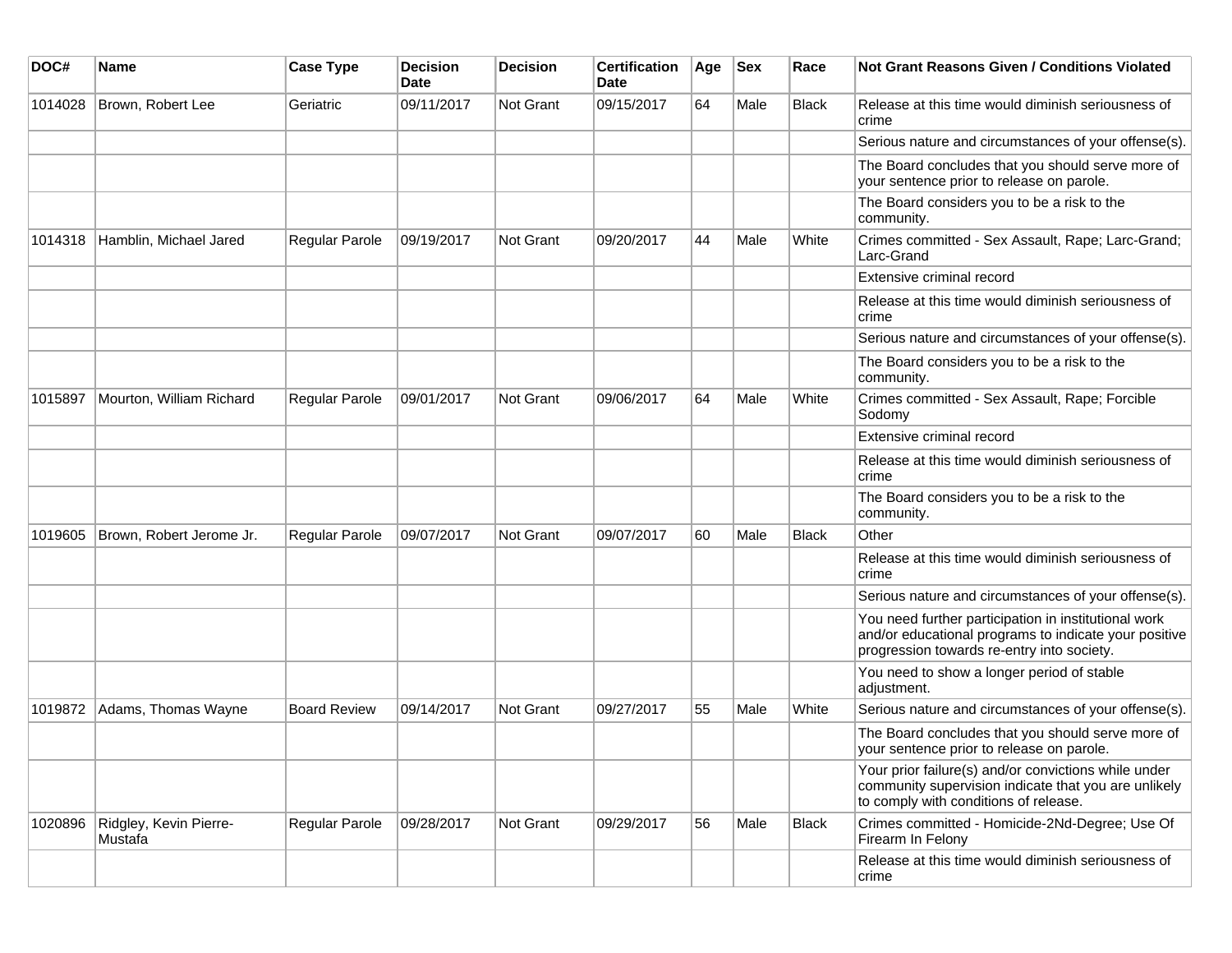| DOC#    | <b>Name</b>                       | <b>Case Type</b>      | <b>Decision</b><br><b>Date</b> | <b>Decision</b>  | <b>Certification</b><br>Date | Age | <b>Sex</b> | Race         | <b>Not Grant Reasons Given / Conditions Violated</b>                                                                                                        |
|---------|-----------------------------------|-----------------------|--------------------------------|------------------|------------------------------|-----|------------|--------------|-------------------------------------------------------------------------------------------------------------------------------------------------------------|
| 1020896 | Ridgley, Kevin Pierre-<br>Mustafa | Regular Parole        | 09/28/2017                     | <b>Not Grant</b> | 09/29/2017                   | 56  | Male       | <b>Black</b> | Serious nature and circumstances of your offense(s).                                                                                                        |
|         |                                   |                       |                                |                  |                              |     |            |              | The Board concludes that you should serve more of<br>your sentence prior to release on parole.                                                              |
|         |                                   |                       |                                |                  |                              |     |            |              | The Board considers you to be a risk to the<br>community.                                                                                                   |
| 1021077 | Hebner, Darryl                    | Regular Parole        | 09/07/2017                     | Not Grant        | 09/07/2017                   | 58  | Male       | White        | Crimes committed - Sex Assault, Rape; Robbery -<br>Attempted; Larc-Grand                                                                                    |
|         |                                   |                       |                                |                  |                              |     |            |              | Serious nature and circumstances of your offense(s).                                                                                                        |
|         |                                   |                       |                                |                  |                              |     |            |              | Your prior failure(s) and/or convictions while under<br>community supervision indicate that you are unlikely<br>to comply with conditions of release.       |
| 1021638 | Gould, Kelvin                     | Geriatric             | 09/21/2017                     | <b>Not Grant</b> | 09/27/2017                   | 63  | Male       | Black        | Considering your offense and your institutional<br>records, the Board concludes that you should serve<br>more of your sentence before being paroled.        |
|         |                                   |                       |                                |                  |                              |     |            |              | Crimes committed - Aggravated Sexual Battery:<br>Victim <13 Yrs; Object Sexual Penetration: Victim<br><13 Yrs; Indecent Liberties: W/Child By Parent/Etc    |
|         |                                   |                       |                                |                  |                              |     |            |              | Release at this time would diminish seriousness of<br>crime                                                                                                 |
|         |                                   |                       |                                |                  |                              |     |            |              | The Board concludes that you should serve more of<br>your sentence prior to release on parole.                                                              |
|         |                                   |                       |                                |                  |                              |     |            |              | The Board considers you to be a risk to the<br>community.                                                                                                   |
| 1021942 | James, William Henry              | <b>Regular Parole</b> | 09/17/2017                     | Not Grant        | 09/19/2017                   | 72  | Male       | <b>Black</b> | Conviction of a new crime while incarcerated                                                                                                                |
|         |                                   |                       |                                |                  |                              |     |            |              | Crimes committed - Homicide-1st Degree; Robbery;<br>Robbery                                                                                                 |
|         |                                   |                       |                                |                  |                              |     |            |              | History of violence.                                                                                                                                        |
|         |                                   |                       |                                |                  |                              |     |            |              | The Board concludes that you should serve more of<br>your sentence prior to release on parole.                                                              |
|         |                                   |                       |                                |                  |                              |     |            |              | You need further participation in institutional work<br>and/or educational programs to indicate your positive<br>progression towards re-entry into society. |
| 1022659 | Jackson, Robert                   | Regular Parole        | 09/03/2017                     | Not Grant        | 09/07/2017                   | 64  | Male       | <b>Black</b> | Crimes committed - Kidnap/Abduct; Kidnap/Abduct;<br>Kidnap/Abduct                                                                                           |
|         |                                   |                       |                                |                  |                              |     |            |              | Serious nature and circumstances of your offense(s).                                                                                                        |
|         |                                   |                       |                                |                  |                              |     |            |              | The Board concludes that you should serve more of<br>your sentence prior to release on parole.                                                              |
| 1023064 | Thompson, Lawrence<br>Edward Jr.  | Regular Parole        | 09/11/2017                     | <b>Not Grant</b> | 09/14/2017                   | 47  | Male       | <b>Black</b> | Crimes committed - Sex Assault, Rape; Sex Assault,<br>Rape; Breaking And Entering                                                                           |
|         |                                   |                       |                                |                  |                              |     |            |              | Release at this time would diminish seriousness of<br>crime                                                                                                 |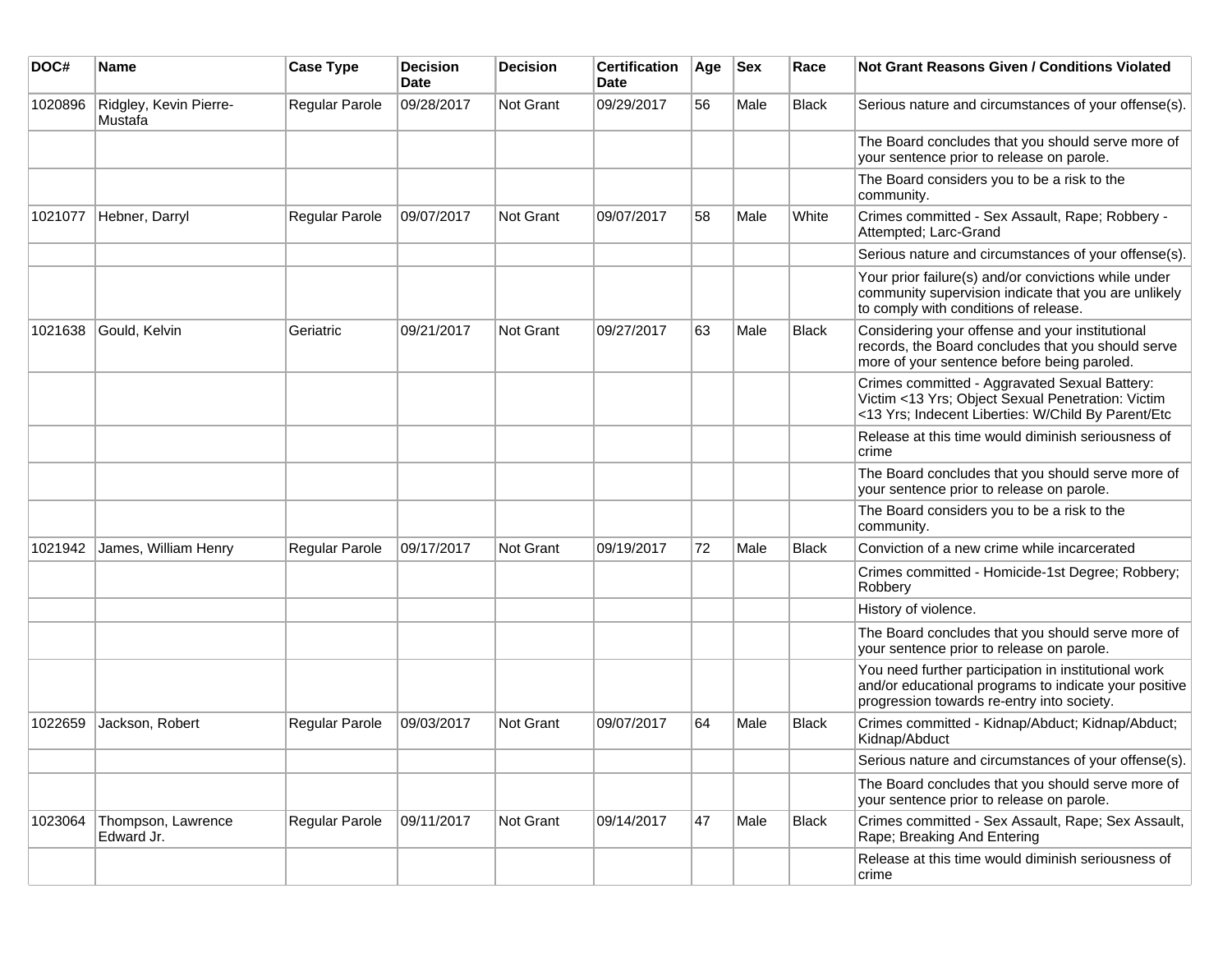| DOC#    | <b>Name</b>                       | <b>Case Type</b>      | <b>Decision</b><br>Date | <b>Decision</b>  | <b>Certification</b><br><b>Date</b> | Age | <b>Sex</b> | Race         | <b>Not Grant Reasons Given / Conditions Violated</b>                                                                                                  |
|---------|-----------------------------------|-----------------------|-------------------------|------------------|-------------------------------------|-----|------------|--------------|-------------------------------------------------------------------------------------------------------------------------------------------------------|
| 1023064 | Thompson, Lawrence<br>Edward Jr.  | Regular Parole        | 09/11/2017              | <b>Not Grant</b> | 09/14/2017                          | 47  | Male       | <b>Black</b> | Serious nature and circumstances of your offense(s).                                                                                                  |
|         |                                   |                       |                         |                  |                                     |     |            |              | The Board considers you to be a risk to the<br>community.                                                                                             |
| 1023586 | Hinkle, Paul Bryan                | Regular Parole        | 09/15/2017              | <b>Not Grant</b> | 09/19/2017                          | 62  | Male       | White        | Crimes committed - Homicide-1st Degree; Robbery;<br><b>Malicious Wounding</b>                                                                         |
|         |                                   |                       |                         |                  |                                     |     |            |              | History of violence.                                                                                                                                  |
|         |                                   |                       |                         |                  |                                     |     |            |              | Release at this time would diminish seriousness of<br>crime                                                                                           |
|         |                                   |                       |                         |                  |                                     |     |            |              | The Board concludes that you should serve more of<br>your sentence prior to release on parole.                                                        |
| 1025417 | Jordan, Sammy Junior              | <b>Regular Parole</b> | 09/10/2017              | <b>Not Grant</b> | 09/12/2017                          | 61  | Male       | <b>Black</b> | History of violence.                                                                                                                                  |
|         |                                   |                       |                         |                  |                                     |     |            |              | Serious nature and circumstances of your offense(s).                                                                                                  |
|         |                                   |                       |                         |                  |                                     |     |            |              | The Board concludes that you should serve more of<br>your sentence prior to release on parole.                                                        |
|         |                                   |                       |                         |                  |                                     |     |            |              | The Board considers you to be a risk to the<br>community.                                                                                             |
|         |                                   |                       |                         |                  |                                     |     |            |              | Your prior failure(s) and/or convictions while under<br>community supervision indicate that you are unlikely<br>to comply with conditions of release. |
| 1026746 | Watson, Jeffrey Deshawn           | <b>Regular Parole</b> | 09/07/2017              | <b>Not Grant</b> | 09/07/2017                          | 44  | Male       | <b>Black</b> | Crimes committed - Homicide-1st Degree; Use Of A<br>Sawed-Off Shotgun                                                                                 |
|         |                                   |                       |                         |                  |                                     |     |            |              | Release at this time would diminish seriousness of<br>crime                                                                                           |
|         |                                   |                       |                         |                  |                                     |     |            |              | Serious nature and circumstances of your offense(s).                                                                                                  |
|         |                                   |                       |                         |                  |                                     |     |            |              | The Board concludes that you should serve more of<br>your sentence prior to release on parole.                                                        |
| 1027100 | Moody, Phillip                    | Regular Parole        | 09/07/2017              | Not Grant        | 09/07/2017                          | 59  | Male       | <b>Black</b> | Crimes committed - Kidnap/Abduct; Sex Assault,<br>Rape; Sodomy                                                                                        |
|         |                                   |                       |                         |                  |                                     |     |            |              | Release at this time would diminish seriousness of<br>crime                                                                                           |
|         |                                   |                       |                         |                  |                                     |     |            |              | Serious nature and circumstances of your offense(s).                                                                                                  |
|         |                                   |                       |                         |                  |                                     |     |            |              | The Board considers you to be a risk to the<br>community.                                                                                             |
|         | 1027185 Rawlings, Vincent Bernard | Regular Parole        | 09/27/2017              | Not Grant        | 09/29/2017                          | 61  | Male       | Black        | Considering your offense and your institutional<br>records, the Board concludes that you should serve<br>more of your sentence before being paroled.  |
|         |                                   |                       |                         |                  |                                     |     |            |              | Poor institutional adjustment (for example,<br>motivation/attitude, unfavorable reports, lack of<br>program involvement, etc.)                        |
|         |                                   |                       |                         |                  |                                     |     |            |              | Serious nature and circumstances of your offense(s).                                                                                                  |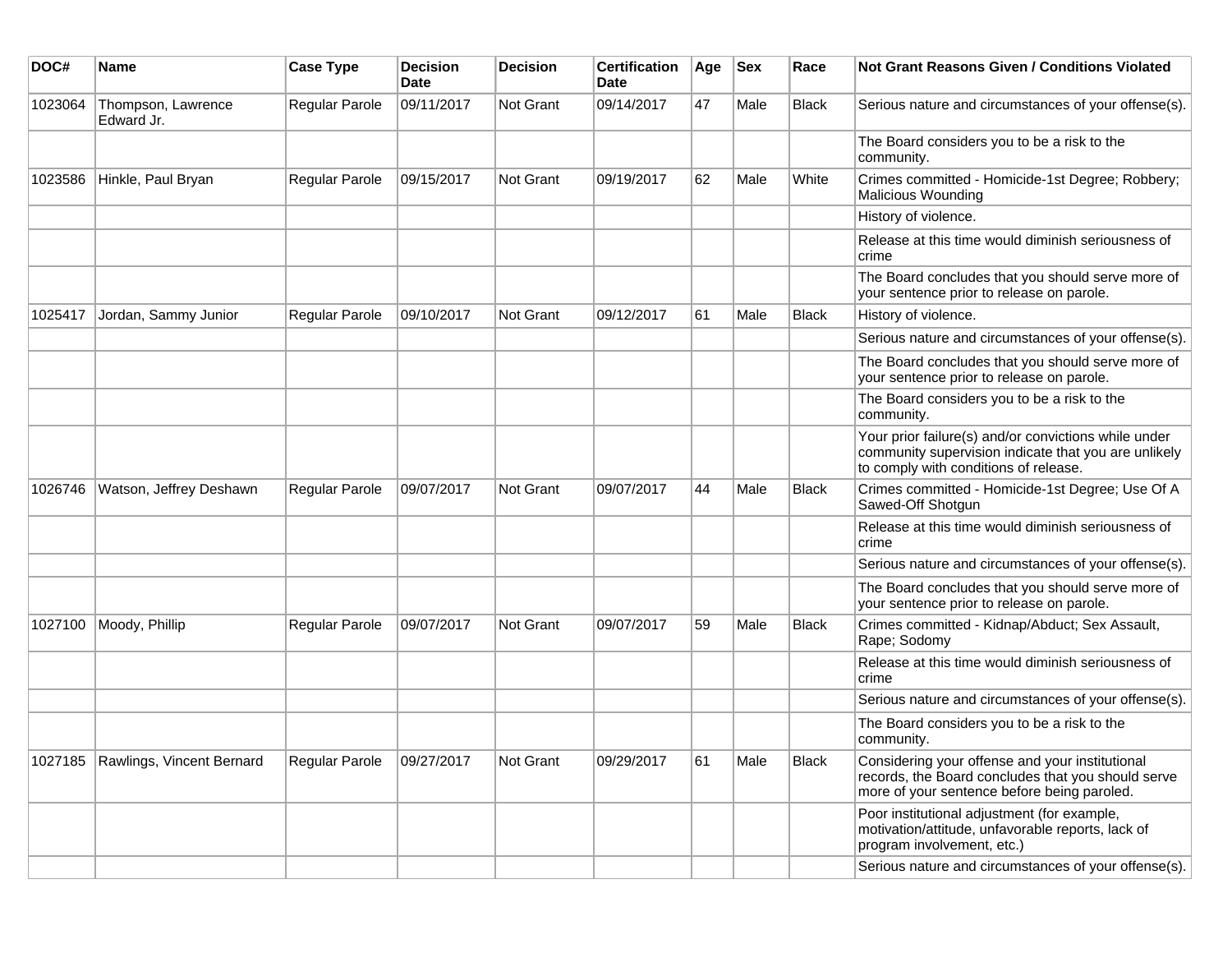| DOC#    | Name                      | <b>Case Type</b>      | <b>Decision</b><br><b>Date</b> | <b>Decision</b> | <b>Certification</b><br><b>Date</b> | Age | <b>Sex</b> | Race         | Not Grant Reasons Given / Conditions Violated                                                                                                         |
|---------|---------------------------|-----------------------|--------------------------------|-----------------|-------------------------------------|-----|------------|--------------|-------------------------------------------------------------------------------------------------------------------------------------------------------|
| 1027185 | Rawlings, Vincent Bernard | Regular Parole        | 09/27/2017                     | Not Grant       | 09/29/2017                          | 61  | Male       | <b>Black</b> | The Board considers you to be a risk to the<br>community.                                                                                             |
| 1028230 | Walton, Gregory Lynwood   | Regular Parole        | 09/06/2017                     | Not Grant       | 09/07/2017                          | 55  | Male       | <b>Black</b> | Crimes committed - Abduct-No Ransom Or Asslt;<br>Sex Assault, Rape; Robbery                                                                           |
|         |                           |                       |                                |                 |                                     |     |            |              | Release at this time would diminish seriousness of<br>crime                                                                                           |
|         |                           |                       |                                |                 |                                     |     |            |              | Serious nature and circumstances of your offense(s).                                                                                                  |
|         |                           |                       |                                |                 |                                     |     |            |              | The Board concludes that you should serve more of<br>your sentence prior to release on parole.                                                        |
|         |                           |                       |                                |                 |                                     |     |            |              | The Board considers you to be a risk to the<br>community.                                                                                             |
|         |                           |                       |                                |                 |                                     |     |            |              | You need to show a longer period of stable<br>adjustment.                                                                                             |
| 1028377 | Goodman, Steven Wayne     | <b>Regular Parole</b> | 09/12/2017                     | Not Grant       | 09/14/2017                          | 57  | Male       | White        | Crimes committed - Sex Assault, Rape; Aggravated<br>Sexual Battery; Forcible Sodomy                                                                   |
|         |                           |                       |                                |                 |                                     |     |            |              | Release at this time would diminish seriousness of<br>crime                                                                                           |
|         |                           |                       |                                |                 |                                     |     |            |              | The Board considers you to be a risk to the<br>community.                                                                                             |
| 1029281 | Clark, Hugh Edward        | Geriatric             | 09/20/2017                     | Not Grant       | 09/27/2017                          | 61  | Male       | White        | Extensive criminal record                                                                                                                             |
|         |                           |                       |                                |                 |                                     |     |            |              | Release at this time would diminish seriousness of<br>crime                                                                                           |
|         |                           |                       |                                |                 |                                     |     |            |              | The Board concludes that you should serve more of<br>your sentence prior to release on parole.                                                        |
|         |                           |                       |                                |                 |                                     |     |            |              | Your prior failure(s) and/or convictions while under<br>community supervision indicate that you are unlikely<br>to comply with conditions of release. |
|         |                           |                       |                                |                 |                                     |     |            |              | Your record indicates a serious disregard for the<br>property rights of others.                                                                       |
| 1029367 | Faison, David Fleetwoo    | Geriatric             | 09/01/2017                     | Not Grant       | 09/05/2017                          | 65  | Male       | Black        | Crimes committed - Homicide-1st Degree; Robbery;<br><b>Bribery</b>                                                                                    |
|         |                           |                       |                                |                 |                                     |     |            |              | Release at this time would diminish seriousness of<br>crime                                                                                           |
|         |                           |                       |                                |                 |                                     |     |            |              | Serious nature and circumstances of your offense(s).                                                                                                  |
|         |                           |                       |                                |                 |                                     |     |            |              | The Board concludes that you should serve more of<br>your sentence prior to release on parole.                                                        |
| 1029679 | Dawson, Johnny Doranzo    | Regular Parole        | 09/24/2017                     | Not Grant       | 09/26/2017                          | 53  | Male       | White        | Considering your offense and your institutional<br>records, the Board concludes that you should serve<br>more of your sentence before being paroled.  |
|         |                           |                       |                                |                 |                                     |     |            |              | Extensive criminal record                                                                                                                             |
|         |                           |                       |                                |                 |                                     |     |            |              | History of violence.                                                                                                                                  |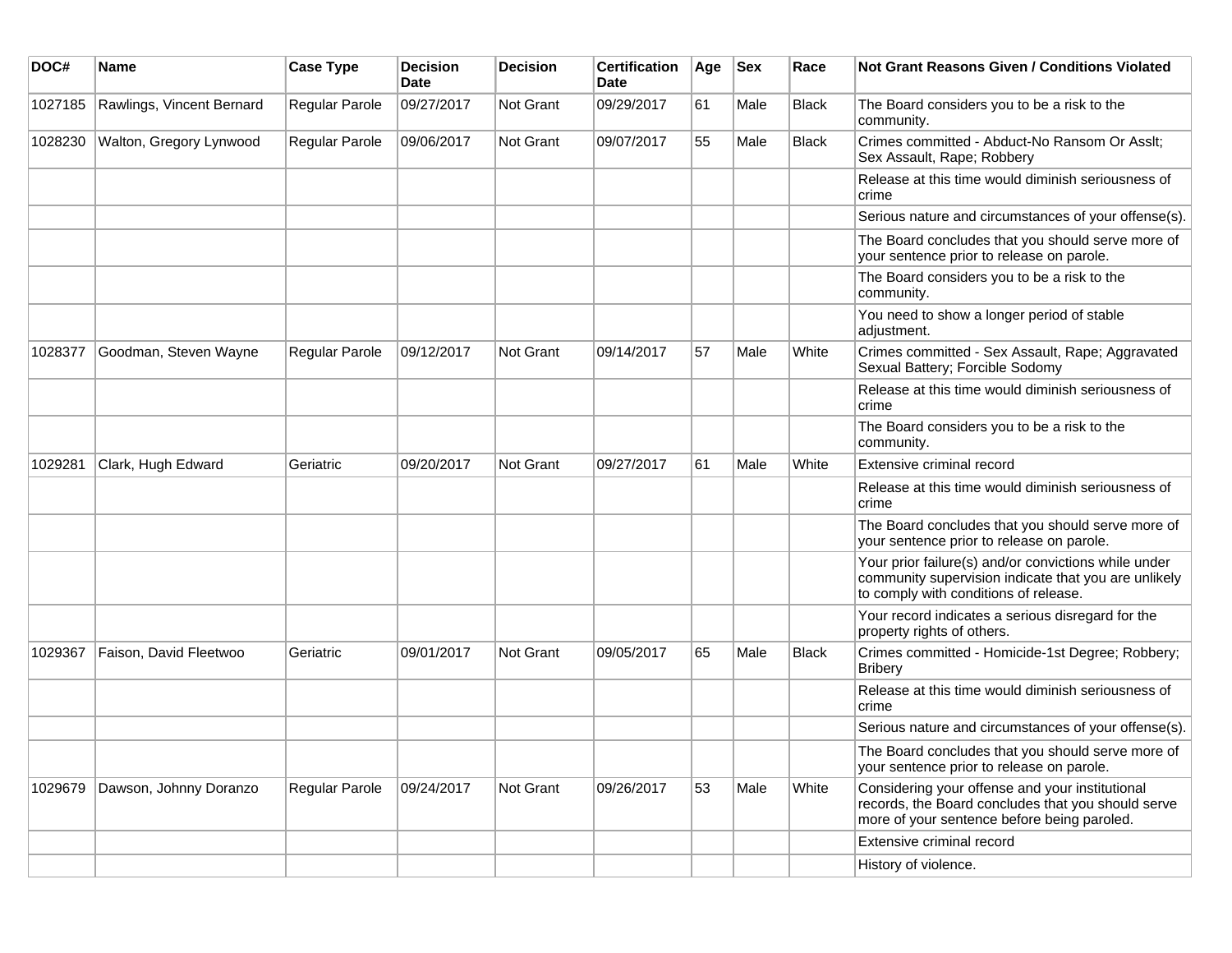| DOC#    | <b>Name</b>              | <b>Case Type</b> | <b>Decision</b><br><b>Date</b> | <b>Decision</b>  | <b>Certification</b><br><b>Date</b> | Age | <b>Sex</b> | Race         | <b>Not Grant Reasons Given / Conditions Violated</b>                                                                                                        |
|---------|--------------------------|------------------|--------------------------------|------------------|-------------------------------------|-----|------------|--------------|-------------------------------------------------------------------------------------------------------------------------------------------------------------|
| 1029679 | Dawson, Johnny Doranzo   | Regular Parole   | 09/24/2017                     | Not Grant        | 09/26/2017                          | 53  | Male       | White        | Release at this time would diminish seriousness of<br>crime                                                                                                 |
|         |                          |                  |                                |                  |                                     |     |            |              | Serious nature and circumstances of your offense(s).                                                                                                        |
|         |                          |                  |                                |                  |                                     |     |            |              | The Board considers you to be a risk to the<br>community.                                                                                                   |
|         |                          |                  |                                |                  |                                     |     |            |              | Your prior failure(s) and/or convictions while under<br>community supervision indicate that you are unlikely<br>to comply with conditions of release.       |
| 1030459 | Newman, Terry Lee        | Regular Parole   | 09/28/2017                     | <b>Not Grant</b> | 09/29/2017                          | 68  | Male       | <b>Black</b> | Release at this time would diminish seriousness of<br>crime                                                                                                 |
|         |                          |                  |                                |                  |                                     |     |            |              | Serious nature and circumstances of your offense(s).                                                                                                        |
|         |                          |                  |                                |                  |                                     |     |            |              | The Board concludes that you should serve more of<br>your sentence prior to release on parole.                                                              |
| 1031866 | Drummond, George Stanley | Regular Parole   | 09/20/2017                     | <b>Not Grant</b> | 09/26/2017                          | 67  | Male       | <b>Black</b> | Crimes committed - Sex Assault, Rape; Larc-Grand;<br>Parole Violation                                                                                       |
|         |                          |                  |                                |                  |                                     |     |            |              | Extensive criminal record                                                                                                                                   |
|         |                          |                  |                                |                  |                                     |     |            |              | Release at this time would diminish seriousness of<br>crime                                                                                                 |
|         |                          |                  |                                |                  |                                     |     |            |              | Serious nature and circumstances of your offense(s).                                                                                                        |
|         |                          |                  |                                |                  |                                     |     |            |              | Your prior failure(s) and/or convictions while under<br>community supervision indicate that you are unlikely<br>to comply with conditions of release.       |
| 1032622 | Morrison, Gary D Jr.     | Regular Parole   | 09/26/2017                     | <b>Not Grant</b> | 09/27/2017                          | 48  | Male       | White        | Crimes committed - Homicide-1st Degree;<br>Kidnap/Abduct                                                                                                    |
|         |                          |                  |                                |                  |                                     |     |            |              | Release at this time would diminish seriousness of<br>crime                                                                                                 |
|         |                          |                  |                                |                  |                                     |     |            |              | Serious nature and circumstances of your offense(s).                                                                                                        |
|         |                          |                  |                                |                  |                                     |     |            |              | The Board concludes that you should serve more of<br>your sentence prior to release on parole.                                                              |
|         |                          |                  |                                |                  |                                     |     |            |              | You need to show a longer period of stable<br>adjustment.                                                                                                   |
| 1033494 | Wilson, Alex Curtis      | Regular Parole   | 09/28/2017                     | Not Grant        | 09/29/2017                          | 48  | Male       | <b>Black</b> | Extensive criminal record                                                                                                                                   |
|         |                          |                  |                                |                  |                                     |     |            |              | Release at this time would diminish seriousness of<br>crime                                                                                                 |
|         |                          |                  |                                |                  |                                     |     |            |              | Serious nature and circumstances of your offense(s).                                                                                                        |
|         |                          |                  |                                |                  |                                     |     |            |              | The Board considers you to be a risk to the<br>community.                                                                                                   |
|         |                          |                  |                                |                  |                                     |     |            |              | You need further participation in institutional work<br>and/or educational programs to indicate your positive<br>progression towards re-entry into society. |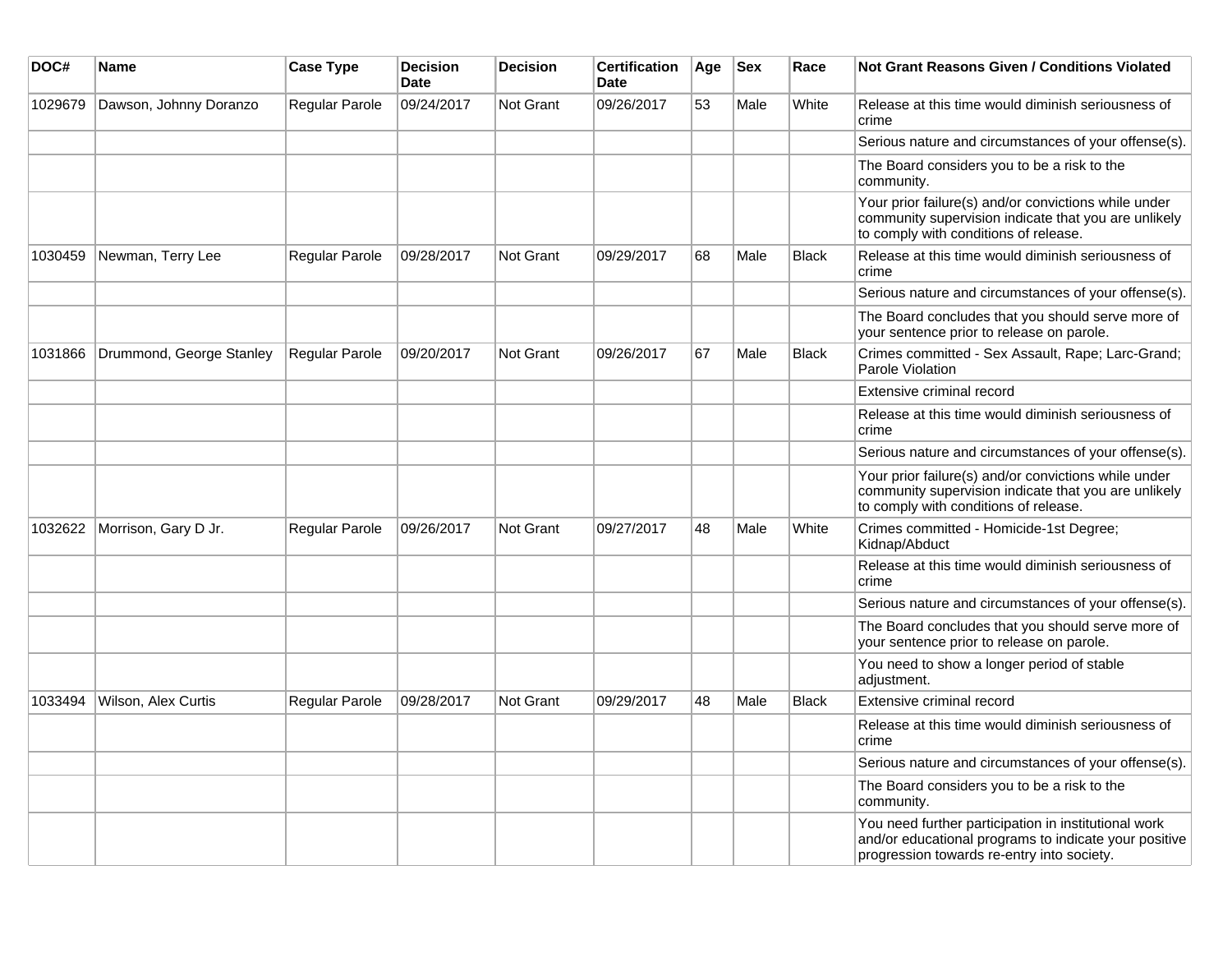| DOC#    | <b>Name</b>            | <b>Case Type</b> | <b>Decision</b><br><b>Date</b> | <b>Decision</b> | <b>Certification</b><br>Date | Age | <b>Sex</b> | Race         | Not Grant Reasons Given / Conditions Violated                                                                                                               |
|---------|------------------------|------------------|--------------------------------|-----------------|------------------------------|-----|------------|--------------|-------------------------------------------------------------------------------------------------------------------------------------------------------------|
| 1033989 | Acosta, Rafael Rogel   | Geriatric        | 09/15/2017                     | Not Grant       | 09/27/2017                   | 62  | Male       | White        | Crimes committed - Sex Assault, Rape; Sex Asslt-<br>Attempted Rape; Burglary                                                                                |
|         |                        |                  |                                |                 |                              |     |            |              | Release at this time would diminish seriousness of<br>crime                                                                                                 |
|         |                        |                  |                                |                 |                              |     |            |              | Serious nature and circumstances of your offense(s).                                                                                                        |
|         |                        |                  |                                |                 |                              |     |            |              | The Board considers you to be a risk to the<br>community.                                                                                                   |
| 1034838 | Coston, Raymond Earl   | Regular Parole   | 08/31/2017                     | Not Grant       | 09/06/2017                   | 53  | Male       | <b>Black</b> | Crimes committed - Homicide/Murder;<br>Kidnap/Abduct; Robbery                                                                                               |
|         |                        |                  |                                |                 |                              |     |            |              | Extensive criminal record                                                                                                                                   |
|         |                        |                  |                                |                 |                              |     |            |              | Release at this time would diminish seriousness of<br>crime                                                                                                 |
|         |                        |                  |                                |                 |                              |     |            |              | The Board concludes that you should serve more of<br>your sentence prior to release on parole.                                                              |
| 1038253 | Tompkins, Ernest N     | Regular Parole   | 09/02/2017                     | Not Grant       | 09/06/2017                   | 52  | Male       | <b>Black</b> | Crimes committed - Sex Assault, Rape; Sex Assault,<br>Rape; Breaking And Entering                                                                           |
|         |                        |                  |                                |                 |                              |     |            |              | Release at this time would diminish seriousness of<br>crime                                                                                                 |
|         |                        |                  |                                |                 |                              |     |            |              | Serious nature and circumstances of your offense(s).                                                                                                        |
|         |                        |                  |                                |                 |                              |     |            |              | The Board concludes that you should serve more of<br>your sentence prior to release on parole.                                                              |
|         |                        |                  |                                |                 |                              |     |            |              | The Board considers you to be a risk to the<br>community.                                                                                                   |
| 1038321 | Swain, Clarence Joseph | Regular Parole   | 09/02/2017                     | Not Grant       | 09/06/2017                   | 44  | Male       | Black        | Crimes committed - Kidnap/Abduct; Robbery;<br>Robbery                                                                                                       |
|         |                        |                  |                                |                 |                              |     |            |              | History of substance abuse.                                                                                                                                 |
|         |                        |                  |                                |                 |                              |     |            |              | Release at this time would diminish seriousness of<br>crime                                                                                                 |
|         |                        |                  |                                |                 |                              |     |            |              | The Board concludes that you should serve more of<br>your sentence prior to release on parole.                                                              |
|         |                        |                  |                                |                 |                              |     |            |              | You need further participation in institutional work<br>and/or educational programs to indicate your positive<br>progression towards re-entry into society. |
|         |                        |                  |                                |                 |                              |     |            |              | Your prior failure(s) and/or convictions while under<br>community supervision indicate that you are unlikely<br>to comply with conditions of release.       |
| 1039496 | Robinson, Clarence     | Geriatric        | 09/25/2017                     | Not Grant       | 09/27/2017                   | 64  | Male       | <b>Black</b> | Conviction of a new crime while incarcerated                                                                                                                |
|         |                        |                  |                                |                 |                              |     |            |              | Extensive criminal record                                                                                                                                   |
|         |                        |                  |                                |                 |                              |     |            |              | History of substance abuse.                                                                                                                                 |
|         |                        |                  |                                |                 |                              |     |            |              | Other                                                                                                                                                       |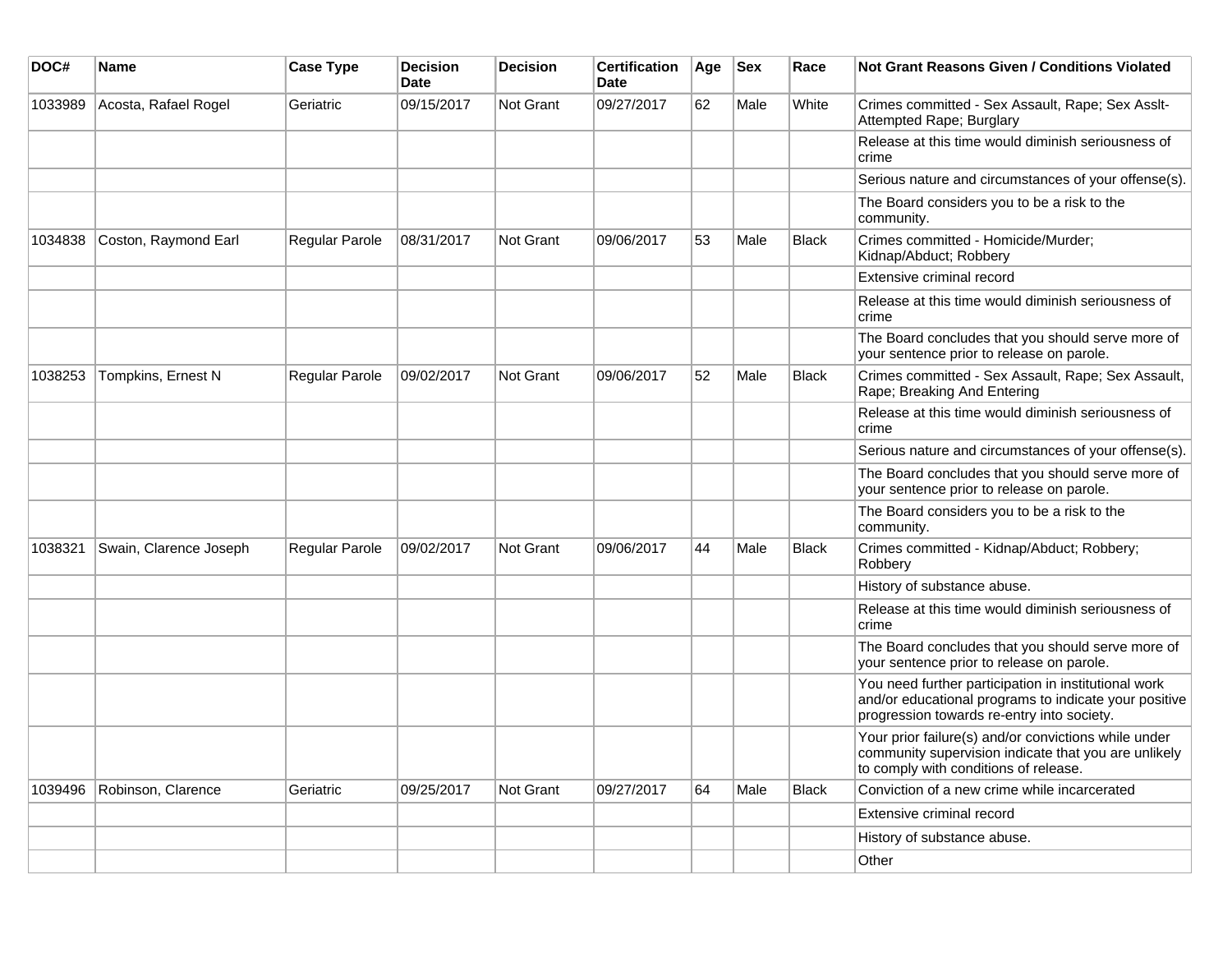| DOC#    | Name                    | <b>Case Type</b> | <b>Decision</b><br><b>Date</b> | <b>Decision</b>  | <b>Certification</b><br><b>Date</b> | Age | <b>Sex</b> | Race         | <b>Not Grant Reasons Given / Conditions Violated</b>                                                                                                        |
|---------|-------------------------|------------------|--------------------------------|------------------|-------------------------------------|-----|------------|--------------|-------------------------------------------------------------------------------------------------------------------------------------------------------------|
| 1039496 | Robinson, Clarence      | Geriatric        | 09/25/2017                     | Not Grant        | 09/27/2017                          | 64  | Male       | <b>Black</b> | The Board concludes that you should serve more of<br>your sentence prior to release on parole.                                                              |
|         |                         |                  |                                |                  |                                     |     |            |              | You need further participation in institutional work<br>and/or educational programs to indicate your positive<br>progression towards re-entry into society. |
|         |                         |                  |                                |                  |                                     |     |            |              | Your record of institutional infractions indicates a<br>disregard for rules and that you are not ready to<br>conform to society.                            |
| 1039938 | Bowles, Thomas R        | Regular Parole   | 09/10/2017                     | Not Grant        | 09/14/2017                          | 58  | Male       | <b>Black</b> | Crimes committed - Sex Assault, Rape; Forcible<br>Sodomy; Malicious Wounding                                                                                |
|         |                         |                  |                                |                  |                                     |     |            |              | History of substance abuse.                                                                                                                                 |
|         |                         |                  |                                |                  |                                     |     |            |              | Release at this time would diminish seriousness of<br>crime                                                                                                 |
|         |                         |                  |                                |                  |                                     |     |            |              | Serious nature and circumstances of your offense(s).                                                                                                        |
|         |                         |                  |                                |                  |                                     |     |            |              | The Board considers you to be a risk to the<br>community.                                                                                                   |
|         |                         |                  |                                |                  |                                     |     |            |              | You need to show a longer period of stable<br>adjustment.                                                                                                   |
| 1040513 | Monroe, Melvin          | Regular Parole   | 09/03/2017                     | Not Grant        | 09/07/2017                          | 39  | Male       | <b>Black</b> | Crimes committed - Robbery; Robbery;<br>Mayhem/Maiming                                                                                                      |
|         |                         |                  |                                |                  |                                     |     |            |              | Release at this time would diminish seriousness of<br>crime                                                                                                 |
|         |                         |                  |                                |                  |                                     |     |            |              | Serious nature and circumstances of your offense(s).                                                                                                        |
|         |                         |                  |                                |                  |                                     |     |            |              | The Board concludes that you should serve more of<br>your sentence prior to release on parole.                                                              |
|         |                         |                  |                                |                  |                                     |     |            |              | You need further participation in institutional work<br>and/or educational programs to indicate your positive<br>progression towards re-entry into society. |
| 1041301 | Jaccard, Douglas Albert | Geriatric        | 09/28/2017                     | <b>Not Grant</b> | 09/29/2017                          | 67  | Male       | White        | Crimes committed - Murder: 1st Degree;<br>(Attempted)Capital Murder: Law Enforcement<br>Officer; (Attempted)Capital Murder: Law<br>Enforcement Officer      |
|         |                         |                  |                                |                  |                                     |     |            |              | History of violence.                                                                                                                                        |
|         |                         |                  |                                |                  |                                     |     |            |              | Poor institutional adjustment (for example,<br>motivation/attitude, unfavorable reports, lack of<br>program involvement, etc.)                              |
|         |                         |                  |                                |                  |                                     |     |            |              | Release at this time would diminish seriousness of<br>crime                                                                                                 |
|         |                         |                  |                                |                  |                                     |     |            |              | Serious nature and circumstances of your offense(s).                                                                                                        |
|         |                         |                  |                                |                  |                                     |     |            |              | The Board concludes that you should serve more of<br>your sentence prior to release on parole.                                                              |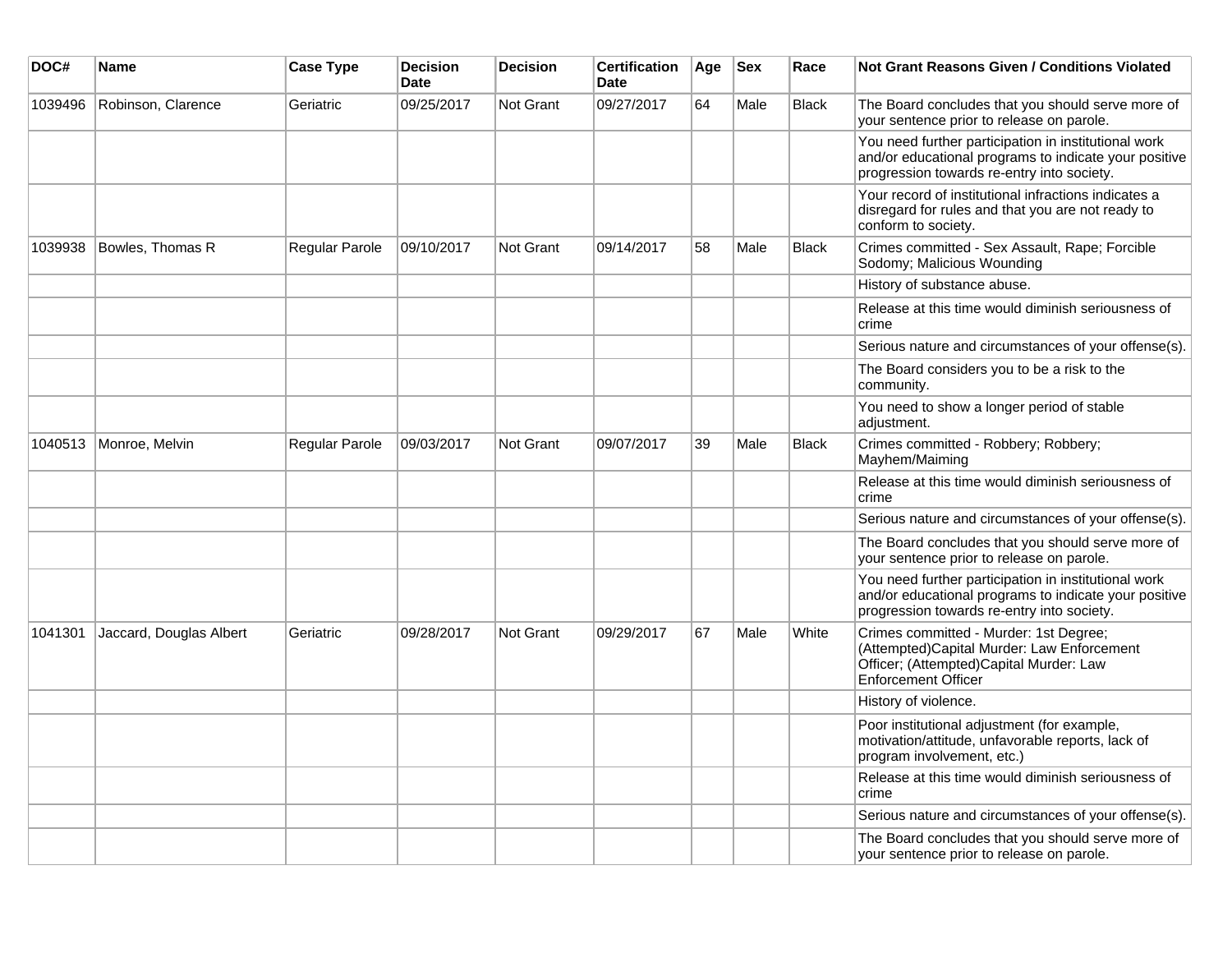| DOC#    | <b>Name</b>              | <b>Case Type</b>      | <b>Decision</b><br><b>Date</b> | <b>Decision</b>  | <b>Certification</b><br><b>Date</b> | Age | <b>Sex</b> | Race                            | <b>Not Grant Reasons Given / Conditions Violated</b>                                                                                                  |
|---------|--------------------------|-----------------------|--------------------------------|------------------|-------------------------------------|-----|------------|---------------------------------|-------------------------------------------------------------------------------------------------------------------------------------------------------|
| 1041301 | Jaccard, Douglas Albert  | Geriatric             | 09/28/2017                     | <b>Not Grant</b> | 09/29/2017                          | 67  | Male       | White                           | The Board considers you to be a risk to the<br>community.                                                                                             |
|         |                          |                       |                                |                  |                                     |     |            |                                 | Your prior failure(s) and/or convictions while under<br>community supervision indicate that you are unlikely<br>to comply with conditions of release. |
| 1043371 | Poarch, Antoine Demetriu | Regular Parole        | 09/27/2017                     | <b>Not Grant</b> | 09/27/2017                          | 47  | Male       | Black                           | Crimes committed - Homicide-2Nd-Degree; Larc-<br>Grand; Larc-Grand                                                                                    |
|         |                          |                       |                                |                  |                                     |     |            |                                 | Extensive criminal record                                                                                                                             |
|         |                          |                       |                                |                  |                                     |     |            |                                 | History of violence.                                                                                                                                  |
|         |                          |                       |                                |                  |                                     |     |            |                                 | Release at this time would diminish seriousness of<br>crime                                                                                           |
|         |                          |                       |                                |                  |                                     |     |            |                                 | Serious nature and circumstances of your offense(s).                                                                                                  |
|         |                          |                       |                                |                  |                                     |     |            |                                 | Your prior failure(s) and/or convictions while under<br>community supervision indicate that you are unlikely<br>to comply with conditions of release. |
| 1044595 | Boonak, Charnwit Tom     | <b>Regular Parole</b> | 09/10/2017                     | <b>Not Grant</b> | 09/14/2017                          | 58  | Male       | Asian or<br>Pacific<br>Islander | History of violence.                                                                                                                                  |
|         |                          |                       |                                |                  |                                     |     |            |                                 | Release at this time would diminish seriousness of<br>crime                                                                                           |
|         |                          |                       |                                |                  |                                     |     |            |                                 | Serious nature and circumstances of your offense(s).                                                                                                  |
|         |                          |                       |                                |                  |                                     |     |            |                                 | You need to show a longer period of stable<br>adjustment.                                                                                             |
| 1046414 | Jenkins, Nathan III      | <b>Regular Parole</b> | 09/22/2017                     | <b>Not Grant</b> | 09/26/2017                          | 51  | Male       | Black                           | Crimes committed - Homicide-1st Degree; Homicide-<br>2Nd-Degree; Cocaine-Possess                                                                      |
|         |                          |                       |                                |                  |                                     |     |            |                                 | Extensive criminal record                                                                                                                             |
|         |                          |                       |                                |                  |                                     |     |            |                                 | History of violence.                                                                                                                                  |
|         |                          |                       |                                |                  |                                     |     |            |                                 | Release at this time would diminish seriousness of<br>crime                                                                                           |
|         |                          |                       |                                |                  |                                     |     |            |                                 | Serious nature and circumstances of your offense(s).                                                                                                  |
|         |                          |                       |                                |                  |                                     |     |            |                                 | Your prior failure(s) and/or convictions while under<br>community supervision indicate that you are unlikely<br>to comply with conditions of release. |
| 1046529 | Parker, Clinton Jerome   | Regular Parole        | 09/28/2017                     | <b>Not Grant</b> | 09/29/2017                          | 54  | Male       | <b>Black</b>                    | Crimes committed - Homicide/Murder; Sodomy                                                                                                            |
|         |                          |                       |                                |                  |                                     |     |            |                                 | Serious nature and circumstances of your offense(s).                                                                                                  |
|         |                          |                       |                                |                  |                                     |     |            |                                 | The Board concludes that you should serve more of<br>your sentence prior to release on parole.                                                        |
|         |                          |                       |                                |                  |                                     |     |            |                                 | The Board considers you to be a risk to the<br>community.                                                                                             |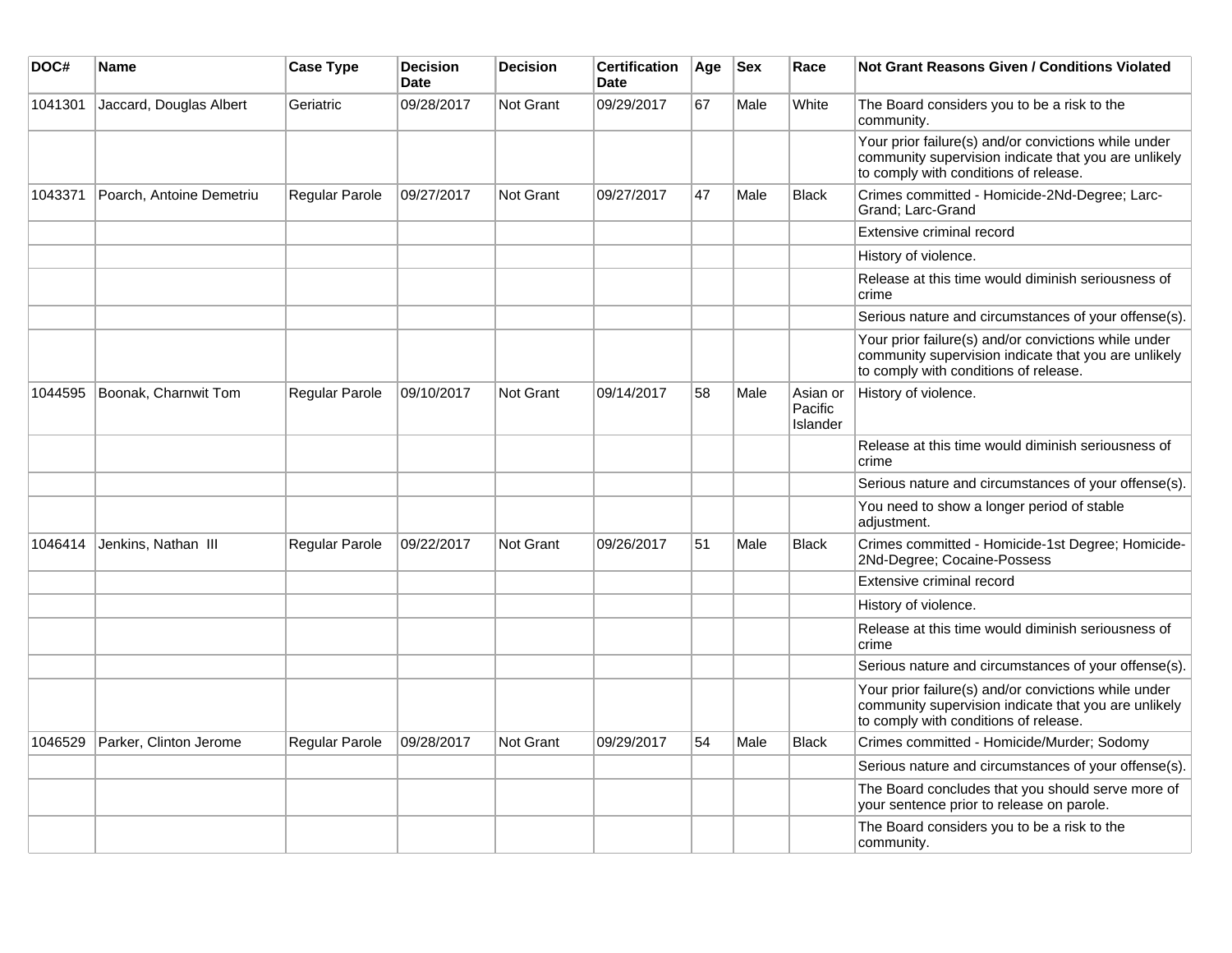| DOC#    | <b>Name</b>                | <b>Case Type</b> | <b>Decision</b><br><b>Date</b> | <b>Decision</b>  | <b>Certification</b><br>Date | Age | <b>Sex</b> | Race         | <b>Not Grant Reasons Given / Conditions Violated</b>                                                                                                        |
|---------|----------------------------|------------------|--------------------------------|------------------|------------------------------|-----|------------|--------------|-------------------------------------------------------------------------------------------------------------------------------------------------------------|
| 1046645 | Smithers, Jimmy Clyde      | Regular Parole   | 09/28/2017                     | <b>Not Grant</b> | 09/29/2017                   | 46  | Male       | White        | Crimes committed - Aggravated Sexual Battery;<br>Aggravated Sexual Battery; Aggravated Sexual<br><b>Battery</b>                                             |
|         |                            |                  |                                |                  |                              |     |            |              | Extensive criminal record                                                                                                                                   |
|         |                            |                  |                                |                  |                              |     |            |              | Release at this time would diminish seriousness of<br>crime                                                                                                 |
|         |                            |                  |                                |                  |                              |     |            |              | Serious nature and circumstances of your offense(s).                                                                                                        |
|         |                            |                  |                                |                  |                              |     |            |              | The Board concludes that you should serve more of<br>your sentence prior to release on parole.                                                              |
|         |                            |                  |                                |                  |                              |     |            |              | The Board considers you to be a risk to the<br>community.                                                                                                   |
| 1048373 | Sydnor, Charles Edward     | Regular Parole   | 09/04/2017                     | <b>Not Grant</b> | 09/07/2017                   | 52  | Male       | <b>Black</b> | Crimes committed - Kidnap/Abduct; Sex Assault,<br>Rape; Sex Assault, Rape                                                                                   |
|         |                            |                  |                                |                  |                              |     |            |              | History of substance abuse.                                                                                                                                 |
|         |                            |                  |                                |                  |                              |     |            |              | History of violence.                                                                                                                                        |
|         |                            |                  |                                |                  |                              |     |            |              | Release at this time would diminish seriousness of<br>crime                                                                                                 |
|         |                            |                  |                                |                  |                              |     |            |              | Serious nature and circumstances of your offense(s).                                                                                                        |
|         |                            |                  |                                |                  |                              |     |            |              | The Board concludes that you should serve more of<br>your sentence prior to release on parole.                                                              |
|         |                            |                  |                                |                  |                              |     |            |              | The Board considers you to be a risk to the<br>community.                                                                                                   |
| 1049064 | Amenta, Redeem Anthony     | Regular Parole   | 09/15/2017                     | <b>Not Grant</b> | 09/19/2017                   | 59  | Male       | <b>Black</b> | History of violence.                                                                                                                                        |
|         |                            |                  |                                |                  |                              |     |            |              | Release at this time would diminish seriousness of<br>crime                                                                                                 |
|         |                            |                  |                                |                  |                              |     |            |              | Serious nature and circumstances of your offense(s).                                                                                                        |
|         |                            |                  |                                |                  |                              |     |            |              | Your prior failure(s) and/or convictions while under<br>community supervision indicate that you are unlikely<br>to comply with conditions of release.       |
| 1049704 | Perry, Clarence Joseph Jr. | Geriatric        | 09/14/2017                     | <b>Not Grant</b> | 09/18/2017                   | 65  | Male       | Black        | Conviction of a new crime while incarcerated                                                                                                                |
|         |                            |                  |                                |                  |                              |     |            |              | History of violence.                                                                                                                                        |
|         |                            |                  |                                |                  |                              |     |            |              | Release at this time would diminish seriousness of<br>crime                                                                                                 |
|         |                            |                  |                                |                  |                              |     |            |              | Serious nature and circumstances of your offense(s).                                                                                                        |
|         |                            |                  |                                |                  |                              |     |            |              | You need further participation in institutional work<br>and/or educational programs to indicate your positive<br>progression towards re-entry into society. |
| 1050898 | Warren, Artivisus Stack    | Regular Parole   | 09/02/2017                     | Not Grant        | 09/06/2017                   | 43  | Male       | <b>Black</b> | Considering your offense and your institutional<br>records, the Board concludes that you should serve<br>more of your sentence before being paroled.        |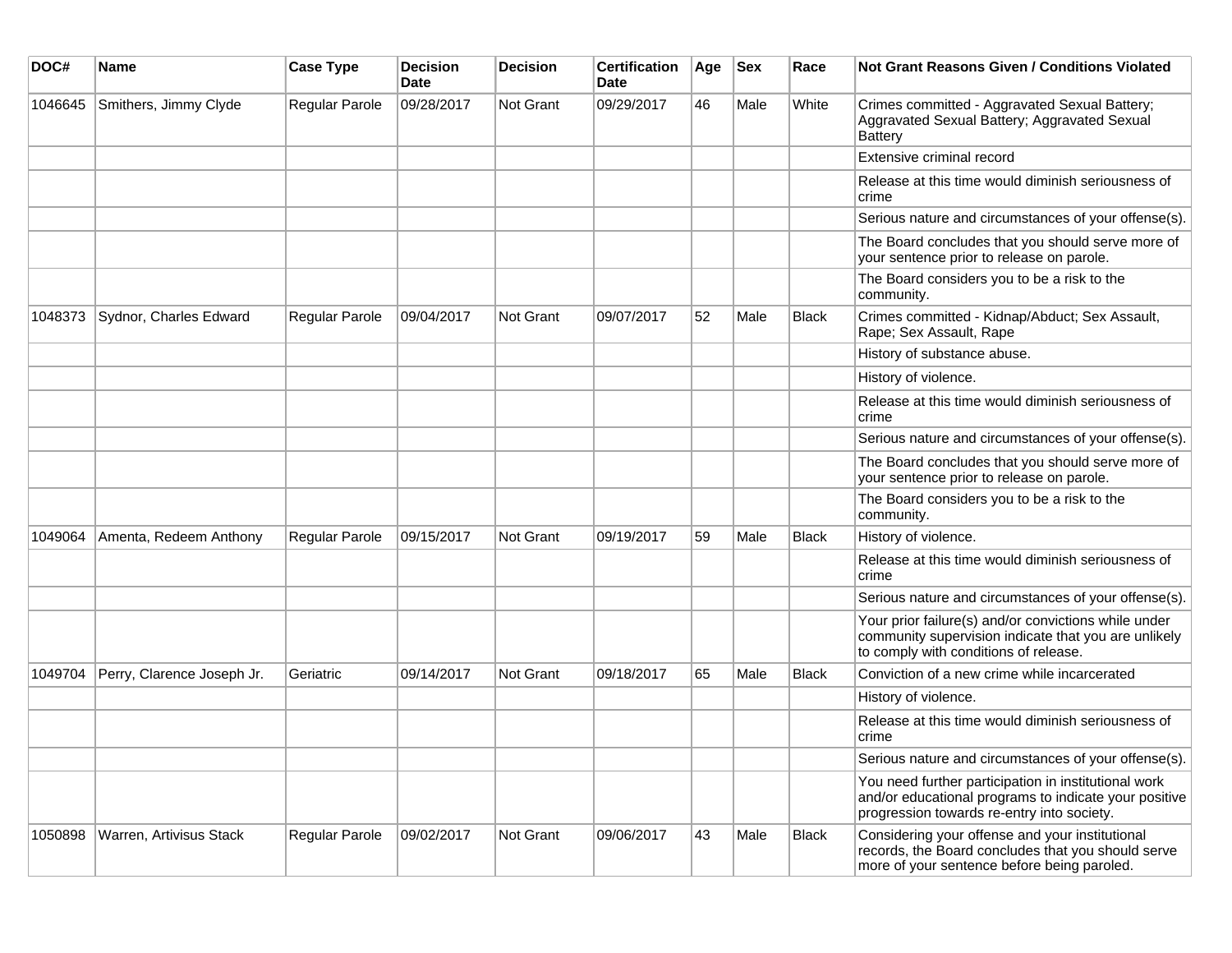| DOC#    | Name                    | <b>Case Type</b>      | <b>Decision</b><br><b>Date</b> | <b>Decision</b>  | <b>Certification</b><br><b>Date</b> | Age | <b>Sex</b> | Race         | <b>Not Grant Reasons Given / Conditions Violated</b>                                                                                                        |
|---------|-------------------------|-----------------------|--------------------------------|------------------|-------------------------------------|-----|------------|--------------|-------------------------------------------------------------------------------------------------------------------------------------------------------------|
| 1050898 | Warren, Artivisus Stack | Regular Parole        | 09/02/2017                     | <b>Not Grant</b> | 09/06/2017                          | 43  | Male       | <b>Black</b> | Crimes committed - Homicide-1st Degree; Robbery;<br>Cocaine-Possess                                                                                         |
|         |                         |                       |                                |                  |                                     |     |            |              | History of violence.                                                                                                                                        |
|         |                         |                       |                                |                  |                                     |     |            |              | Release at this time would diminish seriousness of<br>crime                                                                                                 |
|         |                         |                       |                                |                  |                                     |     |            |              | Serious nature and circumstances of your offense(s).                                                                                                        |
|         |                         |                       |                                |                  |                                     |     |            |              | The Board concludes that you should serve more of<br>your sentence prior to release on parole.                                                              |
|         |                         |                       |                                |                  |                                     |     |            |              | The Board considers you to be a risk to the<br>community.                                                                                                   |
| 1051496 | Davis, Gerald Wayne     | <b>Regular Parole</b> | 09/19/2017                     | Not Grant        | 09/19/2017                          | 43  | Male       | White        | Extensive criminal record                                                                                                                                   |
|         |                         |                       |                                |                  |                                     |     |            |              | Release at this time would diminish seriousness of<br>crime                                                                                                 |
|         |                         |                       |                                |                  |                                     |     |            |              | Serious nature and circumstances of your offense(s).                                                                                                        |
|         |                         |                       |                                |                  |                                     |     |            |              | The Board concludes that you should serve more of<br>your sentence prior to release on parole.                                                              |
|         |                         |                       |                                |                  |                                     |     |            |              | You need further participation in institutional work<br>and/or educational programs to indicate your positive<br>progression towards re-entry into society. |
|         |                         |                       |                                |                  |                                     |     |            |              | You need to show a longer period of stable<br>adjustment.                                                                                                   |
|         |                         |                       |                                |                  |                                     |     |            |              | Your prior failure(s) and/or convictions while under<br>community supervision indicate that you are unlikely<br>to comply with conditions of release.       |
|         |                         |                       |                                |                  |                                     |     |            |              | Your record of institutional infractions indicates a<br>disregard for rules and that you are not ready to<br>conform to society.                            |
| 1051991 | Michel, Jeffrey Ervin   | Regular Parole        | 09/04/2017                     | <b>Not Grant</b> | 09/07/2017                          | 47  | Male       | <b>Black</b> | Crimes committed - Homicide/Murder;<br>Homicide/Murder; Use Of Firearm In Felony                                                                            |
|         |                         |                       |                                |                  |                                     |     |            |              | Release at this time would diminish seriousness of<br>crime                                                                                                 |
|         |                         |                       |                                |                  |                                     |     |            |              | Serious nature and circumstances of your offense(s).                                                                                                        |
|         |                         |                       |                                |                  |                                     |     |            |              | The Board concludes that you should serve more of<br>your sentence prior to release on parole.                                                              |
| 1052162 | Karim, Khalid           | <b>Regular Parole</b> | 09/04/2017                     | Not Grant        | 09/05/2017                          | 41  | Male       | <b>Black</b> | Extensive criminal record                                                                                                                                   |
|         |                         |                       |                                |                  |                                     |     |            |              | Release at this time would diminish seriousness of<br>crime                                                                                                 |
|         |                         |                       |                                |                  |                                     |     |            |              | Serious nature and circumstances of your offense(s).                                                                                                        |
|         |                         |                       |                                |                  |                                     |     |            |              | The Board concludes that you should serve more of<br>your sentence prior to release on parole.                                                              |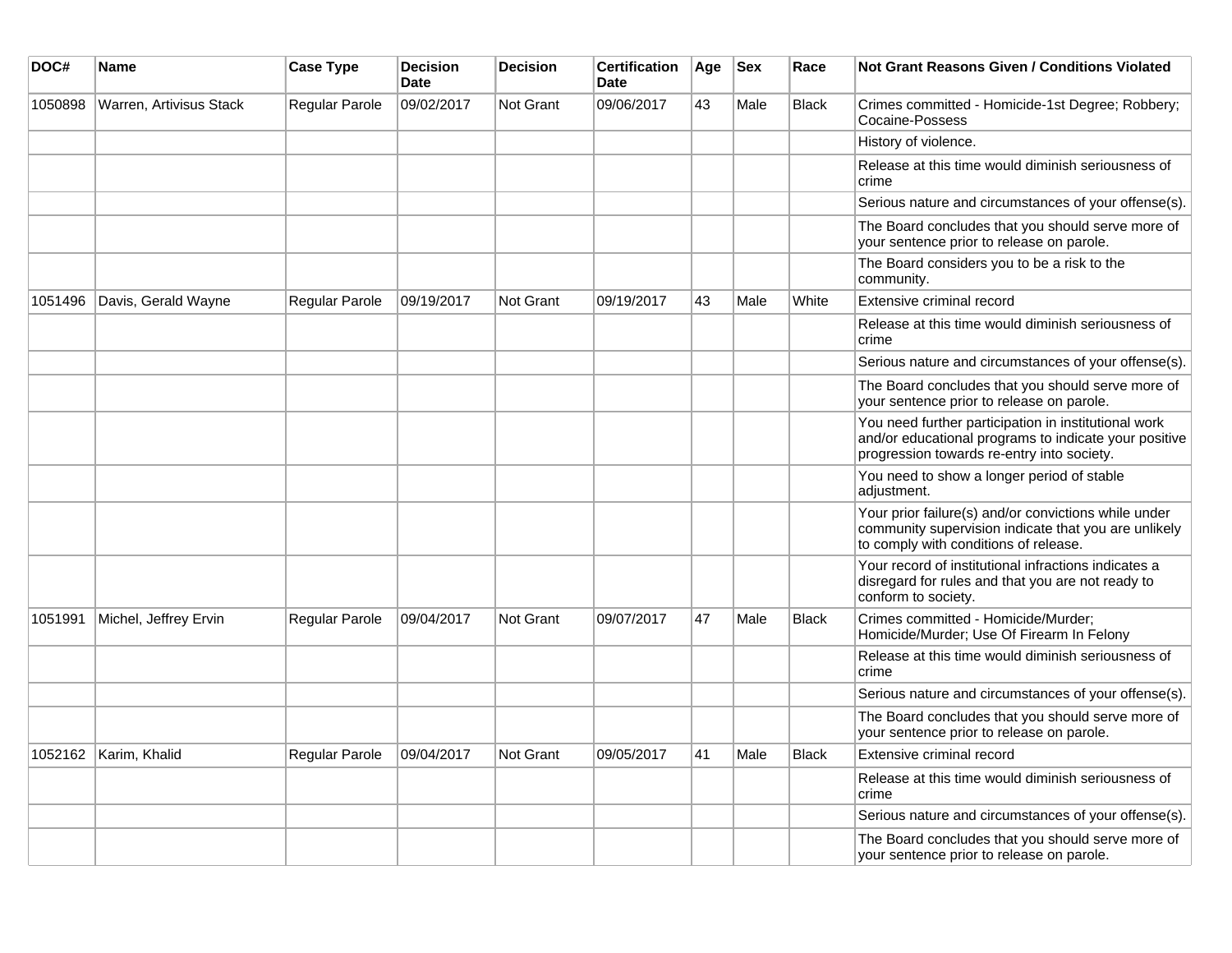| DOC#    | <b>Name</b>                | <b>Case Type</b> | <b>Decision</b><br><b>Date</b> | <b>Decision</b>  | <b>Certification</b><br>Date | Age | <b>Sex</b>   | Race         | <b>Not Grant Reasons Given / Conditions Violated</b>                                                                                                  |
|---------|----------------------------|------------------|--------------------------------|------------------|------------------------------|-----|--------------|--------------|-------------------------------------------------------------------------------------------------------------------------------------------------------|
| 1053066 | England, Phillip Lee       | Regular Parole   | 09/18/2017                     | <b>Not Grant</b> | 09/19/2017                   | 71  | Male         | White        | Crimes committed - Aggravated Sexual Battery;<br>Aggravated Sexual Battery; Sexual Assault/Abuse                                                      |
|         |                            |                  |                                |                  |                              |     |              |              | Extensive criminal record                                                                                                                             |
|         |                            |                  |                                |                  |                              |     |              |              | Release at this time would diminish seriousness of<br>crime                                                                                           |
|         |                            |                  |                                |                  |                              |     |              |              | Serious nature and circumstances of your offense(s).                                                                                                  |
|         |                            |                  |                                |                  |                              |     |              |              | The Board considers you to be a risk to the<br>community.                                                                                             |
|         |                            |                  |                                |                  |                              |     |              |              | Your prior failure(s) and/or convictions while under<br>community supervision indicate that you are unlikely<br>to comply with conditions of release. |
| 1053131 | Anderson, Barbara Luciatta | Geriatric        | 09/15/2017                     | <b>Not Grant</b> | 09/27/2017                   | 61  | Female Black |              | Crimes committed - Homicide/Murder;<br>Homicide/Murder                                                                                                |
|         |                            |                  |                                |                  |                              |     |              |              | Release at this time would diminish seriousness of<br>crime                                                                                           |
|         |                            |                  |                                |                  |                              |     |              |              | Serious nature and circumstances of your offense(s).                                                                                                  |
|         |                            |                  |                                |                  |                              |     |              |              | The Board concludes that you should serve more of<br>your sentence prior to release on parole.                                                        |
| 1053433 | Sand, Earl                 | Regular Parole   | 09/07/2017                     | <b>Not Grant</b> | 09/12/2017                   | 54  | Male         | <b>Black</b> | Crimes committed - Sex Assault, Rape; Forcible<br>Sodomy                                                                                              |
|         |                            |                  |                                |                  |                              |     |              |              | Release at this time would diminish seriousness of<br>crime                                                                                           |
|         |                            |                  |                                |                  |                              |     |              |              | Serious nature and circumstances of your offense(s).                                                                                                  |
|         |                            |                  |                                |                  |                              |     |              |              | The Board concludes that you should serve more of<br>your sentence prior to release on parole.                                                        |
|         |                            |                  |                                |                  |                              |     |              |              | The Board considers you to be a risk to the<br>community.                                                                                             |
|         |                            |                  |                                |                  |                              |     |              |              | You need to show a longer period of stable<br>adjustment.                                                                                             |
| 1054568 | Cross, Earl J              | Geriatric        | 09/24/2017                     | Not Grant        | 09/27/2017                   | 77  | Male         | <b>Black</b> | Release at this time would diminish seriousness of<br>crime                                                                                           |
|         |                            |                  |                                |                  |                              |     |              |              | Serious nature and circumstances of your offense(s).                                                                                                  |
|         |                            |                  |                                |                  |                              |     |              |              | The Board concludes that you should serve more of<br>your sentence prior to release on parole.                                                        |
|         | 1054642 Jackson, Roger E   | Regular Parole   | 09/07/2017                     | Not Grant        | 09/07/2017                   | 63  | Male         | Black        | Crimes committed - Kidnap/Abduct; Kidnap/Abduct;<br>Sex Assault, Rape                                                                                 |
|         |                            |                  |                                |                  |                              |     |              |              | Release at this time would diminish seriousness of<br>crime                                                                                           |
|         |                            |                  |                                |                  |                              |     |              |              | Serious nature and circumstances of your offense(s).                                                                                                  |
|         |                            |                  |                                |                  |                              |     |              |              | The Board concludes that you should serve more of<br>your sentence prior to release on parole.                                                        |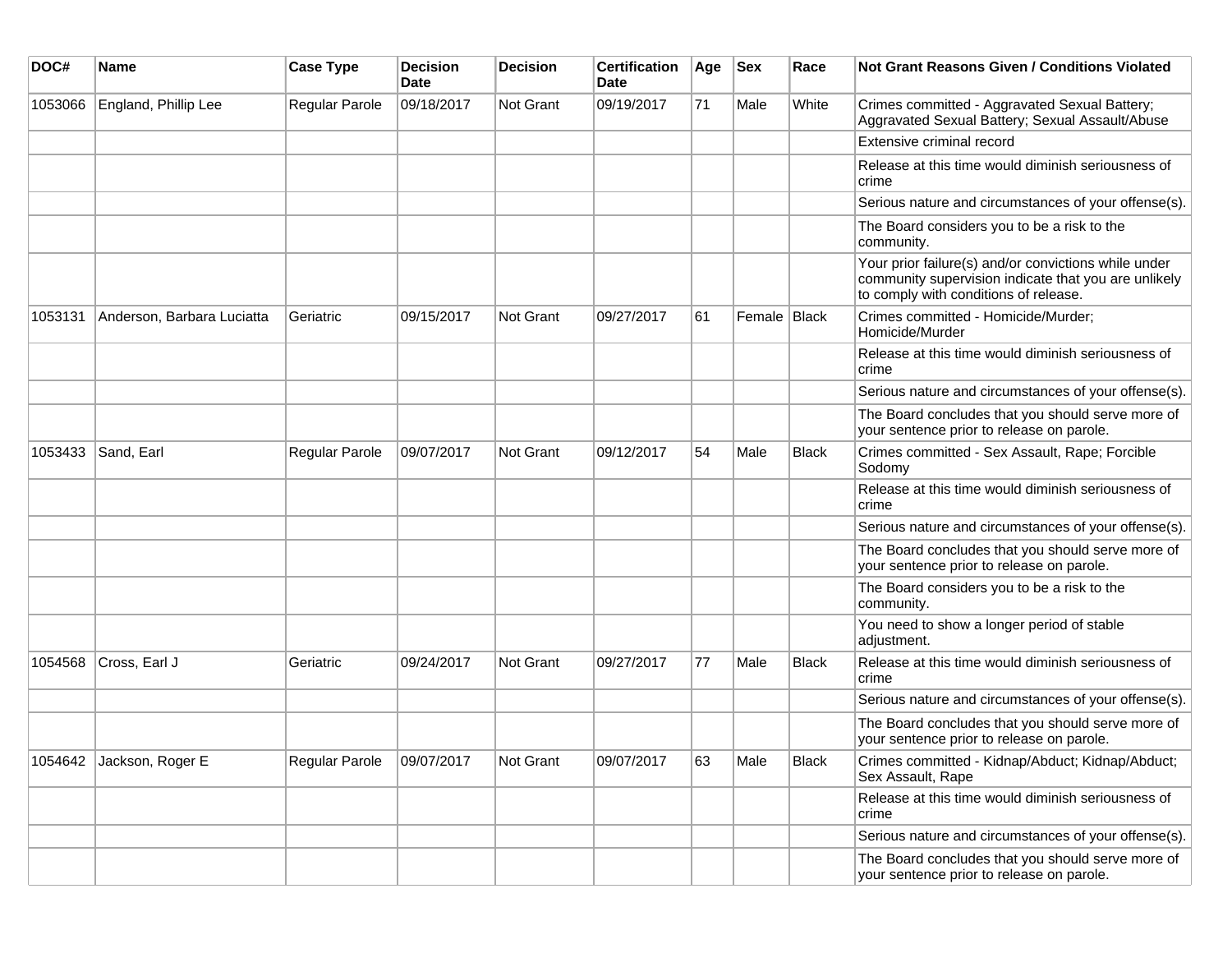| DOC#    | <b>Name</b>            | <b>Case Type</b>      | <b>Decision</b><br>Date | <b>Decision</b> | <b>Certification</b><br>Date | Age | <b>Sex</b> | Race         | Not Grant Reasons Given / Conditions Violated                                                                                    |
|---------|------------------------|-----------------------|-------------------------|-----------------|------------------------------|-----|------------|--------------|----------------------------------------------------------------------------------------------------------------------------------|
| 1054901 | Fuladvand, Rokh Farzin | Regular Parole        | 09/22/2017              | Not Grant       | 09/26/2017                   | 64  | Male       | White        | Release at this time would diminish seriousness of<br>crime                                                                      |
|         |                        |                       |                         |                 |                              |     |            |              | Serious nature and circumstances of your offense(s).                                                                             |
|         |                        |                       |                         |                 |                              |     |            |              | The Board concludes that you should serve more of<br>your sentence prior to release on parole.                                   |
|         |                        |                       |                         |                 |                              |     |            |              | The Board considers you to be a risk to the<br>community.                                                                        |
| 1055549 | Pierce, Nathaniel Dale | Regular Parole        | 09/14/2017              | Not Grant       | 09/18/2017                   | 47  | Male       | <b>Black</b> | Crimes committed - Homicide-1st Degree;<br>Mayhem/Maiming; Mayhem/Maiming                                                        |
|         |                        |                       |                         |                 |                              |     |            |              | Release at this time would diminish seriousness of<br>crime                                                                      |
|         |                        |                       |                         |                 |                              |     |            |              | Serious nature and circumstances of your offense(s).                                                                             |
|         |                        |                       |                         |                 |                              |     |            |              | The Board concludes that you should serve more of<br>your sentence prior to release on parole.                                   |
|         |                        |                       |                         |                 |                              |     |            |              | Your record of institutional infractions indicates a<br>disregard for rules and that you are not ready to<br>conform to society. |
| 1055856 | Funderburk, Robert Lee | Regular Parole        | 09/14/2017              | Not Grant       | 09/18/2017                   | 65  | Male       | <b>Black</b> | Crimes committed - Kidnap/Abduct; Sex Assault,<br>Rape                                                                           |
|         |                        |                       |                         |                 |                              |     |            |              | Release at this time would diminish seriousness of<br>crime                                                                      |
|         |                        |                       |                         |                 |                              |     |            |              | Serious nature and circumstances of your offense(s).                                                                             |
|         |                        |                       |                         |                 |                              |     |            |              | The Board considers you to be a risk to the<br>community.                                                                        |
| 1055871 | Dooley, Walter Lewis   | <b>Regular Parole</b> | 09/02/2017              | Not Grant       | 09/07/2017                   | 55  | Male       | White        | Crimes committed - Homicide-Capital; Sex Assault,<br>Rape; Sodomy                                                                |
|         |                        |                       |                         |                 |                              |     |            |              | Release at this time would diminish seriousness of<br>crime                                                                      |
|         |                        |                       |                         |                 |                              |     |            |              | Serious nature and circumstances of your offense(s).                                                                             |
|         |                        |                       |                         |                 |                              |     |            |              | The Board concludes that you should serve more of<br>your sentence prior to release on parole.                                   |
|         |                        |                       |                         |                 |                              |     |            |              | The Board considers you to be a risk to the<br>community.                                                                        |
| 1056327 | Howell, Alonzo William | Regular Parole        | 09/27/2017              | Not Grant       | 09/27/2017                   | 55  | Male       | Black        | Crimes committed - Homicide-Attempted;<br>Kidnap/Abduct; Kidnap/Abduct                                                           |
|         |                        |                       |                         |                 |                              |     |            |              | History of violence.                                                                                                             |
|         |                        |                       |                         |                 |                              |     |            |              | Release at this time would diminish seriousness of<br>crime                                                                      |
|         |                        |                       |                         |                 |                              |     |            |              | Serious nature and circumstances of your offense(s).                                                                             |
|         |                        |                       |                         |                 |                              |     |            |              | The Board considers you to be a risk to the<br>community.                                                                        |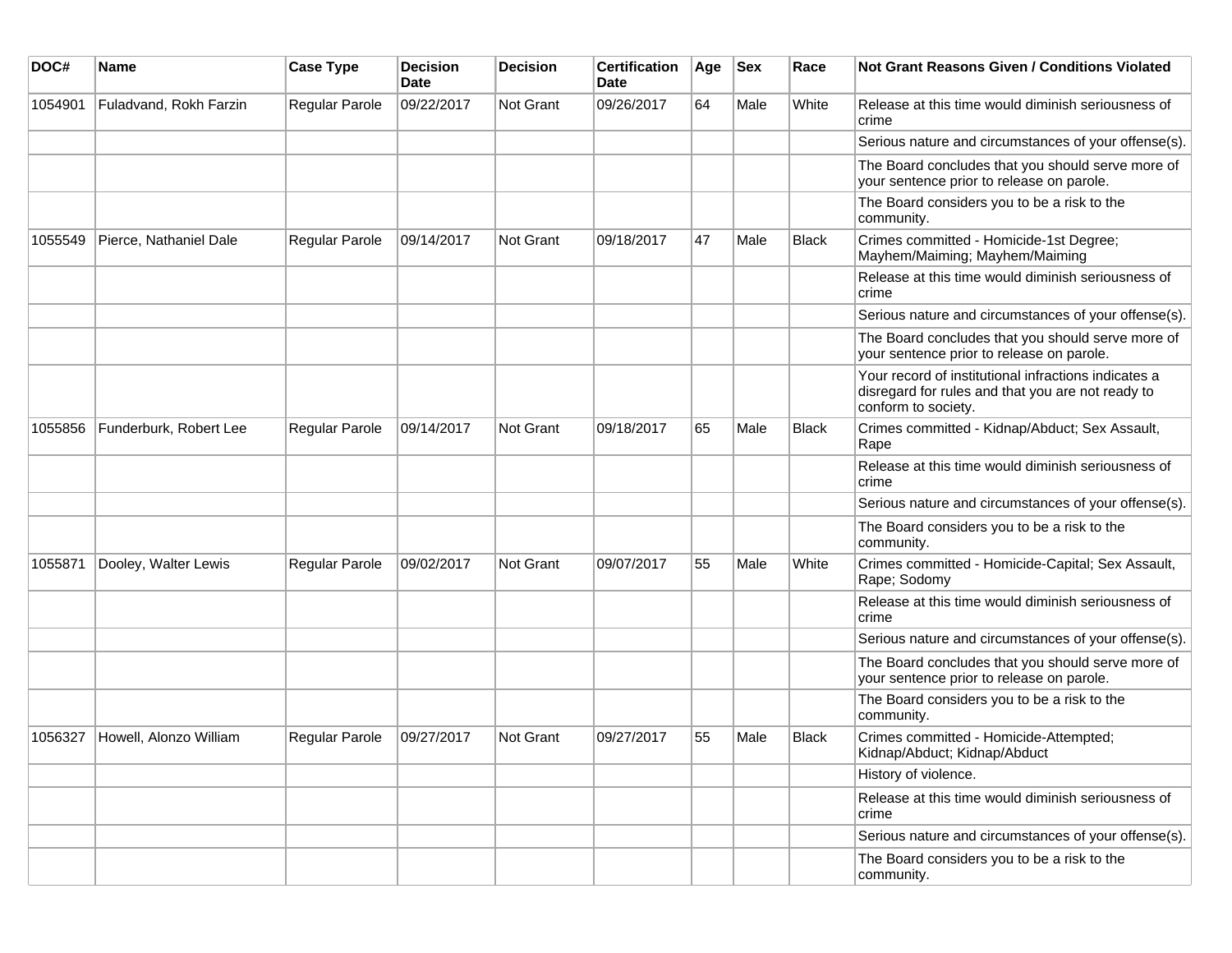| DOC#    | Name                  | <b>Case Type</b>      | <b>Decision</b><br><b>Date</b> | <b>Decision</b>  | <b>Certification</b><br><b>Date</b> | Age | <b>Sex</b> | Race         | <b>Not Grant Reasons Given / Conditions Violated</b>                                                                                                        |
|---------|-----------------------|-----------------------|--------------------------------|------------------|-------------------------------------|-----|------------|--------------|-------------------------------------------------------------------------------------------------------------------------------------------------------------|
| 1057152 | Reynolds, Jerry Allen | Regular Parole        | 09/14/2017                     | <b>Not Grant</b> | 09/18/2017                          | 53  | Male       | White        | History of violence.                                                                                                                                        |
|         |                       |                       |                                |                  |                                     |     |            |              | Serious nature and circumstances of your offense(s).                                                                                                        |
|         |                       |                       |                                |                  |                                     |     |            |              | The Board concludes that you should serve more of<br>your sentence prior to release on parole.                                                              |
|         |                       |                       |                                |                  |                                     |     |            |              | The Board considers you to be a risk to the<br>community.                                                                                                   |
|         |                       |                       |                                |                  |                                     |     |            |              | You need further participation in institutional work<br>and/or educational programs to indicate your positive<br>progression towards re-entry into society. |
| 1058723 | Bland, Kevin Eugene   | <b>Regular Parole</b> | 09/07/2017                     | <b>Not Grant</b> | 09/07/2017                          | 53  | Male       | <b>Black</b> | Extensive criminal record                                                                                                                                   |
|         |                       |                       |                                |                  |                                     |     |            |              | History of substance abuse.                                                                                                                                 |
|         |                       |                       |                                |                  |                                     |     |            |              | History of violence.                                                                                                                                        |
|         |                       |                       |                                |                  |                                     |     |            |              | Serious nature and circumstances of your offense(s).                                                                                                        |
|         |                       |                       |                                |                  |                                     |     |            |              | Your prior failure(s) and/or convictions while under<br>community supervision indicate that you are unlikely<br>to comply with conditions of release.       |
| 1061482 | Petruska, David E     | <b>Regular Parole</b> | 09/28/2017                     | Not Grant        | 09/29/2017                          | 52  | Male       | White        | Conviction of a new crime while incarcerated                                                                                                                |
|         |                       |                       |                                |                  |                                     |     |            |              | Extensive criminal record                                                                                                                                   |
|         |                       |                       |                                |                  |                                     |     |            |              | Release at this time would diminish seriousness of<br>crime                                                                                                 |
|         |                       |                       |                                |                  |                                     |     |            |              | Serious nature and circumstances of your offense(s).                                                                                                        |
|         |                       |                       |                                |                  |                                     |     |            |              | Your prior failure(s) and/or convictions while under<br>community supervision indicate that you are unlikely<br>to comply with conditions of release.       |
|         |                       |                       |                                |                  |                                     |     |            |              | Your record indicates a serious disregard for the<br>property rights of others.                                                                             |
| 1062031 | Lovings, Paul Allen   | Regular Parole        | 09/27/2017                     | Not Grant        | 09/27/2017                          | 53  | Male       | <b>Black</b> | No Interest in Parole                                                                                                                                       |
| 1063108 | Sanders, Lynn Hatcher | <b>Regular Parole</b> | 09/13/2017                     | <b>Not Grant</b> | 09/19/2017                          | 62  | Female     | White        | Crimes committed - Homicide-1st Degree; Arson                                                                                                               |
|         |                       |                       |                                |                  |                                     |     |            |              | History of violence.                                                                                                                                        |
|         |                       |                       |                                |                  |                                     |     |            |              | Serious nature and circumstances of your offense(s).                                                                                                        |
|         |                       |                       |                                |                  |                                     |     |            |              | The Board considers you to be a risk to the<br>community.                                                                                                   |
| 1064867 | Young, Russell        | Geriatric             | 09/22/2017                     | <b>Not Grant</b> | 09/27/2017                          | 64  | Male       | White        | Crimes committed - Kidnap/Abduct; Kidnap/Abduct;<br>Sex Assault, Rape                                                                                       |
|         |                       |                       |                                |                  |                                     |     |            |              | History of violence.                                                                                                                                        |
|         |                       |                       |                                |                  |                                     |     |            |              | Release at this time would diminish seriousness of<br>crime                                                                                                 |
|         |                       |                       |                                |                  |                                     |     |            |              | Serious nature and circumstances of your offense(s).                                                                                                        |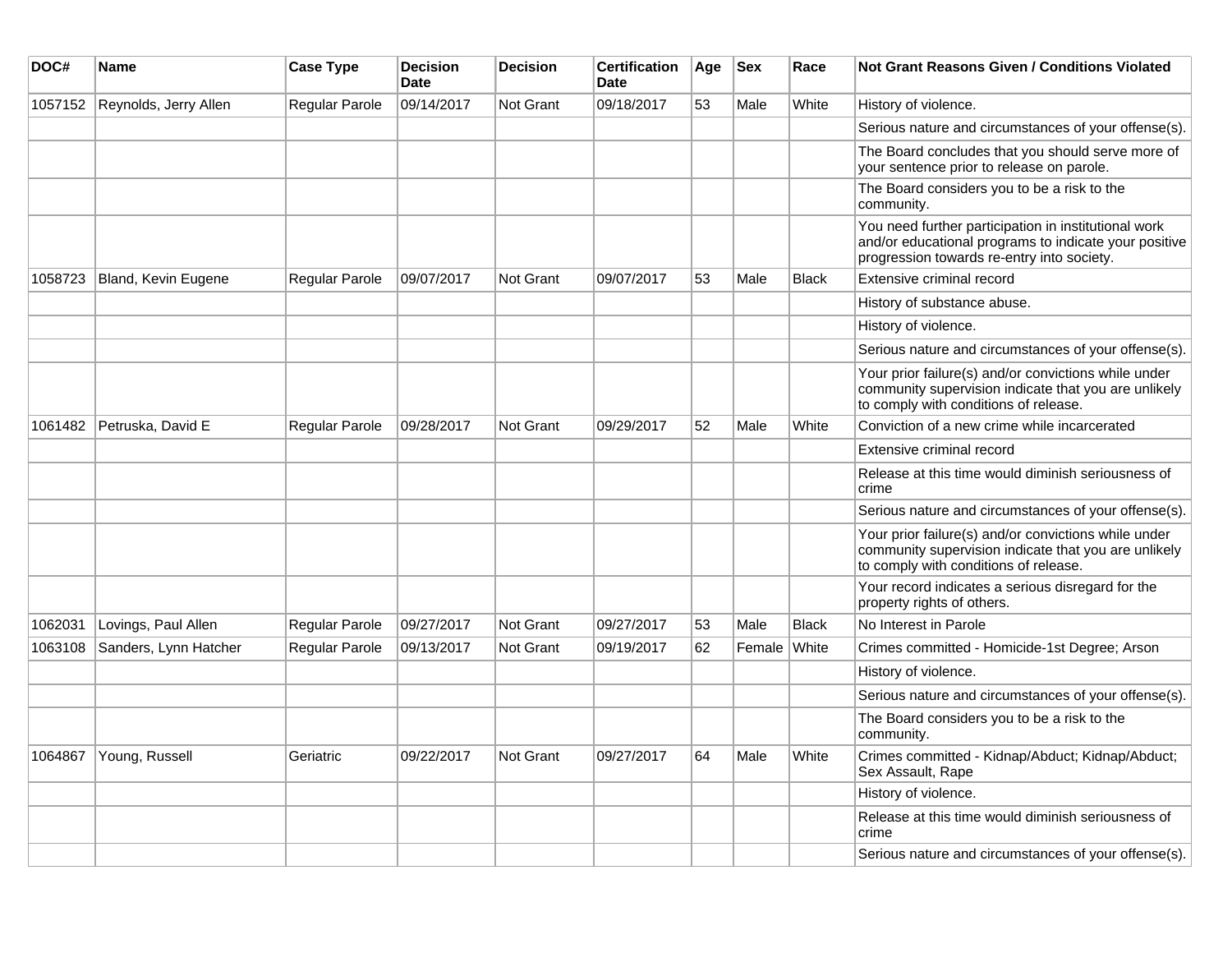| DOC#    | <b>Name</b>               | <b>Case Type</b> | <b>Decision</b><br><b>Date</b> | <b>Decision</b> | <b>Certification</b><br>Date | Age | <b>Sex</b> | Race  | <b>Not Grant Reasons Given / Conditions Violated</b>                                                                                                        |
|---------|---------------------------|------------------|--------------------------------|-----------------|------------------------------|-----|------------|-------|-------------------------------------------------------------------------------------------------------------------------------------------------------------|
| 1064867 | Young, Russell            | Geriatric        | 09/22/2017                     | Not Grant       | 09/27/2017                   | 64  | Male       | White | The Board concludes that you should serve more of<br>your sentence prior to release on parole.                                                              |
|         |                           |                  |                                |                 |                              |     |            |       | The Board considers you to be a risk to the<br>community.                                                                                                   |
| 1065925 | Montague, John Milton Jr. | Regular Parole   | 09/02/2017                     | Not Grant       | 09/07/2017                   | 61  | Male       | Black | Considering your offense and your institutional<br>records, the Board concludes that you should serve<br>more of your sentence before being paroled.        |
|         |                           |                  |                                |                 |                              |     |            |       | Extensive criminal record                                                                                                                                   |
|         |                           |                  |                                |                 |                              |     |            |       | History of substance abuse.                                                                                                                                 |
|         |                           |                  |                                |                 |                              |     |            |       | History of violence.                                                                                                                                        |
|         |                           |                  |                                |                 |                              |     |            |       | Release at this time would diminish seriousness of<br>crime                                                                                                 |
|         |                           |                  |                                |                 |                              |     |            |       | Serious nature and circumstances of your offense(s).                                                                                                        |
|         |                           |                  |                                |                 |                              |     |            |       | The Board concludes that you should serve more of<br>your sentence prior to release on parole.                                                              |
|         |                           |                  |                                |                 |                              |     |            |       | Your prior failure(s) and/or convictions while under<br>community supervision indicate that you are unlikely<br>to comply with conditions of release.       |
| 1066412 | Waddell, George Clevelan  | Regular Parole   | 09/11/2017                     | Not Grant       | 09/14/2017                   | 64  | Male       | White | Crimes committed - Kidnap/Abduct; Sex Assault,<br>Rape; Sex Asslt-Sodomy-Woman                                                                              |
|         |                           |                  |                                |                 |                              |     |            |       | Serious nature and circumstances of your offense(s).                                                                                                        |
|         |                           |                  |                                |                 |                              |     |            |       | The Board concludes that you should serve more of<br>your sentence prior to release on parole.                                                              |
|         |                           |                  |                                |                 |                              |     |            |       | The Board considers you to be a risk to the<br>community.                                                                                                   |
| 1069343 | Owens, Herman Langley     | Geriatric        | 09/06/2017                     | Not Grant       | 09/12/2017                   | 64  | Male       | White | Crimes committed - Kidnap/Abduct; Robbery;<br>Robbery                                                                                                       |
|         |                           |                  |                                |                 |                              |     |            |       | History of substance abuse.                                                                                                                                 |
|         |                           |                  |                                |                 |                              |     |            |       | Poor institutional adjustment (for example,<br>motivation/attitude, unfavorable reports, lack of<br>program involvement, etc.)                              |
|         |                           |                  |                                |                 |                              |     |            |       | You need further participation in institutional work<br>and/or educational programs to indicate your positive<br>progression towards re-entry into society. |
|         |                           |                  |                                |                 |                              |     |            |       | You need to show a longer period of stable<br>adjustment.                                                                                                   |
|         |                           |                  |                                |                 |                              |     |            |       | Your record indicates a serious disregard for the<br>property rights of others.                                                                             |
| 1069461 | Thacker, Danny Ray        | Geriatric        | 09/07/2017                     | Not Grant       | 09/12/2017                   | 66  | Male       | White | Crimes committed - Homicide-1st Degree;<br>Kidnap/Abduct; Malicious Wounding                                                                                |
|         |                           |                  |                                |                 |                              |     |            |       | Release at this time would diminish seriousness of<br>crime                                                                                                 |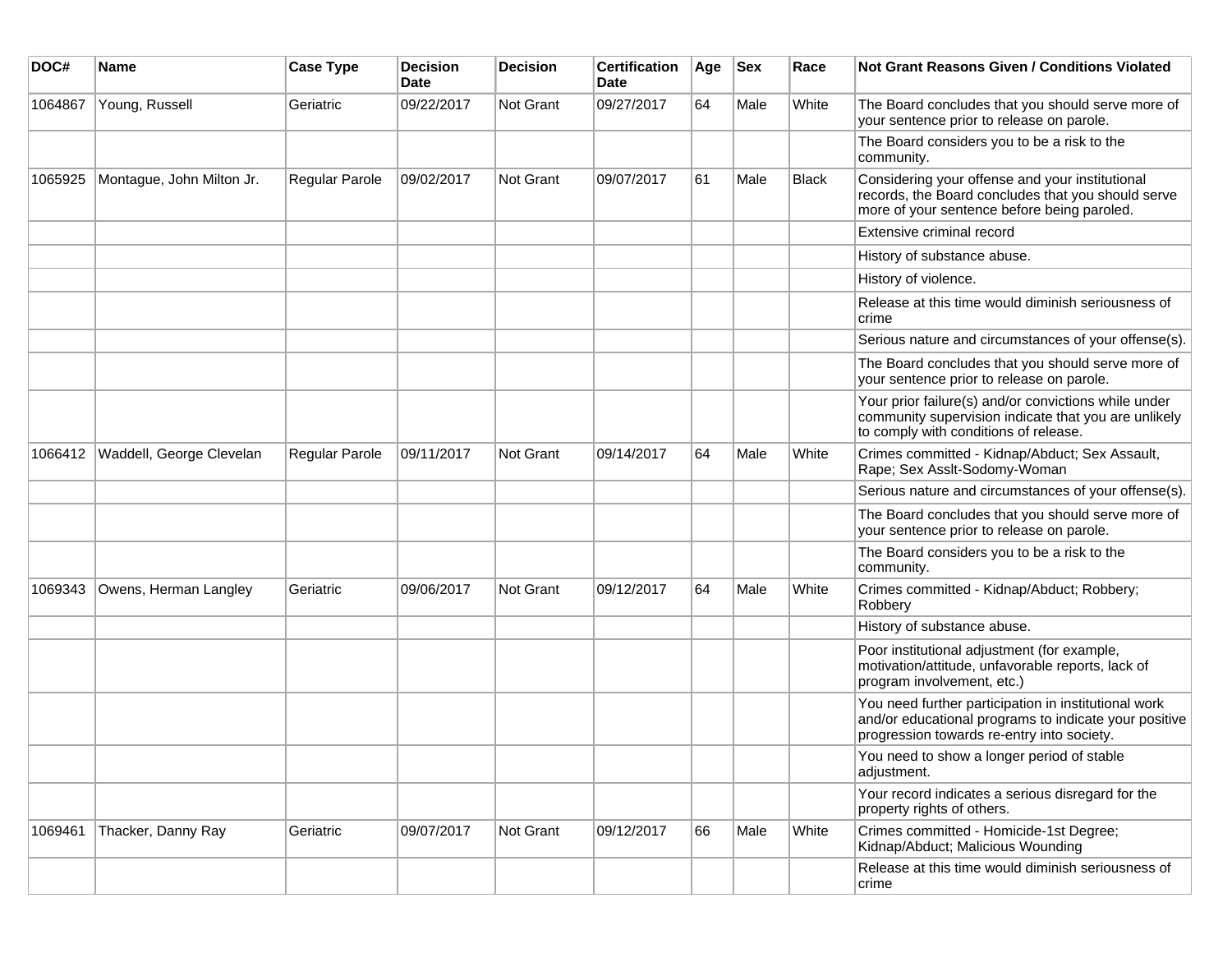| DOC#    | <b>Name</b>                 | <b>Case Type</b>      | <b>Decision</b><br><b>Date</b> | <b>Decision</b> | <b>Certification</b><br>Date | Age | <b>Sex</b> | Race         | Not Grant Reasons Given / Conditions Violated                                                                                                               |
|---------|-----------------------------|-----------------------|--------------------------------|-----------------|------------------------------|-----|------------|--------------|-------------------------------------------------------------------------------------------------------------------------------------------------------------|
| 1069461 | Thacker, Danny Ray          | Geriatric             | 09/07/2017                     | Not Grant       | 09/12/2017                   | 66  | Male       | White        | Serious nature and circumstances of your offense(s).                                                                                                        |
|         |                             |                       |                                |                 |                              |     |            |              | The Board concludes that you should serve more of<br>your sentence prior to release on parole.                                                              |
| 1070051 | Hopkins, George Lincoln Jr. | Geriatric             | 09/04/2017                     | Not Grant       | 09/05/2017                   | 69  | Male       | White        | Crimes committed - Homicide-2Nd-Degree                                                                                                                      |
|         |                             |                       |                                |                 |                              |     |            |              | History of substance abuse.                                                                                                                                 |
|         |                             |                       |                                |                 |                              |     |            |              | History of violence.                                                                                                                                        |
|         |                             |                       |                                |                 |                              |     |            |              | Release at this time would diminish seriousness of<br>crime                                                                                                 |
|         |                             |                       |                                |                 |                              |     |            |              | The Board concludes that you should serve more of<br>your sentence prior to release on parole.                                                              |
|         |                             |                       |                                |                 |                              |     |            |              | The Board considers you to be a risk to the<br>community.                                                                                                   |
| 1072489 | Hobbs, Thomas Wayne         | <b>Regular Parole</b> | 09/13/2017                     | Not Grant       | 09/15/2017                   | 53  | Male       | White        | Crimes committed - Homicide-1st Degree; Robbery;<br>Robbery                                                                                                 |
|         |                             |                       |                                |                 |                              |     |            |              | History of substance abuse.                                                                                                                                 |
|         |                             |                       |                                |                 |                              |     |            |              | Serious nature and circumstances of your offense(s).                                                                                                        |
|         |                             |                       |                                |                 |                              |     |            |              | You need further participation in institutional work<br>and/or educational programs to indicate your positive<br>progression towards re-entry into society. |
|         |                             |                       |                                |                 |                              |     |            |              | You need to show a longer period of stable<br>adjustment.                                                                                                   |
|         |                             |                       |                                |                 |                              |     |            |              | Your record of institutional infractions indicates a<br>disregard for rules and that you are not ready to<br>conform to society.                            |
| 1073176 | Edmonds, Mark Kevin         | Regular Parole        | 09/27/2017                     | Not Grant       | 09/29/2017                   | 45  | Male       | White        | Crimes committed - Grand Larceny: >=\$200 Not<br>From A Person; Unauth Use Of Veh; Unauth Use Of<br>Veh                                                     |
|         |                             |                       |                                |                 |                              |     |            |              | Extensive criminal record                                                                                                                                   |
|         |                             |                       |                                |                 |                              |     |            |              | Release at this time would diminish seriousness of<br>crime                                                                                                 |
|         |                             |                       |                                |                 |                              |     |            |              | Serious nature and circumstances of your offense(s).                                                                                                        |
|         |                             |                       |                                |                 |                              |     |            |              | The Board concludes that you should serve more of<br>your sentence prior to release on parole.                                                              |
|         |                             |                       |                                |                 |                              |     |            |              | Your prior failure(s) and/or convictions while under<br>community supervision indicate that you are unlikely<br>to comply with conditions of release.       |
| 1073590 | Johnson, James Alfred       | Regular Parole        | 09/07/2017                     | Not Grant       | 09/12/2017                   | 57  | Male       | <b>Black</b> | Crimes committed - Robbery; Malicious Wounding;<br><b>Malicious Wounding</b>                                                                                |
|         |                             |                       |                                |                 |                              |     |            |              | Extensive criminal record                                                                                                                                   |
|         |                             |                       |                                |                 |                              |     |            |              | History of violence.                                                                                                                                        |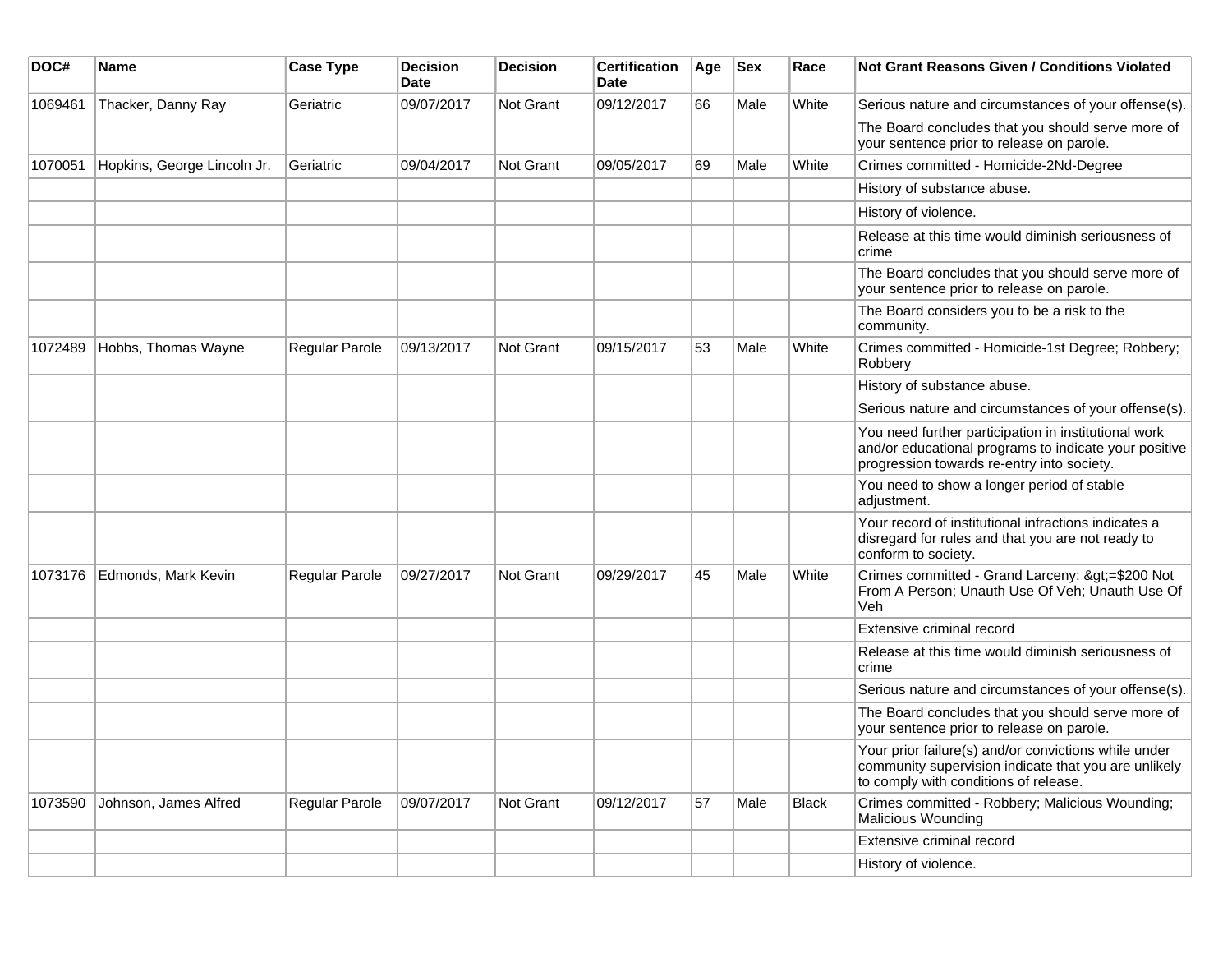| DOC#    | <b>Name</b>           | <b>Case Type</b>      | <b>Decision</b><br><b>Date</b> | <b>Decision</b>  | <b>Certification</b><br>Date | Age | $ $ Sex | Race         | <b>Not Grant Reasons Given / Conditions Violated</b>                                                                                                 |
|---------|-----------------------|-----------------------|--------------------------------|------------------|------------------------------|-----|---------|--------------|------------------------------------------------------------------------------------------------------------------------------------------------------|
| 1073590 | Johnson, James Alfred | Regular Parole        | 09/07/2017                     | <b>Not Grant</b> | 09/12/2017                   | 57  | Male    | Black        | Serious nature and circumstances of your offense(s).                                                                                                 |
|         |                       |                       |                                |                  |                              |     |         |              | The Board concludes that you should serve more of<br>your sentence prior to release on parole.                                                       |
|         |                       |                       |                                |                  |                              |     |         |              | Your record indicates a serious disregard for the<br>property rights of others.                                                                      |
| 1074438 | Taylor, Robert Logan  | Regular Parole        | 09/02/2017                     | <b>Not Grant</b> | 09/06/2017                   | 49  | Male    | White        | Crimes committed - Homicide-1st Degree; Burning<br>Misc; Use Of Firearm In Felony                                                                    |
|         |                       |                       |                                |                  |                              |     |         |              | Release at this time would diminish seriousness of<br>crime                                                                                          |
|         |                       |                       |                                |                  |                              |     |         |              | Serious nature and circumstances of your offense(s).                                                                                                 |
| 1075054 | Morgan, Billy Ray     | <b>Regular Parole</b> | 09/06/2017                     | <b>Not Grant</b> | 09/07/2017                   | 67  | Male    | White        | Crimes committed - Homicide-1st Degree; Larc-<br>Grand; Weapon Offense                                                                               |
|         |                       |                       |                                |                  |                              |     |         |              | Extensive criminal record                                                                                                                            |
|         |                       |                       |                                |                  |                              |     |         |              | Release at this time would diminish seriousness of<br>crime                                                                                          |
|         |                       |                       |                                |                  |                              |     |         |              | Serious nature and circumstances of your offense(s).                                                                                                 |
| 1076425 | Cole, James L         | Geriatric             | 08/31/2017                     | Not Grant        | 09/05/2017                   | 73  | Male    | <b>Black</b> | Crimes committed - Homicide-2Nd-Degree                                                                                                               |
|         |                       |                       |                                |                  |                              |     |         |              | Release at this time would diminish seriousness of<br>crime                                                                                          |
|         |                       |                       |                                |                  |                              |     |         |              | Serious nature and circumstances of your offense(s).                                                                                                 |
|         |                       |                       |                                |                  |                              |     |         |              | The Board concludes that you should serve more of<br>your sentence prior to release on parole.                                                       |
| 1076745 | Mundy, Marvin Maurice | <b>Regular Parole</b> | 09/27/2017                     | <b>Not Grant</b> | 09/27/2017                   | 54  | Male    | <b>Black</b> | Crimes committed - Homicide/Murder; Homicide-<br>Capital; Robbery                                                                                    |
|         |                       |                       |                                |                  |                              |     |         |              | Release at this time would diminish seriousness of<br>crime                                                                                          |
|         |                       |                       |                                |                  |                              |     |         |              | Serious nature and circumstances of your offense(s).                                                                                                 |
|         |                       |                       |                                |                  |                              |     |         |              | The Board concludes that you should serve more of<br>your sentence prior to release on parole.                                                       |
| 1077991 | Cumbee, Darrell W     | Regular Parole        | 09/10/2017                     | <b>Not Grant</b> | 09/14/2017                   | 46  | Male    | White        | Considering your offense and your institutional<br>records, the Board concludes that you should serve<br>more of your sentence before being paroled. |
|         |                       |                       |                                |                  |                              |     |         |              | Crimes committed - Homicide-1st Degree; Larc-<br>Grand                                                                                               |
|         |                       |                       |                                |                  |                              |     |         |              | Poor institutional adjustment (for example,<br>motivation/attitude, unfavorable reports, lack of<br>program involvement, etc.)                       |
|         |                       |                       |                                |                  |                              |     |         |              | Release at this time would diminish seriousness of<br>crime                                                                                          |
|         |                       |                       |                                |                  |                              |     |         |              | Serious nature and circumstances of your offense(s).                                                                                                 |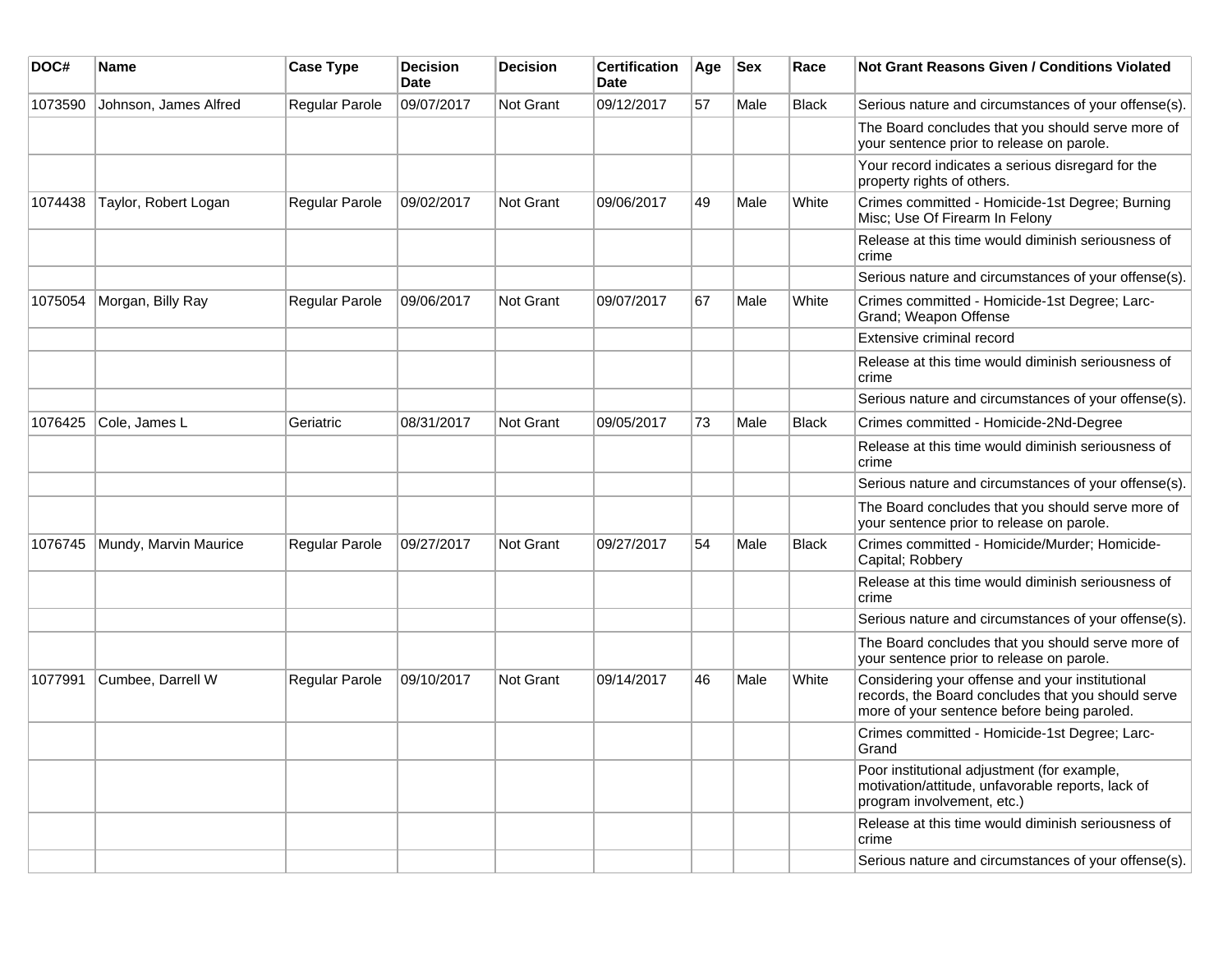| DOC#    | <b>Name</b>              | <b>Case Type</b> | <b>Decision</b><br><b>Date</b> | <b>Decision</b>  | <b>Certification</b><br>Date | Age | <b>Sex</b> | Race         | Not Grant Reasons Given / Conditions Violated                                                                                                         |
|---------|--------------------------|------------------|--------------------------------|------------------|------------------------------|-----|------------|--------------|-------------------------------------------------------------------------------------------------------------------------------------------------------|
| 1077991 | Cumbee, Darrell W        | Regular Parole   | 09/10/2017                     | Not Grant        | 09/14/2017                   | 46  | Male       | White        | The Board considers you to be a risk to the<br>community.                                                                                             |
|         |                          |                  |                                |                  |                              |     |            |              | Your prior failure(s) and/or convictions while under<br>community supervision indicate that you are unlikely<br>to comply with conditions of release. |
| 1078399 | Tillery, Donnell         | Regular Parole   | 09/10/2017                     | Not Grant        | 09/14/2017                   | 58  | Male       | Black        | Crimes committed - Sex Assault, Rape;<br>Mayhem/Maiming; Larc-Grand                                                                                   |
|         |                          |                  |                                |                  |                              |     |            |              | Release at this time would diminish seriousness of<br>crime                                                                                           |
|         |                          |                  |                                |                  |                              |     |            |              | The Board concludes that you should serve more of<br>your sentence prior to release on parole.                                                        |
|         |                          |                  |                                |                  |                              |     |            |              | The Board considers you to be a risk to the<br>community.                                                                                             |
| 1079060 | Marrow, Ervin            | Regular Parole   | 09/27/2017                     | Not Grant        | 09/27/2017                   | 63  | Male       | Black        | Release at this time would diminish seriousness of<br>crime                                                                                           |
|         |                          |                  |                                |                  |                              |     |            |              | Serious nature and circumstances of your offense(s).                                                                                                  |
|         |                          |                  |                                |                  |                              |     |            |              | The Board concludes that you should serve more of<br>your sentence prior to release on parole.                                                        |
|         |                          |                  |                                |                  |                              |     |            |              | The Board considers you to be a risk to the<br>community.                                                                                             |
| 1079268 | Loyd, Willie Sanford     | Geriatric        | 09/02/2017                     | <b>Not Grant</b> | 09/05/2017                   | 70  | Male       | White        | Crimes committed - Homicide-1st Degree; Homicide-<br>1st Degree; Malicious Wounding                                                                   |
|         |                          |                  |                                |                  |                              |     |            |              | History of violence.                                                                                                                                  |
|         |                          |                  |                                |                  |                              |     |            |              | Release at this time would diminish seriousness of<br>crime                                                                                           |
|         |                          |                  |                                |                  |                              |     |            |              | The Board concludes that you should serve more of<br>your sentence prior to release on parole.                                                        |
| 1080329 | Dillard, William         | Regular Parole   | 09/22/2017                     | <b>Not Grant</b> | 09/26/2017                   | 58  | Male       | Black        | Release at this time would diminish seriousness of<br>crime                                                                                           |
|         |                          |                  |                                |                  |                              |     |            |              | Serious nature and circumstances of your offense(s).                                                                                                  |
|         |                          |                  |                                |                  |                              |     |            |              | The Board considers you to be a risk to the<br>community.                                                                                             |
|         |                          |                  |                                |                  |                              |     |            |              | Your prior failure(s) and/or convictions while under<br>community supervision indicate that you are unlikely<br>to comply with conditions of release. |
| 1080466 | Collins, Charles Douglas | Geriatric        | 09/19/2017                     | Not Grant        | 09/27/2017                   | 68  | Male       | <b>Black</b> | Extensive criminal record                                                                                                                             |
|         |                          |                  |                                |                  |                              |     |            |              | Release at this time would diminish seriousness of<br>crime                                                                                           |
|         |                          |                  |                                |                  |                              |     |            |              | Serious nature and circumstances of your offense(s).                                                                                                  |
|         |                          |                  |                                |                  |                              |     |            |              | The Board concludes that you should serve more of<br>your sentence prior to release on parole.                                                        |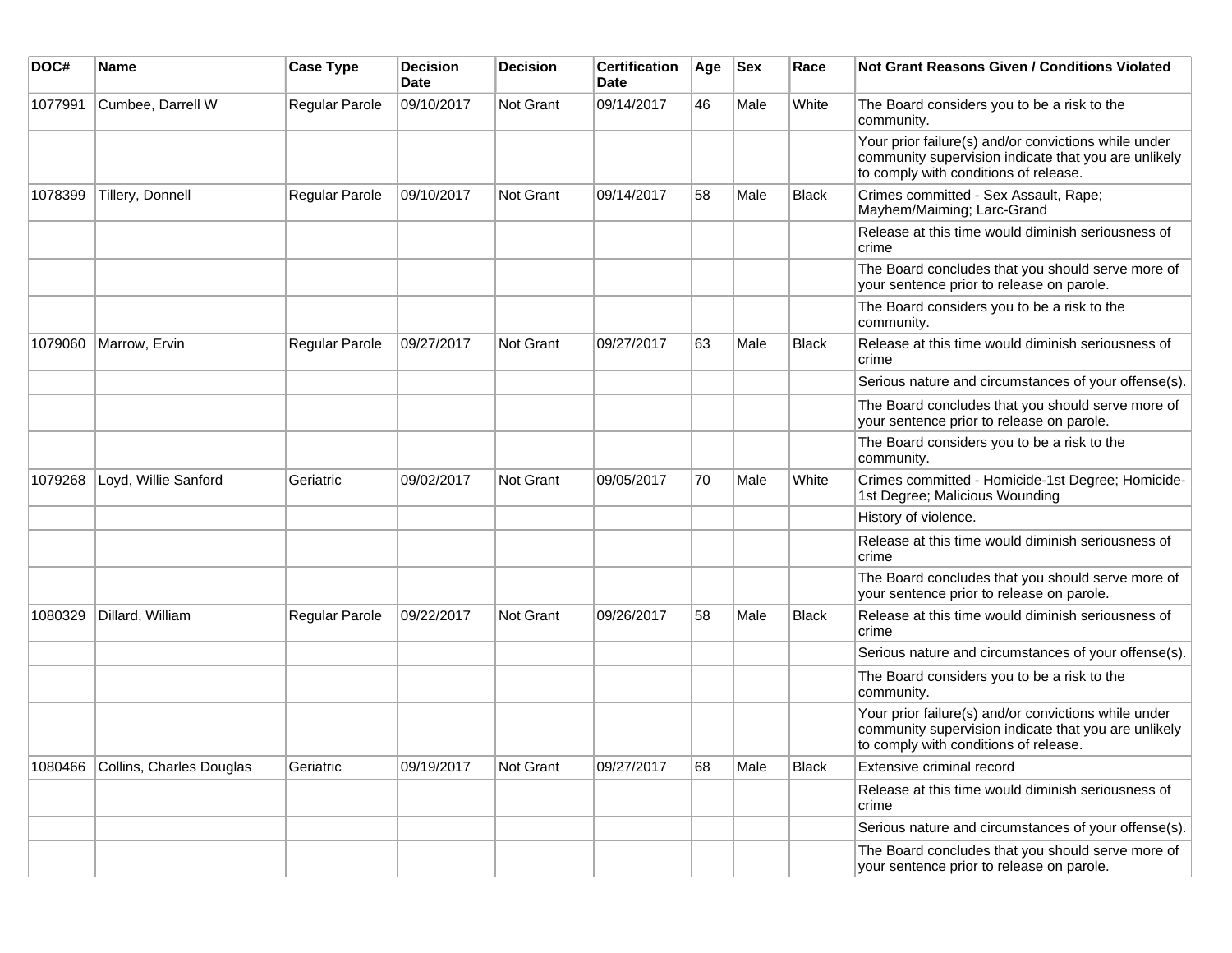| DOC#    | Name                       | <b>Case Type</b>      | <b>Decision</b><br><b>Date</b> | <b>Decision</b>  | <b>Certification</b><br><b>Date</b> | Age | $ $ Sex | Race         | <b>Not Grant Reasons Given / Conditions Violated</b>                                                                                                  |
|---------|----------------------------|-----------------------|--------------------------------|------------------|-------------------------------------|-----|---------|--------------|-------------------------------------------------------------------------------------------------------------------------------------------------------|
| 1080466 | Collins, Charles Douglas   | Geriatric             | 09/19/2017                     | <b>Not Grant</b> | 09/27/2017                          | 68  | Male    | <b>Black</b> | You need to show a longer period of stable<br>adjustment.                                                                                             |
| 1080641 | Owens, Derick              | Regular Parole        | 09/26/2017                     | <b>Not Grant</b> | 09/27/2017                          | 52  | Male    | <b>Black</b> | Extensive criminal record                                                                                                                             |
|         |                            |                       |                                |                  |                                     |     |         |              | History of violence.                                                                                                                                  |
|         |                            |                       |                                |                  |                                     |     |         |              | You need to show a longer period of stable<br>adjustment.                                                                                             |
|         |                            |                       |                                |                  |                                     |     |         |              | Your prior failure(s) and/or convictions while under<br>community supervision indicate that you are unlikely<br>to comply with conditions of release. |
| 1080959 | Anderson, Dean             | Geriatric             | 09/05/2017                     | Not Grant        | 09/12/2017                          | 60  | Male    | White        | Crimes committed - Kidnap/Abduct;<br>Mayhem/Maiming                                                                                                   |
|         |                            |                       |                                |                  |                                     |     |         |              | History of violence.                                                                                                                                  |
|         |                            |                       |                                |                  |                                     |     |         |              | Release at this time would diminish seriousness of<br>crime                                                                                           |
|         |                            |                       |                                |                  |                                     |     |         |              | Serious nature and circumstances of your offense(s).                                                                                                  |
|         |                            |                       |                                |                  |                                     |     |         |              | The Board considers you to be a risk to the<br>community.                                                                                             |
| 1081290 | <b>Tunis, Mark Patrick</b> | <b>Regular Parole</b> | 09/02/2017                     | <b>Not Grant</b> | 09/07/2017                          | 47  | Male    | <b>Black</b> | Crimes committed - Homicide-1st Degree; Robbery;<br>Robbery                                                                                           |
|         |                            |                       |                                |                  |                                     |     |         |              | Release at this time would diminish seriousness of<br>crime                                                                                           |
|         |                            |                       |                                |                  |                                     |     |         |              | Serious nature and circumstances of your offense(s).                                                                                                  |
|         |                            |                       |                                |                  |                                     |     |         |              | The Board considers you to be a risk to the<br>community.                                                                                             |
|         |                            |                       |                                |                  |                                     |     |         |              | Your prior failure(s) and/or convictions while under<br>community supervision indicate that you are unlikely<br>to comply with conditions of release. |
| 1082205 | Shambaugh, Ralph Neil Jr.  | <b>Regular Parole</b> | 09/26/2017                     | <b>Not Grant</b> | 09/27/2017                          | 57  | Male    | White        | Release at this time would diminish seriousness of<br>crime                                                                                           |
|         |                            |                       |                                |                  |                                     |     |         |              | Serious nature and circumstances of your offense(s).                                                                                                  |
|         |                            |                       |                                |                  |                                     |     |         |              | The Board concludes that you should serve more of<br>your sentence prior to release on parole.                                                        |
|         |                            |                       |                                |                  |                                     |     |         |              | You need to show a longer period of stable<br>adjustment.                                                                                             |
|         |                            |                       |                                |                  |                                     |     |         |              | Your prior failure(s) and/or convictions while under<br>community supervision indicate that you are unlikely<br>to comply with conditions of release. |
| 1082802 | Moran, William Ray         | <b>Regular Parole</b> | 09/10/2017                     | <b>Not Grant</b> | 09/14/2017                          | 68  | Male    | White        | Release at this time would diminish seriousness of<br>crime                                                                                           |
|         |                            |                       |                                |                  |                                     |     |         |              | Serious nature and circumstances of your offense(s).                                                                                                  |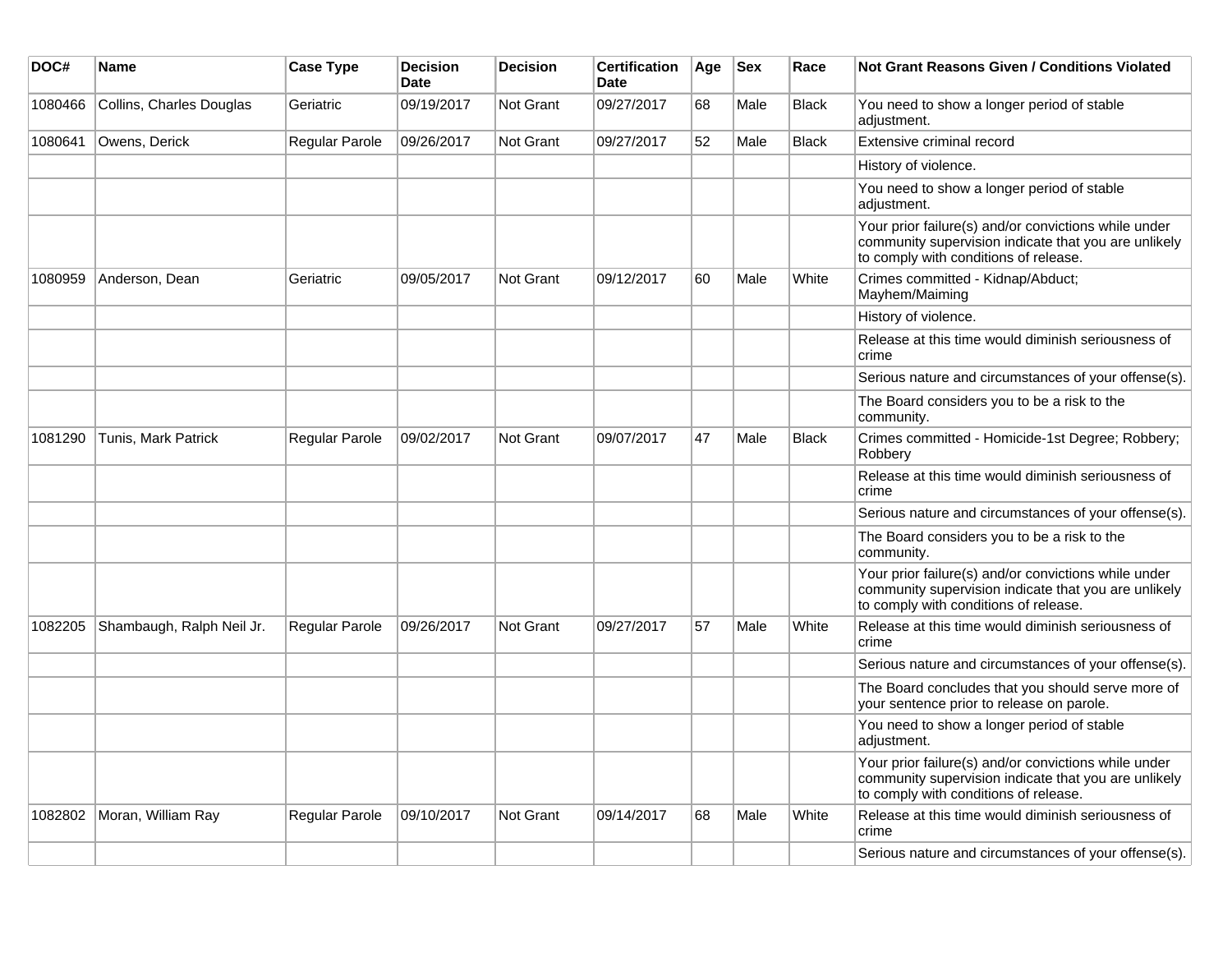| DOC#    | Name                          | <b>Case Type</b> | <b>Decision</b><br><b>Date</b> | Decision  | <b>Certification</b><br><b>Date</b> | Age | <b>Sex</b> | Race         | <b>Not Grant Reasons Given / Conditions Violated</b>                                                                                                        |
|---------|-------------------------------|------------------|--------------------------------|-----------|-------------------------------------|-----|------------|--------------|-------------------------------------------------------------------------------------------------------------------------------------------------------------|
| 1082943 | Smith, Warren                 | Regular Parole   | 09/18/2017                     | Not Grant | 09/19/2017                          | 58  | Male       | <b>Black</b> | Crimes committed - Homicide-1st Degree; Breaking<br>And Entering; Breaking And Entering                                                                     |
|         |                               |                  |                                |           |                                     |     |            |              | History of violence.                                                                                                                                        |
|         |                               |                  |                                |           |                                     |     |            |              | Release at this time would diminish seriousness of<br>crime                                                                                                 |
|         |                               |                  |                                |           |                                     |     |            |              | The Board concludes that you should serve more of<br>your sentence prior to release on parole.                                                              |
|         |                               |                  |                                |           |                                     |     |            |              | The Board considers you to be a risk to the<br>community.                                                                                                   |
|         |                               |                  |                                |           |                                     |     |            |              | You need to show a longer period of stable<br>adjustment.                                                                                                   |
|         |                               |                  |                                |           |                                     |     |            |              | Your prior failure(s) and/or convictions while under<br>community supervision indicate that you are unlikely<br>to comply with conditions of release.       |
| 1084552 | Deel, Randy Keith             | Regular Parole   | 09/02/2017                     | Not Grant | 09/07/2017                          | 54  | Male       | White        | History of violence.                                                                                                                                        |
|         |                               |                  |                                |           |                                     |     |            |              | Serious nature and circumstances of your offense(s).                                                                                                        |
|         |                               |                  |                                |           |                                     |     |            |              | The Board concludes that you should serve more of<br>your sentence prior to release on parole.                                                              |
|         |                               |                  |                                |           |                                     |     |            |              | The Board considers you to be a risk to the<br>community.                                                                                                   |
|         |                               |                  |                                |           |                                     |     |            |              | Your prior failure(s) and/or convictions while under<br>community supervision indicate that you are unlikely<br>to comply with conditions of release.       |
| 1086104 | Cherry, Steven Clinton        | Regular Parole   | 09/07/2017                     | Not Grant | 09/07/2017                          | 56  | Male       | Black        | Crimes committed - Robbery; Robbery; Robbery                                                                                                                |
|         |                               |                  |                                |           |                                     |     |            |              | History of violence.                                                                                                                                        |
|         |                               |                  |                                |           |                                     |     |            |              | Serious nature and circumstances of your offense(s).                                                                                                        |
|         |                               |                  |                                |           |                                     |     |            |              | The Board concludes that you should serve more of<br>your sentence prior to release on parole.                                                              |
|         |                               |                  |                                |           |                                     |     |            |              | You need further participation in institutional work<br>and/or educational programs to indicate your positive<br>progression towards re-entry into society. |
|         |                               |                  |                                |           |                                     |     |            |              | Your prior failure(s) and/or convictions while under<br>community supervision indicate that you are unlikely<br>to comply with conditions of release.       |
|         | 1089542 Wimbush, Paul Michael | Geriatric        | 09/10/2017                     | Not Grant | 09/12/2017                          | 61  | Male       | <b>Black</b> | Crimes committed - Homicide/Murder; Use Of<br>Firearm In Felony                                                                                             |
|         |                               |                  |                                |           |                                     |     |            |              | Release at this time would diminish seriousness of<br>crime                                                                                                 |
|         |                               |                  |                                |           |                                     |     |            |              | Serious nature and circumstances of your offense(s).                                                                                                        |
|         |                               |                  |                                |           |                                     |     |            |              | The Board considers you to be a risk to the<br>community.                                                                                                   |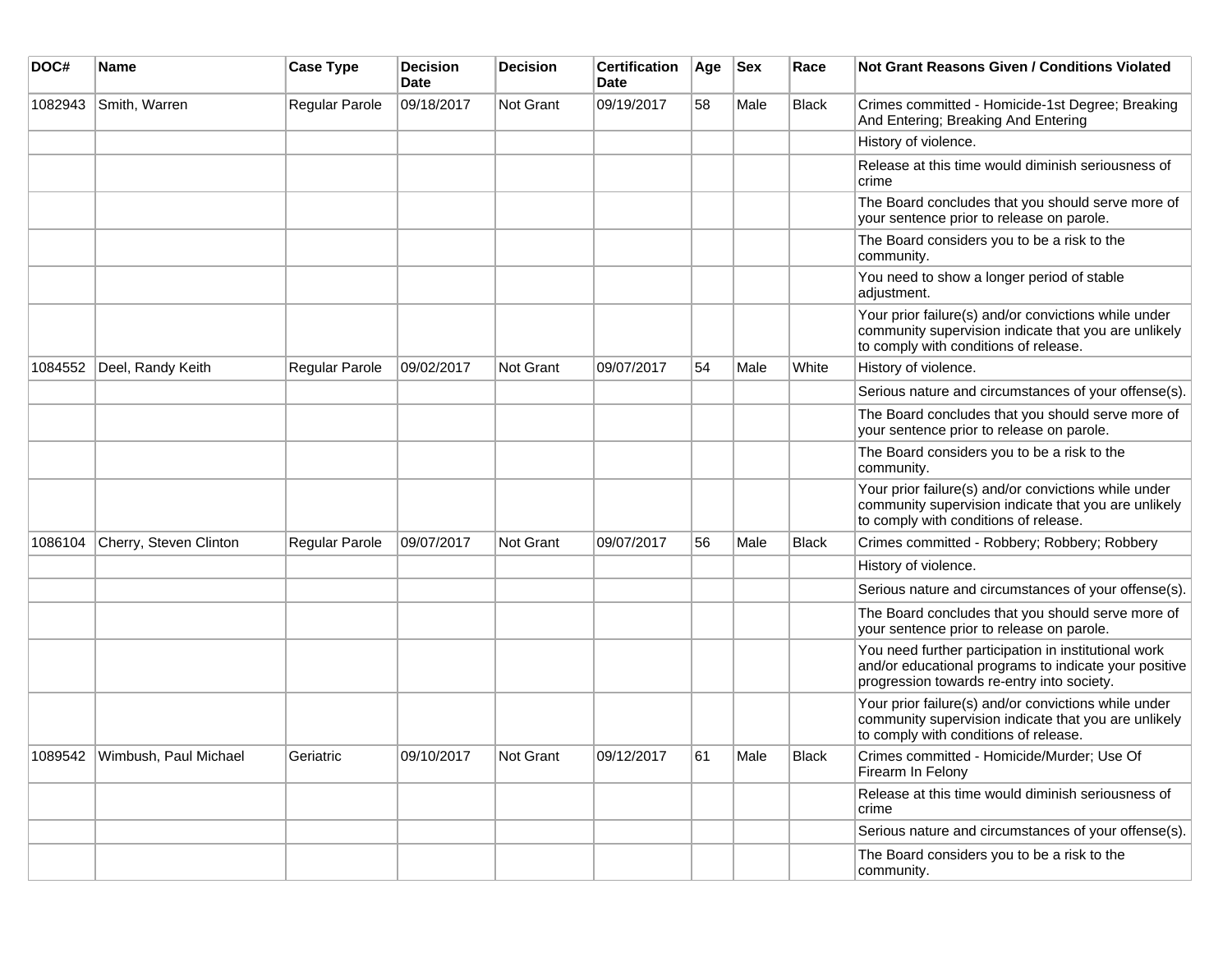| DOC#    | Name                    | <b>Case Type</b>      | <b>Decision</b><br>Date | <b>Decision</b>  | <b>Certification</b><br>Date | Age | <b>Sex</b> | Race         | Not Grant Reasons Given / Conditions Violated                                                                                                          |
|---------|-------------------------|-----------------------|-------------------------|------------------|------------------------------|-----|------------|--------------|--------------------------------------------------------------------------------------------------------------------------------------------------------|
| 1096873 | McEachin, Willie Donell | Regular Parole        | 09/01/2017              | Not Grant        | 09/07/2017                   | 62  | Male       | Black        | Crimes committed - Abduct-No Ransom Or Asslt;<br>Sex Assault, Rape; Sex Assault, Rape                                                                  |
|         |                         |                       |                         |                  |                              |     |            |              | Release at this time would diminish seriousness of<br>crime                                                                                            |
|         |                         |                       |                         |                  |                              |     |            |              | Serious nature and circumstances of your offense(s).                                                                                                   |
|         |                         |                       |                         |                  |                              |     |            |              | The Board considers you to be a risk to the<br>community.                                                                                              |
| 1097487 | Farley, Philip Clarke   | <b>Regular Parole</b> | 09/25/2017              | Not Grant        | 09/27/2017                   | 54  | Male       | White        | No Interest in Parole                                                                                                                                  |
| 1098881 | Davis, Frank Leon       | Geriatric             | 09/02/2017              | Not Grant        | 09/12/2017                   | 63  | Male       | <b>Black</b> | Extensive criminal record                                                                                                                              |
|         |                         |                       |                         |                  |                              |     |            |              | Release at this time would diminish seriousness of<br>crime                                                                                            |
|         |                         |                       |                         |                  |                              |     |            |              | Serious nature and circumstances of your offense(s).                                                                                                   |
|         |                         |                       |                         |                  |                              |     |            |              | The Board concludes that you should serve more of<br>your sentence prior to release on parole.                                                         |
|         |                         |                       |                         |                  |                              |     |            |              | The Board considers you to be a risk to the<br>community.                                                                                              |
|         |                         |                       |                         |                  |                              |     |            |              | Your prior failure(s) and/or convictions while under<br>community supervision indicate that you are unlikely<br>to comply with conditions of release.  |
| 1099997 | Smith, Raymond Jr       | Geriatric             | 09/28/2017              | Not Grant        | 09/29/2017                   | 67  | Male       | <b>Black</b> | Considering your offense and your institutional<br>records, the Board concludes that you should serve<br>more of your sentence before being paroled.   |
|         |                         |                       |                         |                  |                              |     |            |              | Crimes committed - Larceny: Third Or Subsequent<br>Conviction; Larceny: Third Or Subsequent<br>Conviction; Grand Larceny: >=\$200 Not From A<br>Person |
|         |                         |                       |                         |                  |                              |     |            |              | Poor institutional adjustment (for example,<br>motivation/attitude, unfavorable reports, lack of<br>program involvement, etc.)                         |
|         |                         |                       |                         |                  |                              |     |            |              | Release at this time would diminish seriousness of<br>crime                                                                                            |
|         |                         |                       |                         |                  |                              |     |            |              | Serious nature and circumstances of your offense(s).                                                                                                   |
| 1101722 | Abbott, Larry Philip    | Geriatric             | 09/02/2017              | <b>Not Grant</b> | 09/05/2017                   | 65  | Male       | White        | Extensive criminal record                                                                                                                              |
|         |                         |                       |                         |                  |                              |     |            |              | Release at this time would diminish seriousness of<br>crime                                                                                            |
|         |                         |                       |                         |                  |                              |     |            |              | Serious nature and circumstances of your offense(s).                                                                                                   |
|         |                         |                       |                         |                  |                              |     |            |              | You need to show a longer period of stable<br>adjustment.                                                                                              |
| 1101740 | Porter, Willie Junior   | <b>Regular Parole</b> | 09/07/2017              | Not Grant        | 09/07/2017                   | 53  | Male       | <b>Black</b> | Crimes committed - Homicide/Murder; Sex Asslt-<br>Sodomy-Boy; Unlawful Wound/Bodily Injury                                                             |
|         |                         |                       |                         |                  |                              |     |            |              | History of violence.                                                                                                                                   |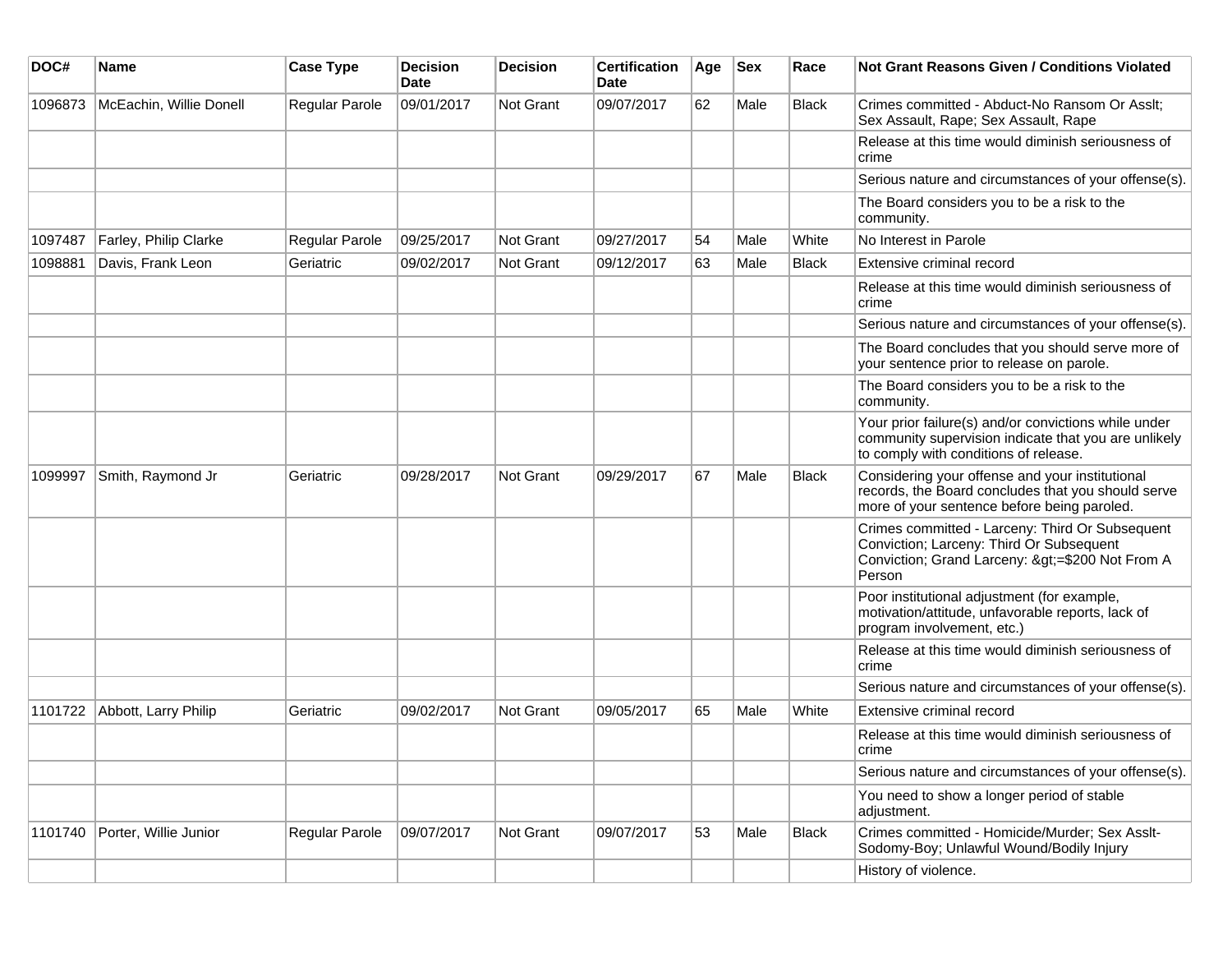| DOC#    | Name                  | <b>Case Type</b>    | <b>Decision</b><br><b>Date</b> | <b>Decision</b> | <b>Certification</b><br>Date | Age | <b>Sex</b> | Race         | <b>Not Grant Reasons Given / Conditions Violated</b>                                                                                                        |
|---------|-----------------------|---------------------|--------------------------------|-----------------|------------------------------|-----|------------|--------------|-------------------------------------------------------------------------------------------------------------------------------------------------------------|
| 1101740 | Porter, Willie Junior | Regular Parole      | 09/07/2017                     | Not Grant       | 09/07/2017                   | 53  | Male       | Black        | Serious nature and circumstances of your offense(s).                                                                                                        |
|         |                       |                     |                                |                 |                              |     |            |              | The Board considers you to be a risk to the<br>community.                                                                                                   |
|         |                       |                     |                                |                 |                              |     |            |              | Your prior failure(s) and/or convictions while under<br>community supervision indicate that you are unlikely<br>to comply with conditions of release.       |
| 1101949 | Smith, Jesse Calvin   | Regular Parole      | 09/28/2017                     | Not Grant       | 09/29/2017                   | 48  | Male       | <b>Black</b> | History of violence.                                                                                                                                        |
|         |                       |                     |                                |                 |                              |     |            |              | Release at this time would diminish seriousness of<br>crime                                                                                                 |
|         |                       |                     |                                |                 |                              |     |            |              | The Board concludes that you should serve more of<br>your sentence prior to release on parole.                                                              |
|         |                       |                     |                                |                 |                              |     |            |              | The Board considers you to be a risk to the<br>community.                                                                                                   |
|         |                       |                     |                                |                 |                              |     |            |              | You need further participation in institutional work<br>and/or educational programs to indicate your positive<br>progression towards re-entry into society. |
| 1102256 | Wilson, Don Cornell   | Regular Parole      | 09/26/2017                     | Not Grant       | 09/27/2017                   | 65  | Male       | <b>Black</b> | Crimes committed - Kidnap/Abduct; Sex Assault,<br>Rape; Sex Assault, Rape                                                                                   |
|         |                       |                     |                                |                 |                              |     |            |              | The Board concludes that you should serve more of<br>your sentence prior to release on parole.                                                              |
|         |                       |                     |                                |                 |                              |     |            |              | The Board considers you to be a risk to the<br>community.                                                                                                   |
|         |                       |                     |                                |                 |                              |     |            |              | Your prior failure(s) and/or convictions while under<br>community supervision indicate that you are unlikely<br>to comply with conditions of release.       |
| 1102404 | Droog, Gerald Teunis  | Regular Parole      | 09/03/2017                     | Not Grant       | 09/07/2017                   | 67  | Male       | White        | Crimes committed - Aggravated Sexual Battery;<br>Aggravated Sexual Battery; Aggravated Sexual<br><b>Battery</b>                                             |
|         |                       |                     |                                |                 |                              |     |            |              | Release at this time would diminish seriousness of<br>crime                                                                                                 |
|         |                       |                     |                                |                 |                              |     |            |              | The Board considers you to be a risk to the<br>community.                                                                                                   |
| 1102745 | Hand, Jeffrey Ralph   | <b>Board Review</b> | 09/07/2017                     | Not Grant       | 09/12/2017                   | 64  | Male       | White        | Crimes committed - Robbery; Robbery; Robbery                                                                                                                |
|         |                       |                     |                                |                 |                              |     |            |              | Release at this time would diminish seriousness of<br>crime                                                                                                 |
|         |                       |                     |                                |                 |                              |     |            |              | Serious nature and circumstances of your offense(s).                                                                                                        |
|         |                       |                     |                                |                 |                              |     |            |              | The Board concludes that you should serve more of<br>your sentence prior to release on parole.                                                              |
|         |                       |                     |                                |                 |                              |     |            |              | You need to show a longer period of stable<br>adjustment.                                                                                                   |
| 1105856 | Jukes, Jonathan Lee   | Regular Parole      | 09/08/2017                     | Not Grant       | 09/12/2017                   | 39  | Male       | White        | Crimes committed - Homicide-1st Degree; Use Of<br>Firearm In Felony                                                                                         |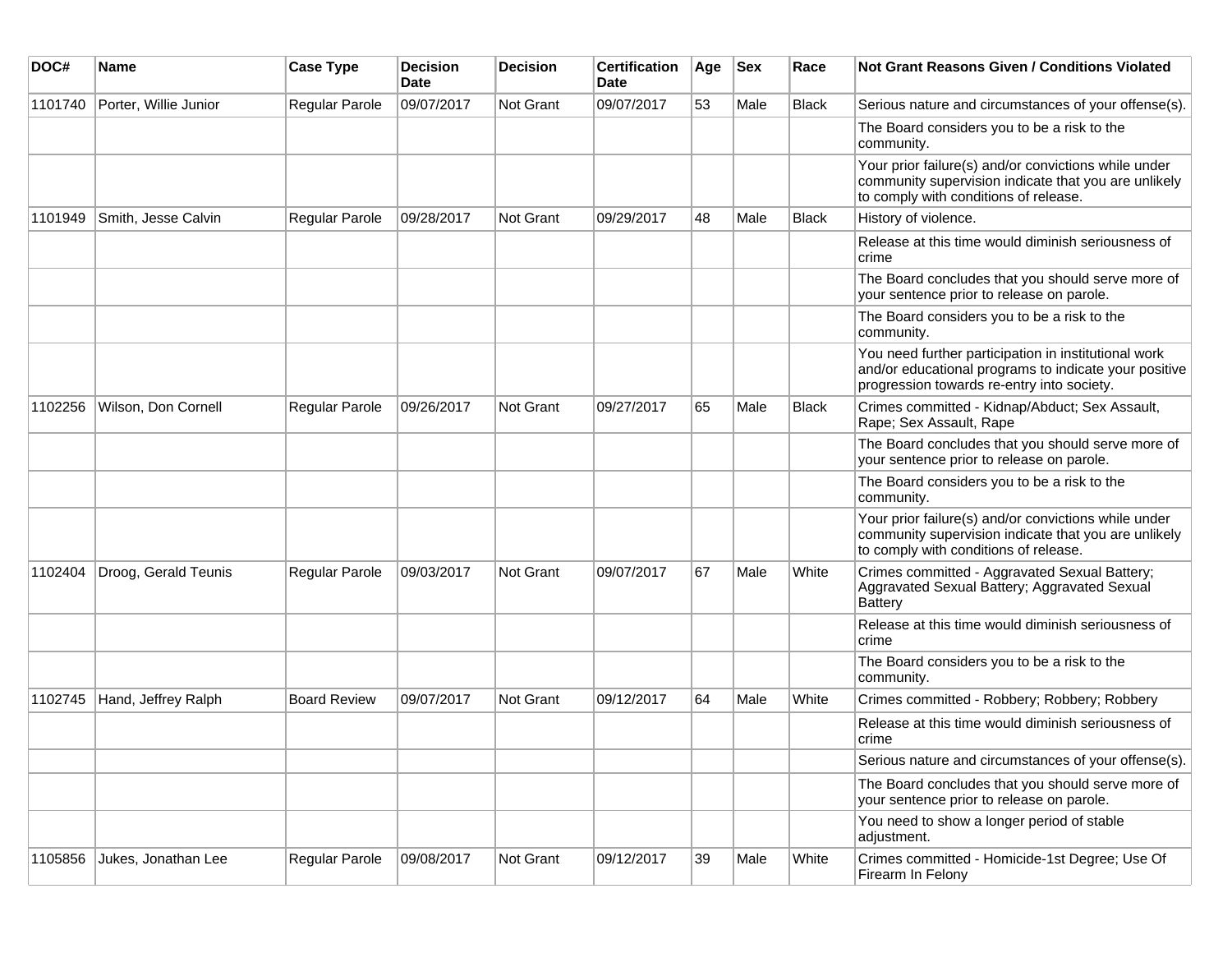| DOC#    | Name                            | <b>Case Type</b>      | <b>Decision</b><br><b>Date</b> | <b>Decision</b>  | <b>Certification</b><br><b>Date</b> | Age | <b>Sex</b> | Race         | Not Grant Reasons Given / Conditions Violated                                                                                                               |
|---------|---------------------------------|-----------------------|--------------------------------|------------------|-------------------------------------|-----|------------|--------------|-------------------------------------------------------------------------------------------------------------------------------------------------------------|
| 1105856 | Jukes, Jonathan Lee             | <b>Regular Parole</b> | 09/08/2017                     | Not Grant        | 09/12/2017                          | 39  | Male       | White        | Release at this time would diminish seriousness of<br>crime                                                                                                 |
|         |                                 |                       |                                |                  |                                     |     |            |              | Serious nature and circumstances of your offense(s).                                                                                                        |
|         |                                 |                       |                                |                  |                                     |     |            |              | The Board concludes that you should serve more of<br>your sentence prior to release on parole.                                                              |
|         |                                 |                       |                                |                  |                                     |     |            |              | The Board considers you to be a risk to the<br>community.                                                                                                   |
| 1109217 | Curby, Robert Wallace           | Geriatric             | 08/31/2017                     | <b>Not Grant</b> | 09/12/2017                          | 74  | Male       | White        | Crimes committed - Aggravated Sexual Battery;<br>Aggravated Sexual Battery; Indecent Liberties                                                              |
|         |                                 |                       |                                |                  |                                     |     |            |              | Extensive criminal record                                                                                                                                   |
|         |                                 |                       |                                |                  |                                     |     |            |              | History of violence.                                                                                                                                        |
|         |                                 |                       |                                |                  |                                     |     |            |              | Serious nature and circumstances of your offense(s).                                                                                                        |
|         |                                 |                       |                                |                  |                                     |     |            |              | The Board considers you to be a risk to the<br>community.                                                                                                   |
| 1110258 | Jones, John Thomas              | <b>Regular Parole</b> | 09/03/2017                     | Not Grant        | 09/07/2017                          | 50  | Male       | <b>Black</b> | Crimes committed - Homicide-Capital; Burgl Tools-<br>Possess: Cocaine-Possess                                                                               |
|         |                                 |                       |                                |                  |                                     |     |            |              | History of violence.                                                                                                                                        |
|         |                                 |                       |                                |                  |                                     |     |            |              | Release at this time would diminish seriousness of<br>crime                                                                                                 |
|         |                                 |                       |                                |                  |                                     |     |            |              | Serious nature and circumstances of your offense(s).                                                                                                        |
|         |                                 |                       |                                |                  |                                     |     |            |              | The Board concludes that you should serve more of<br>your sentence prior to release on parole.                                                              |
| 1110975 | Abdulkareem, Jamiel<br>Muhammad | Regular Parole        | 09/24/2017                     | Not Grant        | 09/26/2017                          | 64  | Male       | <b>Black</b> | Release at this time would diminish seriousness of<br>crime                                                                                                 |
|         |                                 |                       |                                |                  |                                     |     |            |              | Serious nature and circumstances of your offense(s).                                                                                                        |
|         |                                 |                       |                                |                  |                                     |     |            |              | The Board concludes that you should serve more of<br>your sentence prior to release on parole.                                                              |
|         |                                 |                       |                                |                  |                                     |     |            |              | You need further participation in institutional work<br>and/or educational programs to indicate your positive<br>progression towards re-entry into society. |
| 1111083 | Wade, Terrell Clarence          | <b>Regular Parole</b> | 09/19/2017                     | Not Grant        | 09/20/2017                          | 51  | Male       | <b>Black</b> | Considering your offense and your institutional<br>records, the Board concludes that you should serve<br>more of your sentence before being paroled.        |
|         |                                 |                       |                                |                  |                                     |     |            |              | Extensive criminal record                                                                                                                                   |
|         |                                 |                       |                                |                  |                                     |     |            |              | History of substance abuse.                                                                                                                                 |
|         |                                 |                       |                                |                  |                                     |     |            |              | History of violence.                                                                                                                                        |
|         |                                 |                       |                                |                  |                                     |     |            |              | Poor institutional adjustment (for example,<br>motivation/attitude, unfavorable reports, lack of<br>program involvement, etc.)                              |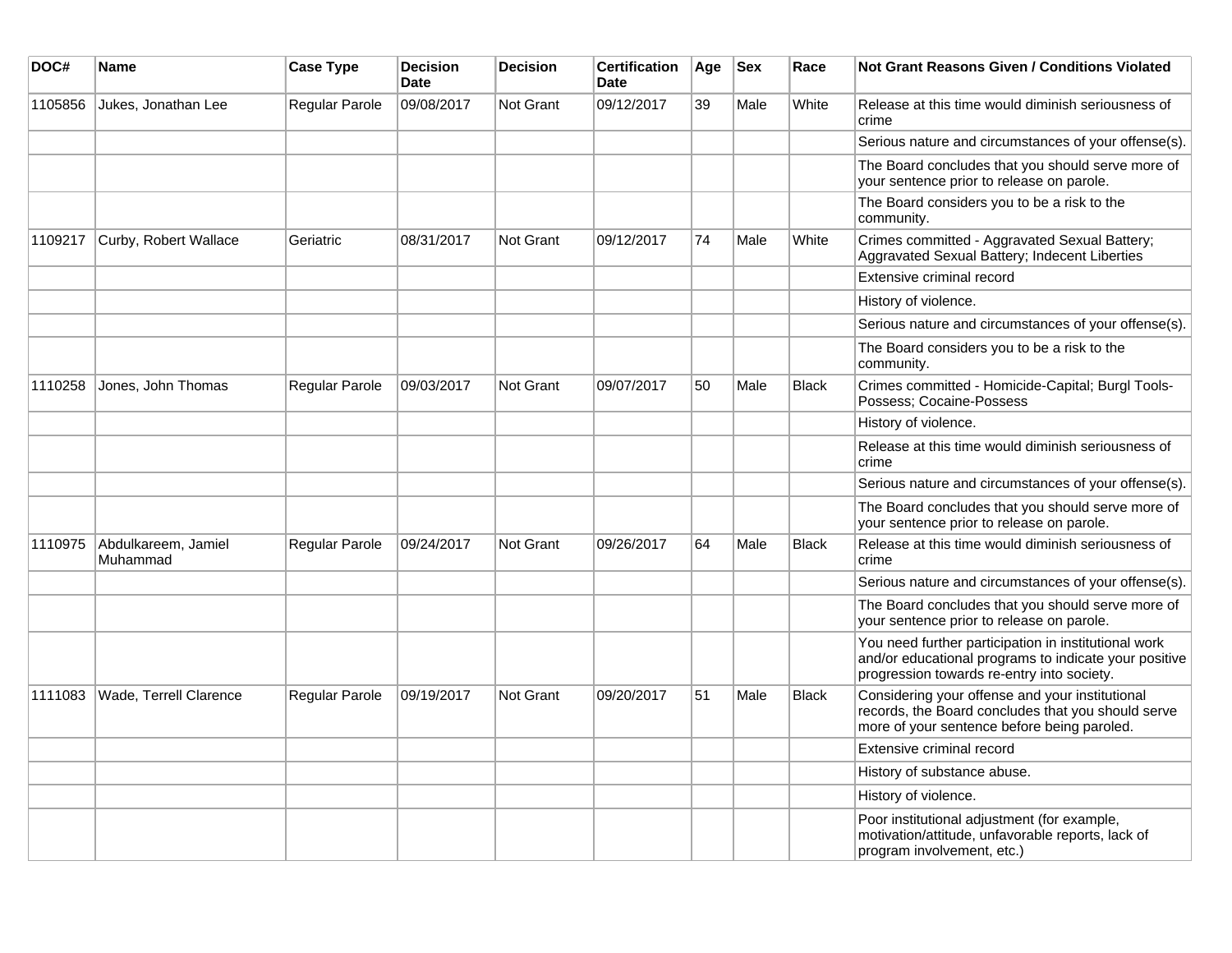| DOC#    | Name                   | <b>Case Type</b> | <b>Decision</b><br><b>Date</b> | <b>Decision</b>  | <b>Certification</b><br>Date | Age | <b>Sex</b> | Race         | Not Grant Reasons Given / Conditions Violated                                                  |
|---------|------------------------|------------------|--------------------------------|------------------|------------------------------|-----|------------|--------------|------------------------------------------------------------------------------------------------|
| 1111083 | Wade, Terrell Clarence | Regular Parole   | 09/19/2017                     | <b>Not Grant</b> | 09/20/2017                   | 51  | Male       | <b>Black</b> | Release at this time would diminish seriousness of<br>crime                                    |
|         |                        |                  |                                |                  |                              |     |            |              | Serious nature and circumstances of your offense(s).                                           |
| 1113794 | Rissell, Montie Ralph  | Regular Parole   | 09/21/2017                     | Not Grant        | 09/26/2017                   | 58  | Male       | White        | Crimes committed - Homicide-1st Degree; Homicide-<br>1st Degree; Homicide-1st Degree           |
|         |                        |                  |                                |                  |                              |     |            |              | Release at this time would diminish seriousness of<br>crime                                    |
|         |                        |                  |                                |                  |                              |     |            |              | Serious nature and circumstances of your offense(s).                                           |
|         |                        |                  |                                |                  |                              |     |            |              | The Board considers you to be a risk to the<br>community.                                      |
| 1115651 | Aursby, James R        | Geriatric        | 09/01/2017                     | <b>Not Grant</b> | 09/15/2017                   | 68  | Male       | <b>Black</b> | Crimes committed - Aggravated Sexual Battery;<br><b>Indecent Liberties</b>                     |
|         |                        |                  |                                |                  |                              |     |            |              | Release at this time would diminish seriousness of<br>crime                                    |
|         |                        |                  |                                |                  |                              |     |            |              | Serious nature and circumstances of your offense(s).                                           |
|         |                        |                  |                                |                  |                              |     |            |              | The Board concludes that you should serve more of<br>your sentence prior to release on parole. |
|         |                        |                  |                                |                  |                              |     |            |              | The Board considers you to be a risk to the<br>community.                                      |
| 1116165 | Smith, Jeffrey         | Regular Parole   | 09/28/2017                     | Not Grant        | 09/29/2017                   | 52  | Male       | White        | Release at this time would diminish seriousness of<br>crime                                    |
|         |                        |                  |                                |                  |                              |     |            |              | Serious nature and circumstances of your offense(s).                                           |
|         |                        |                  |                                |                  |                              |     |            |              | The Board concludes that you should serve more of<br>your sentence prior to release on parole. |
|         |                        |                  |                                |                  |                              |     |            |              | The Board considers you to be a risk to the<br>community.                                      |
| 1117673 | Evans, Samuel Lee      | Regular Parole   | 09/28/2017                     | <b>Not Grant</b> | 09/29/2017                   | 55  | Male       | Black        | Crimes committed - Sex Assault, Rape; Sex Assault,<br>Rape; Statutory Burglary                 |
|         |                        |                  |                                |                  |                              |     |            |              | Release at this time would diminish seriousness of<br>crime                                    |
|         |                        |                  |                                |                  |                              |     |            |              | Serious nature and circumstances of your offense(s).                                           |
|         |                        |                  |                                |                  |                              |     |            |              | The Board concludes that you should serve more of<br>your sentence prior to release on parole. |
|         |                        |                  |                                |                  |                              |     |            |              | The Board considers you to be a risk to the<br>community.                                      |
| 1117676 | Battle, Nathaniel L    | Regular Parole   | 09/13/2017                     | Not Grant        | 09/15/2017                   | 55  | Male       | Black        | Crimes committed - Kidnap/Abduct; Sex Assault,<br>Rape; Breaking And Entering                  |
|         |                        |                  |                                |                  |                              |     |            |              | Extensive criminal record                                                                      |
|         |                        |                  |                                |                  |                              |     |            |              | History of substance abuse.                                                                    |
|         |                        |                  |                                |                  |                              |     |            |              | History of violence.                                                                           |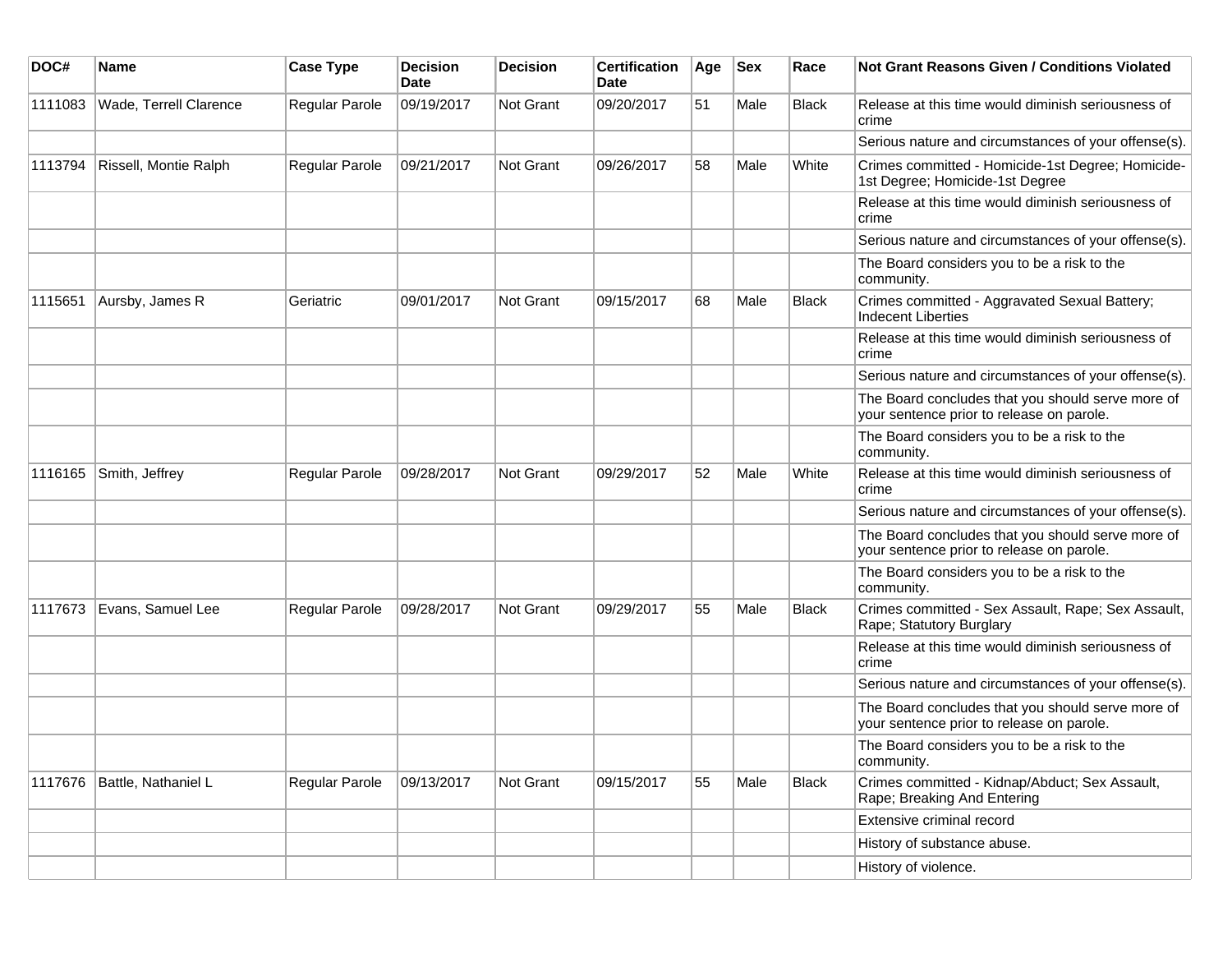| DOC#    | <b>Name</b>                                 | <b>Case Type</b> | <b>Decision</b><br>Date | <b>Decision</b> | <b>Certification</b><br><b>Date</b> | Age | <b>Sex</b> | Race         | Not Grant Reasons Given / Conditions Violated                                                  |
|---------|---------------------------------------------|------------------|-------------------------|-----------------|-------------------------------------|-----|------------|--------------|------------------------------------------------------------------------------------------------|
| 1117676 | Battle, Nathaniel L                         | Regular Parole   | 09/13/2017              | Not Grant       | 09/15/2017                          | 55  | Male       | <b>Black</b> | Release at this time would diminish seriousness of<br>crime                                    |
|         |                                             |                  |                         |                 |                                     |     |            |              | Serious nature and circumstances of your offense(s).                                           |
|         |                                             |                  |                         |                 |                                     |     |            |              | The Board considers you to be a risk to the<br>community.                                      |
| 1118248 | Sweigart, Eric J                            | Regular Parole   | 09/01/2017              | Not Grant       | 09/07/2017                          | 47  | Male       | White        | Crimes committed - Homicide-1st Degree; Sex<br>Assault, Rape                                   |
|         |                                             |                  |                         |                 |                                     |     |            |              | Release at this time would diminish seriousness of<br>crime                                    |
|         |                                             |                  |                         |                 |                                     |     |            |              | Serious nature and circumstances of your offense(s).                                           |
|         |                                             |                  |                         |                 |                                     |     |            |              | The Board concludes that you should serve more of<br>your sentence prior to release on parole. |
| 1118392 | Pugh, James Stuart                          | Geriatric        | 09/27/2017              | Not Grant       | 09/27/2017                          | 60  | Male       | White        | Extensive criminal record                                                                      |
|         |                                             |                  |                         |                 |                                     |     |            |              | History of violence.                                                                           |
|         |                                             |                  |                         |                 |                                     |     |            |              | Release at this time would diminish seriousness of<br>crime                                    |
|         |                                             |                  |                         |                 |                                     |     |            |              | Serious nature and circumstances of your offense(s).                                           |
|         |                                             |                  |                         |                 |                                     |     |            |              | The Board concludes that you should serve more of<br>your sentence prior to release on parole. |
| 1119143 | Mcglothlin, Christopher Dane Regular Parole |                  | 09/11/2017              | Not Grant       | 09/14/2017                          | 43  | Male       | White        | Crimes committed - Malicious Wounding; Firing<br>Weapon; Use Of Firearm In Felony              |
|         |                                             |                  |                         |                 |                                     |     |            |              | Release at this time would diminish seriousness of<br>crime                                    |
|         |                                             |                  |                         |                 |                                     |     |            |              | Serious nature and circumstances of your offense(s).                                           |
|         |                                             |                  |                         |                 |                                     |     |            |              | The Board concludes that you should serve more of<br>your sentence prior to release on parole. |
|         |                                             |                  |                         |                 |                                     |     |            |              | The Board considers you to be a risk to the<br>community.                                      |
| 1119370 | Jabari, Kamau Cinque                        | Geriatric        | 09/10/2017              | Not Grant       | 09/15/2017                          | 71  | Male       | <b>Black</b> | Crimes committed - Homicide/Murder; Robbery;<br>Assault                                        |
|         |                                             |                  |                         |                 |                                     |     |            |              | History of violence.                                                                           |
|         |                                             |                  |                         |                 |                                     |     |            |              | Release at this time would diminish seriousness of<br>crime                                    |
|         |                                             |                  |                         |                 |                                     |     |            |              | Serious nature and circumstances of your offense(s).                                           |
| 1120801 | Payne, Hubert Clifford                      | Geriatric        | 09/07/2017              | Not Grant       | 09/12/2017                          | 67  | Male       | White        | Release at this time would diminish seriousness of<br>crime                                    |
|         |                                             |                  |                         |                 |                                     |     |            |              | Serious nature and circumstances of your offense(s).                                           |
|         |                                             |                  |                         |                 |                                     |     |            |              | The Board considers you to be a risk to the<br>community.                                      |
| 1122611 | Hargraves, Roy P                            | Regular Parole   | 09/28/2017              | Not Grant       | 09/29/2017                          | 74  | Male       | <b>Black</b> | Extensive criminal record                                                                      |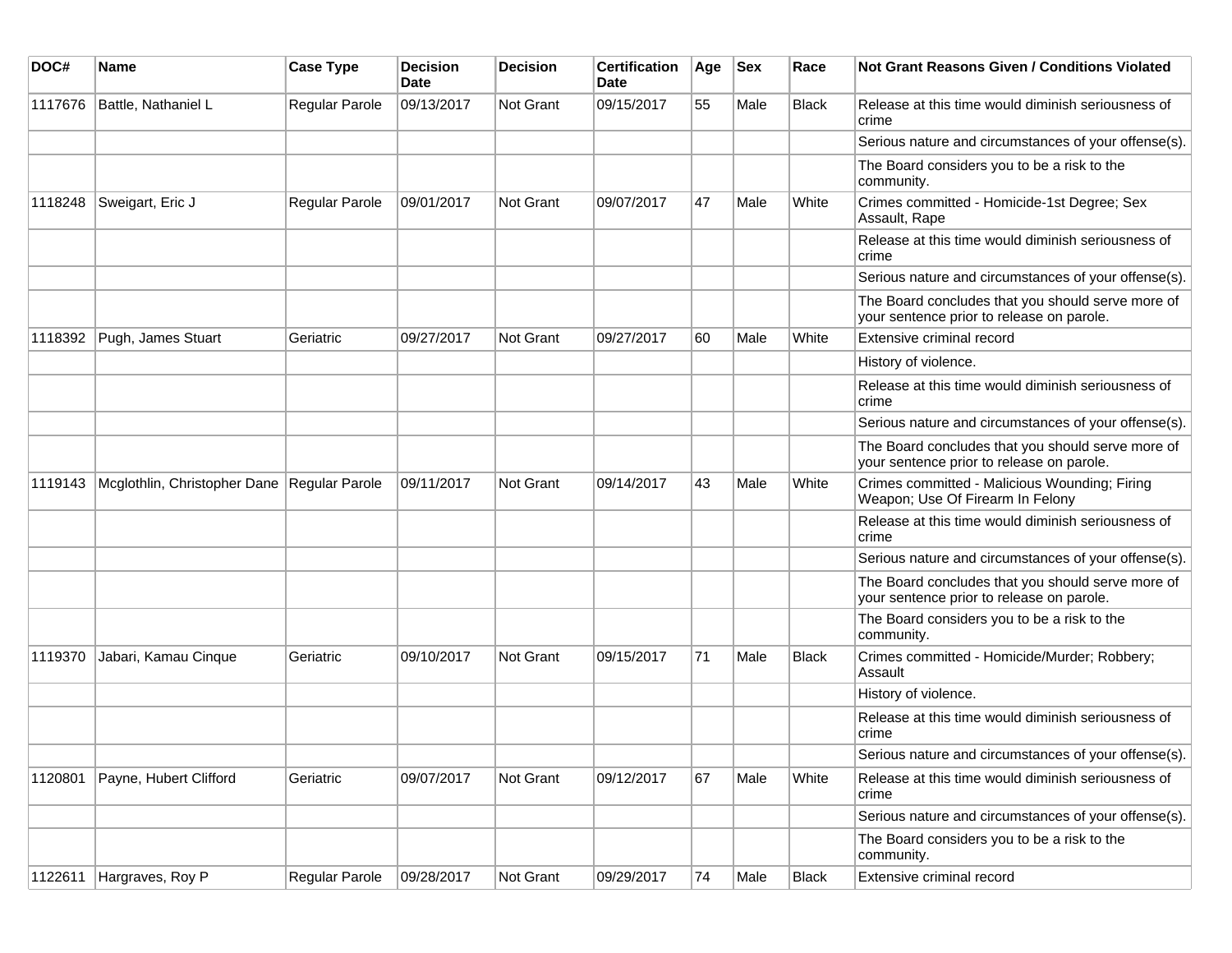| DOC#    | Name                    | <b>Case Type</b> | <b>Decision</b><br><b>Date</b> | <b>Decision</b>  | <b>Certification</b><br>Date | Age | <b>Sex</b> | Race         | Not Grant Reasons Given / Conditions Violated                                                                                    |
|---------|-------------------------|------------------|--------------------------------|------------------|------------------------------|-----|------------|--------------|----------------------------------------------------------------------------------------------------------------------------------|
| 1122611 | Hargraves, Roy P        | Regular Parole   | 09/28/2017                     | Not Grant        | 09/29/2017                   | 74  | Male       | Black        | Release at this time would diminish seriousness of<br>crime                                                                      |
|         |                         |                  |                                |                  |                              |     |            |              | Serious nature and circumstances of your offense(s).                                                                             |
|         |                         |                  |                                |                  |                              |     |            |              | The Board concludes that you should serve more of<br>your sentence prior to release on parole.                                   |
|         |                         |                  |                                |                  |                              |     |            |              | The Board considers you to be a risk to the<br>community.                                                                        |
| 1123727 | Bradshaw, Bobby Dean    | Regular Parole   | 09/06/2017                     | <b>Not Grant</b> | 09/07/2017                   | 58  | Male       | White        | Crimes committed - Homicide-1st Degree; Homicide-<br>1st Degree; Weapon Offense                                                  |
|         |                         |                  |                                |                  |                              |     |            |              | Release at this time would diminish seriousness of<br>crime                                                                      |
|         |                         |                  |                                |                  |                              |     |            |              | Serious nature and circumstances of your offense(s).                                                                             |
|         |                         |                  |                                |                  |                              |     |            |              | The Board concludes that you should serve more of<br>your sentence prior to release on parole.                                   |
| 1127391 | Frye, Darryl Leroy      | Regular Parole   | 09/07/2017                     | <b>Not Grant</b> | 09/12/2017                   | 62  | Male       | Black        | Conviction of a new crime while incarcerated                                                                                     |
|         |                         |                  |                                |                  |                              |     |            |              | Crimes committed - Robbery; Malicious Wounding;<br>Malicious Wounding                                                            |
|         |                         |                  |                                |                  |                              |     |            |              | Extensive criminal record                                                                                                        |
|         |                         |                  |                                |                  |                              |     |            |              | Release at this time would diminish seriousness of<br>crime                                                                      |
|         |                         |                  |                                |                  |                              |     |            |              | Your record indicates a serious disregard for the<br>property rights of others.                                                  |
|         |                         |                  |                                |                  |                              |     |            |              | Your record of institutional infractions indicates a<br>disregard for rules and that you are not ready to<br>conform to society. |
| 1127398 | Baker, Robert James Jr. | Regular Parole   | 09/03/2017                     | Not Grant        | 09/05/2017                   | 52  | Male       | White        | Crimes committed - Kidnap/Abduct; Kidnap/Abduct;<br>Sex Assault, Rape                                                            |
|         |                         |                  |                                |                  |                              |     |            |              | History of violence.                                                                                                             |
|         |                         |                  |                                |                  |                              |     |            |              | Release at this time would diminish seriousness of<br>crime                                                                      |
|         |                         |                  |                                |                  |                              |     |            |              | Serious nature and circumstances of your offense(s).                                                                             |
|         |                         |                  |                                |                  |                              |     |            |              | The Board concludes that you should serve more of<br>your sentence prior to release on parole.                                   |
|         |                         |                  |                                |                  |                              |     |            |              | The Board considers you to be a risk to the<br>community.                                                                        |
| 1129633 | Brown, Marvin Ray       | Geriatric        | 09/07/2017                     | Not Grant        | 09/12/2017                   | 64  | Male       | <b>Black</b> | Extensive criminal record                                                                                                        |
|         |                         |                  |                                |                  |                              |     |            |              | Release at this time would diminish seriousness of<br>crime                                                                      |
|         |                         |                  |                                |                  |                              |     |            |              | Serious nature and circumstances of your offense(s).                                                                             |
|         |                         |                  |                                |                  |                              |     |            |              | The Board concludes that you should serve more of<br>your sentence prior to release on parole.                                   |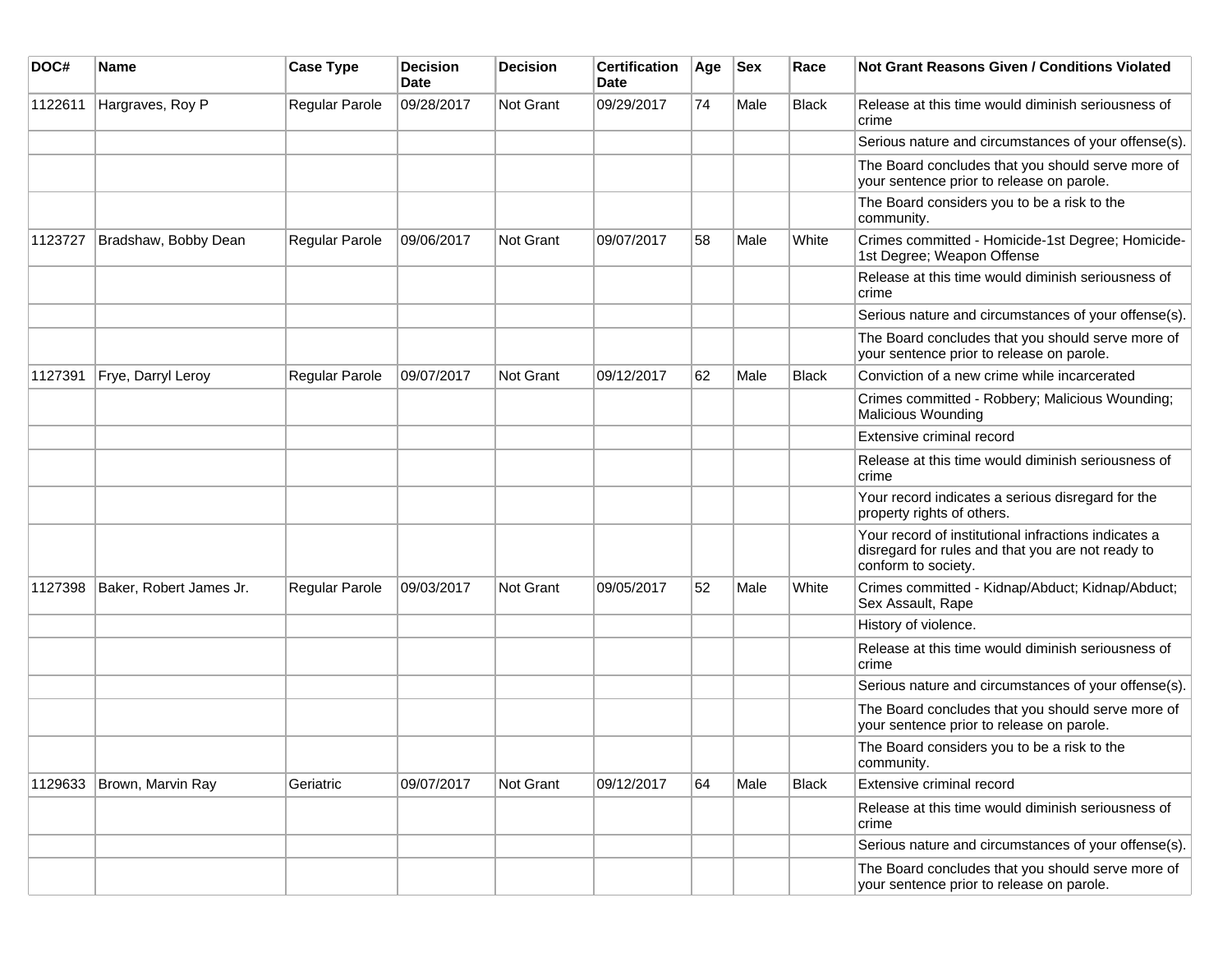| DOC#    | <b>Name</b>            | <b>Case Type</b> | <b>Decision</b><br><b>Date</b> | <b>Decision</b> | <b>Certification</b><br>Date | Age | <b>Sex</b> | Race         | <b>Not Grant Reasons Given / Conditions Violated</b>                                                                                                            |
|---------|------------------------|------------------|--------------------------------|-----------------|------------------------------|-----|------------|--------------|-----------------------------------------------------------------------------------------------------------------------------------------------------------------|
| 1129633 | Brown, Marvin Ray      | Geriatric        | 09/07/2017                     | Not Grant       | 09/12/2017                   | 64  | Male       | <b>Black</b> | You need further participation in institutional work<br>and/or educational programs to indicate your positive<br>progression towards re-entry into society.     |
| 1130418 | Helms, Charles Larry   | Geriatric        | 09/26/2017                     | Not Grant       | 09/27/2017                   | 65  | Male       | White        | Crimes committed - Aggravated Sexual Battery:<br>Victim <13 Yrs; Produce Child Porn Age <15,<br>Offender 7+ Yrs; Possess Obscene Material With<br>Minor, Felony |
|         |                        |                  |                                |                 |                              |     |            |              | Extensive criminal record                                                                                                                                       |
|         |                        |                  |                                |                 |                              |     |            |              | Release at this time would diminish seriousness of<br>crime                                                                                                     |
|         |                        |                  |                                |                 |                              |     |            |              | Serious nature and circumstances of your offense(s).                                                                                                            |
|         |                        |                  |                                |                 |                              |     |            |              | The Board considers you to be a risk to the<br>community.                                                                                                       |
| 1130657 | Jenkins, Joseph Junior | Regular Parole   | 09/01/2017                     | Not Grant       | 09/06/2017                   | 55  | Male       | Black        | Extensive criminal record                                                                                                                                       |
|         |                        |                  |                                |                 |                              |     |            |              | The Board concludes that you should serve more of<br>your sentence prior to release on parole.                                                                  |
|         |                        |                  |                                |                 |                              |     |            |              | You need to show a longer period of stable<br>adjustment.                                                                                                       |
|         |                        |                  |                                |                 |                              |     |            |              | Your prior failure(s) and/or convictions while under<br>community supervision indicate that you are unlikely<br>to comply with conditions of release.           |
| 1131653 | Sheppard, Anthony Wade | Regular Parole   | 09/18/2017                     | Not Grant       | 09/20/2017                   | 49  | Male       | White        | Crimes committed - Sex Assault, Rape; Malicious<br>Wounding; Larc-Grand                                                                                         |
|         |                        |                  |                                |                 |                              |     |            |              | Extensive criminal record                                                                                                                                       |
|         |                        |                  |                                |                 |                              |     |            |              | Release at this time would diminish seriousness of<br>crime                                                                                                     |
|         |                        |                  |                                |                 |                              |     |            |              | Serious nature and circumstances of your offense(s).                                                                                                            |
|         |                        |                  |                                |                 |                              |     |            |              | The Board considers you to be a risk to the<br>community.                                                                                                       |
| 1132266 | Hall, Charles Thomas   | Regular Parole   | 09/27/2017                     | Not Grant       | 09/27/2017                   | 61  | Male       | White        | Crimes committed - Stat Rape-No Force;<br>Aggravated Sexual Battery; Forcible Sodomy                                                                            |
|         |                        |                  |                                |                 |                              |     |            |              | Extensive criminal record                                                                                                                                       |
|         |                        |                  |                                |                 |                              |     |            |              | History of substance abuse.                                                                                                                                     |
|         |                        |                  |                                |                 |                              |     |            |              | History of violence.                                                                                                                                            |
|         |                        |                  |                                |                 |                              |     |            |              | Release at this time would diminish seriousness of<br>crime                                                                                                     |
|         |                        |                  |                                |                 |                              |     |            |              | Serious nature and circumstances of your offense(s).                                                                                                            |
|         |                        |                  |                                |                 |                              |     |            |              | The Board concludes that you should serve more of<br>your sentence prior to release on parole.                                                                  |
|         |                        |                  |                                |                 |                              |     |            |              | The Board considers you to be a risk to the<br>community.                                                                                                       |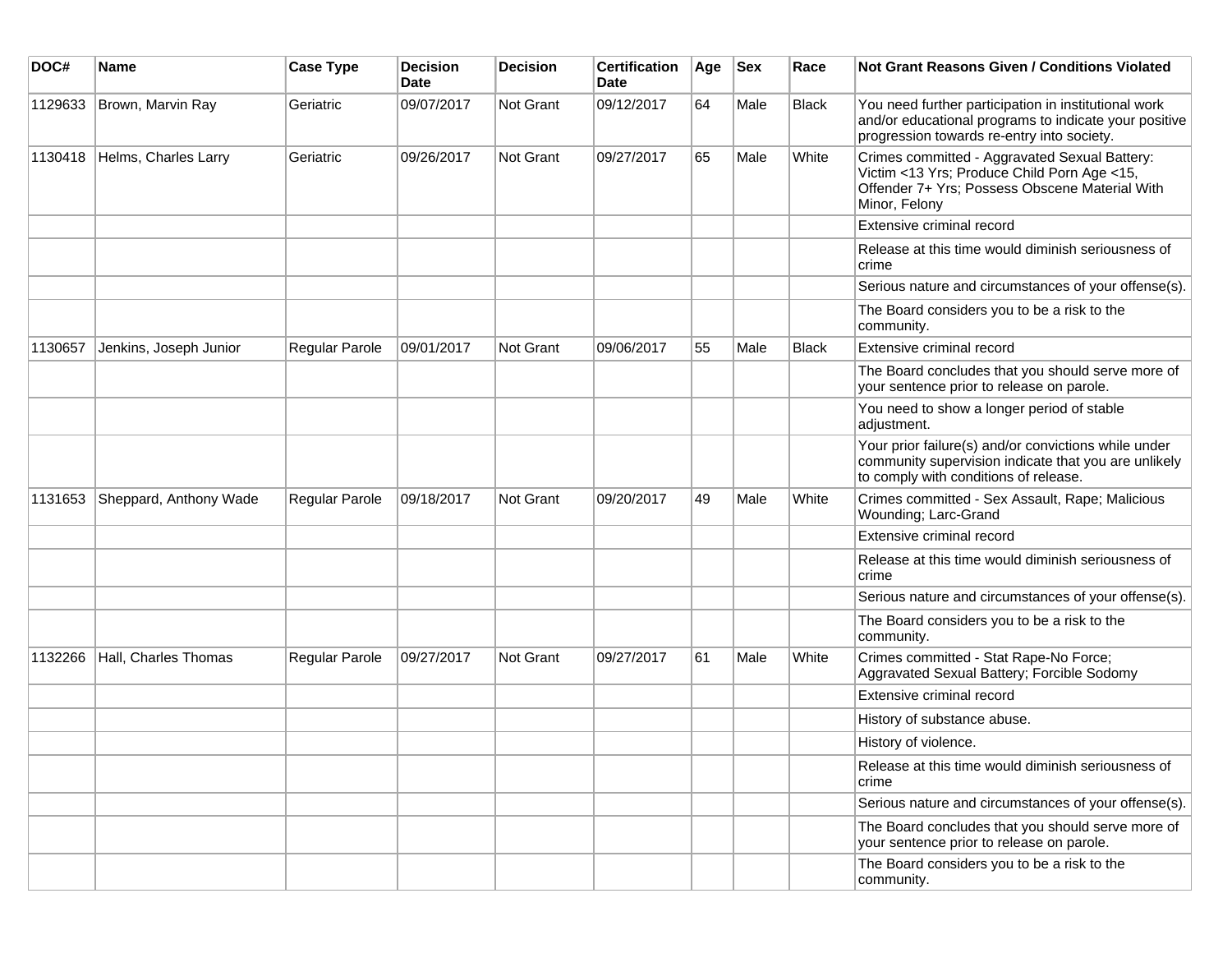| DOC#    | <b>Name</b>              | <b>Case Type</b>      | <b>Decision</b><br><b>Date</b> | <b>Decision</b> | <b>Certification</b><br><b>Date</b> | Age | <b>Sex</b>   | Race         | Not Grant Reasons Given / Conditions Violated                                                                                                          |
|---------|--------------------------|-----------------------|--------------------------------|-----------------|-------------------------------------|-----|--------------|--------------|--------------------------------------------------------------------------------------------------------------------------------------------------------|
| 1132354 | Wilson, Shedrick Leniel  | Regular Parole        | 09/01/2017                     | Not Grant       | 09/07/2017                          | 45  | Male         | Black        | Release at this time would diminish seriousness of<br>crime                                                                                            |
|         |                          |                       |                                |                 |                                     |     |              |              | Serious nature and circumstances of your offense(s).                                                                                                   |
|         |                          |                       |                                |                 |                                     |     |              |              | The Board concludes that you should serve more of<br>your sentence prior to release on parole.                                                         |
|         |                          |                       |                                |                 |                                     |     |              |              | You need to show a longer period of stable<br>adjustment.                                                                                              |
|         |                          |                       |                                |                 |                                     |     |              |              | Your prior failure(s) and/or convictions while under<br>community supervision indicate that you are unlikely<br>to comply with conditions of release.  |
| 1134007 | Tucker, Donnie Ray       | Geriatric             | 09/27/2017                     | Not Grant       | 09/29/2017                          | 60  | Male         | <b>Black</b> | Crimes committed - Abduction: Of Person W/ Intent<br>To Defile; Sodomy: By Force Or Victim<br>Helplessness; Sodomy: By Force Or Victim<br>Helplessness |
|         |                          |                       |                                |                 |                                     |     |              |              | Release at this time would diminish seriousness of<br>crime                                                                                            |
|         |                          |                       |                                |                 |                                     |     |              |              | Serious nature and circumstances of your offense(s).                                                                                                   |
|         |                          |                       |                                |                 |                                     |     |              |              | The Board considers you to be a risk to the<br>community.                                                                                              |
| 1134179 | Kszepka, Jennifer Coreen | <b>Regular Parole</b> | 09/02/2017                     | Not Grant       | 09/06/2017                          | 41  | Female White |              | Crimes committed - Homicide-Capital; Homicide-1st<br>Degree; Homicide-Attempted                                                                        |
|         |                          |                       |                                |                 |                                     |     |              |              | Release at this time would diminish seriousness of<br>crime                                                                                            |
|         |                          |                       |                                |                 |                                     |     |              |              | Serious nature and circumstances of your offense(s).                                                                                                   |
|         |                          |                       |                                |                 |                                     |     |              |              | The Board concludes that you should serve more of<br>your sentence prior to release on parole.                                                         |
|         |                          |                       |                                |                 |                                     |     |              |              | The Board considers you to be a risk to the<br>community.                                                                                              |
| 1134366 | Hawkins, James Alfred    | <b>Regular Parole</b> | 09/22/2017                     | Not Grant       | 09/26/2017                          | 63  | Male         | <b>Black</b> | Crimes committed - Sex Assault, Rape; Parole<br>Violation                                                                                              |
|         |                          |                       |                                |                 |                                     |     |              |              | Release at this time would diminish seriousness of<br>crime                                                                                            |
|         |                          |                       |                                |                 |                                     |     |              |              | Serious nature and circumstances of your offense(s).                                                                                                   |
|         |                          |                       |                                |                 |                                     |     |              |              | The Board concludes that you should serve more of<br>your sentence prior to release on parole.                                                         |
|         |                          |                       |                                |                 |                                     |     |              |              | The Board considers you to be a risk to the<br>community.                                                                                              |
|         |                          |                       |                                |                 |                                     |     |              |              | You need to show a longer period of stable<br>adjustment.                                                                                              |
| 1135684 | Nelson, Donald Edward    | Geriatric             | 09/02/2017                     | Not Grant       | 09/05/2017                          | 68  | Male         | <b>Black</b> | Crimes committed - Sex Assault, Rape; Sex Assault,<br>Rape; Sex Assault, Rape                                                                          |
|         |                          |                       |                                |                 |                                     |     |              |              | History of substance abuse.                                                                                                                            |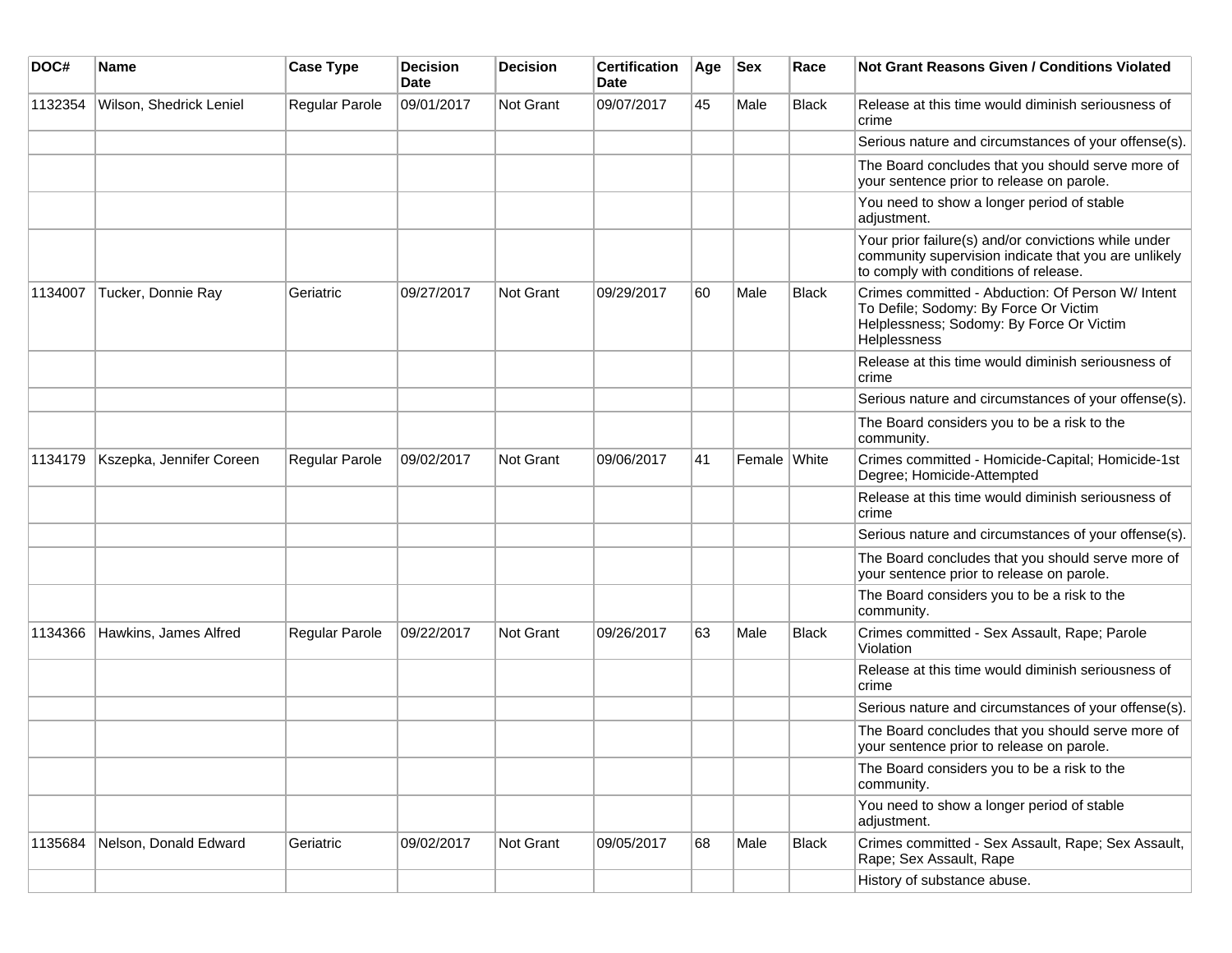| DOC#    | <b>Name</b>            | <b>Case Type</b>      | <b>Decision</b><br>Date | <b>Decision</b> | <b>Certification</b><br>Date | Age | <b>Sex</b> | Race         | Not Grant Reasons Given / Conditions Violated                                                                                                         |
|---------|------------------------|-----------------------|-------------------------|-----------------|------------------------------|-----|------------|--------------|-------------------------------------------------------------------------------------------------------------------------------------------------------|
| 1135684 | Nelson, Donald Edward  | Geriatric             | 09/02/2017              | Not Grant       | 09/05/2017                   | 68  | Male       | Black        | Release at this time would diminish seriousness of<br>crime                                                                                           |
|         |                        |                       |                         |                 |                              |     |            |              | Serious nature and circumstances of your offense(s).                                                                                                  |
|         |                        |                       |                         |                 |                              |     |            |              | The Board considers you to be a risk to the<br>community.                                                                                             |
|         |                        |                       |                         |                 |                              |     |            |              | Your prior failure(s) and/or convictions while under<br>community supervision indicate that you are unlikely<br>to comply with conditions of release. |
| 1136002 | Jacobs, Clinton        | Regular Parole        | 09/29/2017              | Not Grant       | 09/29/2017                   | 61  | Male       | Black        | Crimes committed - Kidnap/Abduct; Sex Assault,<br>Rape; Heroin-Sell                                                                                   |
|         |                        |                       |                         |                 |                              |     |            |              | Release at this time would diminish seriousness of<br>crime                                                                                           |
|         |                        |                       |                         |                 |                              |     |            |              | Serious nature and circumstances of your offense(s).                                                                                                  |
|         |                        |                       |                         |                 |                              |     |            |              | The Board concludes that you should serve more of<br>your sentence prior to release on parole.                                                        |
|         |                        |                       |                         |                 |                              |     |            |              | The Board considers you to be a risk to the<br>community.                                                                                             |
| 1136806 | Canaday, Ronald Eugene | <b>Regular Parole</b> | 09/27/2017              | Not Grant       | 09/29/2017                   | 60  | Male       | White        | Crimes committed - Sex Assault, Rape; Sex Assault,<br>Rape; Sex Asslt-Sodomy-Woman                                                                    |
|         |                        |                       |                         |                 |                              |     |            |              | Release at this time would diminish seriousness of<br>crime                                                                                           |
|         |                        |                       |                         |                 |                              |     |            |              | Serious nature and circumstances of your offense(s).                                                                                                  |
|         |                        |                       |                         |                 |                              |     |            |              | The Board concludes that you should serve more of<br>your sentence prior to release on parole.                                                        |
|         |                        |                       |                         |                 |                              |     |            |              | The Board considers you to be a risk to the<br>community.                                                                                             |
| 1137827 | Sonner, Mark Lewis     | Regular Parole        | 09/18/2017              | Not Grant       | 09/19/2017                   | 55  | Male       | White        | Extensive criminal record                                                                                                                             |
|         |                        |                       |                         |                 |                              |     |            |              | Release at this time would diminish seriousness of<br>crime                                                                                           |
|         |                        |                       |                         |                 |                              |     |            |              | Serious nature and circumstances of your offense(s).                                                                                                  |
| 1138419 | Sunkins, Ronald Lee    | <b>Regular Parole</b> | 09/05/2017              | Not Grant       | 09/07/2017                   | 58  | Male       | <b>Black</b> | Crimes committed - Homicide-1st Degree; Homicide-<br>1st Degree; Robbery                                                                              |
|         |                        |                       |                         |                 |                              |     |            |              | Release at this time would diminish seriousness of<br>crime                                                                                           |
|         |                        |                       |                         |                 |                              |     |            |              | Serious nature and circumstances of your offense(s).                                                                                                  |
| 1138479 | Staton, Larry Darnell  | Regular Parole        | 09/02/2017              | Not Grant       | 09/07/2017                   | 61  | Male       | <b>Black</b> | Crimes committed - Sex Assault, Rape; Robbery;<br>Robbery                                                                                             |
|         |                        |                       |                         |                 |                              |     |            |              | Release at this time would diminish seriousness of<br>crime                                                                                           |
|         |                        |                       |                         |                 |                              |     |            |              | The Board concludes that you should serve more of<br>your sentence prior to release on parole.                                                        |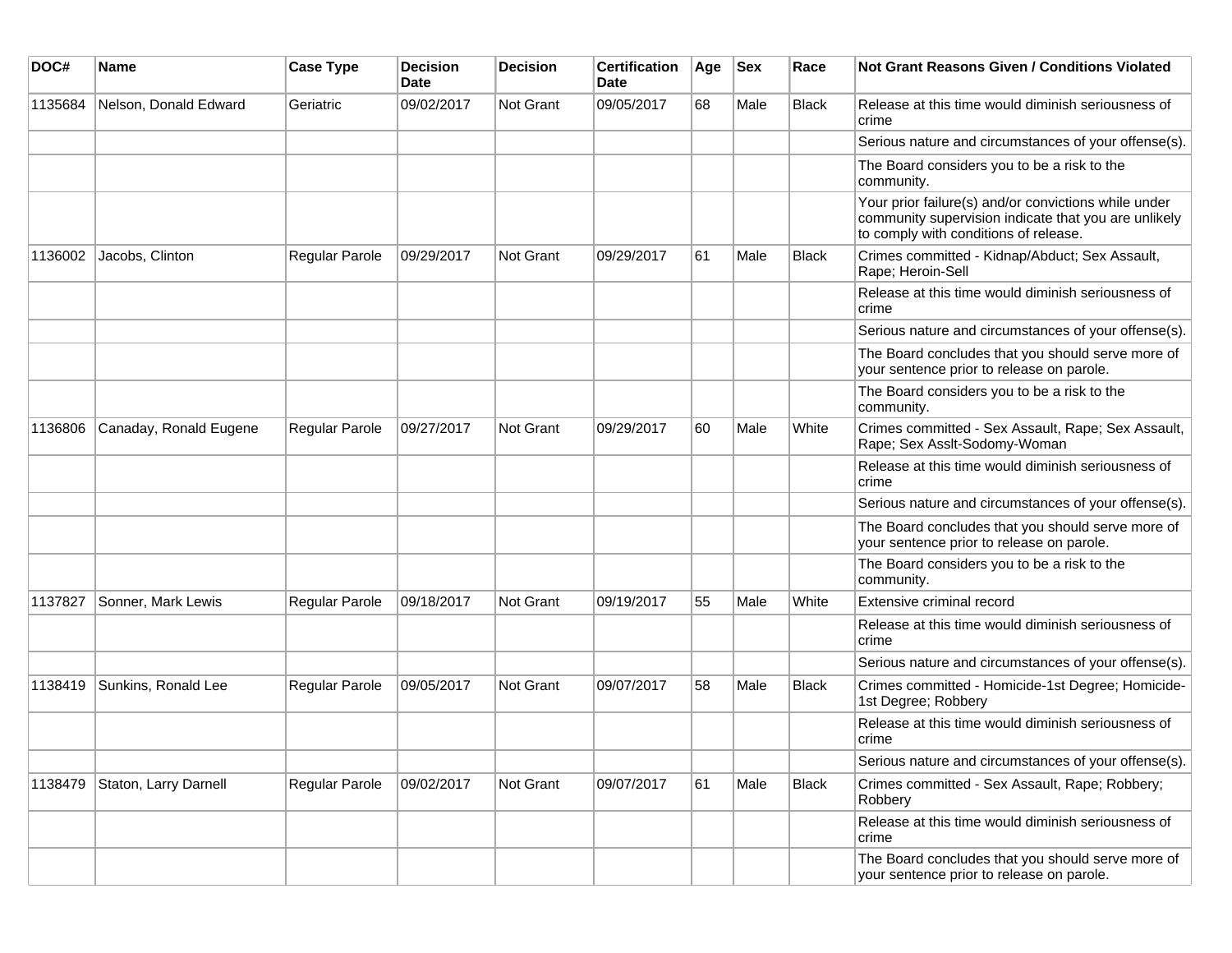| DOC#    | <b>Name</b>           | <b>Case Type</b> | <b>Decision</b><br><b>Date</b> | <b>Decision</b>  | <b>Certification</b><br>Date | Age | <b>Sex</b> | Race         | <b>Not Grant Reasons Given / Conditions Violated</b>                                                                                                  |
|---------|-----------------------|------------------|--------------------------------|------------------|------------------------------|-----|------------|--------------|-------------------------------------------------------------------------------------------------------------------------------------------------------|
| 1138479 | Staton, Larry Darnell | Regular Parole   | 09/02/2017                     | Not Grant        | 09/07/2017                   | 61  | Male       | Black        | The Board considers you to be a risk to the<br>community.                                                                                             |
|         |                       |                  |                                |                  |                              |     |            |              | You need to show a longer period of stable<br>adjustment.                                                                                             |
|         |                       |                  |                                |                  |                              |     |            |              | Your prior failure(s) and/or convictions while under<br>community supervision indicate that you are unlikely<br>to comply with conditions of release. |
| 1139087 | Woodward, John Evin   | Geriatric        | 09/16/2017                     | Not Grant        | 09/27/2017                   | 67  | Male       | <b>Black</b> | Crimes committed - Homicide-2Nd-Degree;<br>Homicide-Attempted; Homicide-Attempted                                                                     |
|         |                       |                  |                                |                  |                              |     |            |              | Release at this time would diminish seriousness of<br>crime                                                                                           |
|         |                       |                  |                                |                  |                              |     |            |              | Serious nature and circumstances of your offense(s).                                                                                                  |
|         |                       |                  |                                |                  |                              |     |            |              | The Board concludes that you should serve more of<br>your sentence prior to release on parole.                                                        |
| 1139598 | Queen, John Thomas    | Regular Parole   | 09/19/2017                     | <b>Not Grant</b> | 09/20/2017                   | 47  | Male       | <b>Black</b> | History of violence.                                                                                                                                  |
|         |                       |                  |                                |                  |                              |     |            |              | Release at this time would diminish seriousness of<br>crime                                                                                           |
|         |                       |                  |                                |                  |                              |     |            |              | Serious nature and circumstances of your offense(s).                                                                                                  |
|         |                       |                  |                                |                  |                              |     |            |              | The Board concludes that you should serve more of<br>your sentence prior to release on parole.                                                        |
|         |                       |                  |                                |                  |                              |     |            |              | You need to show a longer period of stable<br>adjustment.                                                                                             |
|         |                       |                  |                                |                  |                              |     |            |              | Your record indicates a serious disregard for the<br>property rights of others.                                                                       |
| 1140247 | Smith, Gabert         | Regular Parole   | 09/28/2017                     | <b>Not Grant</b> | 09/29/2017                   | 54  | Male       | <b>Black</b> | Crimes committed - Sex Assault, Rape; Sex Assault,<br>Rape; Sodomy                                                                                    |
|         |                       |                  |                                |                  |                              |     |            |              | History of substance abuse.                                                                                                                           |
|         |                       |                  |                                |                  |                              |     |            |              | History of violence.                                                                                                                                  |
|         |                       |                  |                                |                  |                              |     |            |              | Release at this time would diminish seriousness of<br>crime                                                                                           |
|         |                       |                  |                                |                  |                              |     |            |              | The Board considers you to be a risk to the<br>community.                                                                                             |
| 1140604 | Dickens, Van Morrison | Regular Parole   | 09/14/2017                     | <b>Not Grant</b> | 09/18/2017                   | 45  | Male       | <b>Black</b> | Considering your offense and your institutional<br>records, the Board concludes that you should serve<br>more of your sentence before being paroled.  |
|         |                       |                  |                                |                  |                              |     |            |              | Extensive criminal record                                                                                                                             |
|         |                       |                  |                                |                  |                              |     |            |              | Release at this time would diminish seriousness of<br>crime                                                                                           |
|         |                       |                  |                                |                  |                              |     |            |              | Serious nature and circumstances of your offense(s).                                                                                                  |
| 1142427 | Smith, Willie Frank   | Geriatric        | 09/19/2017                     | Not Grant        | 09/27/2017                   | 64  | Male       | Black        | Crimes committed - Homicide-1st Degree                                                                                                                |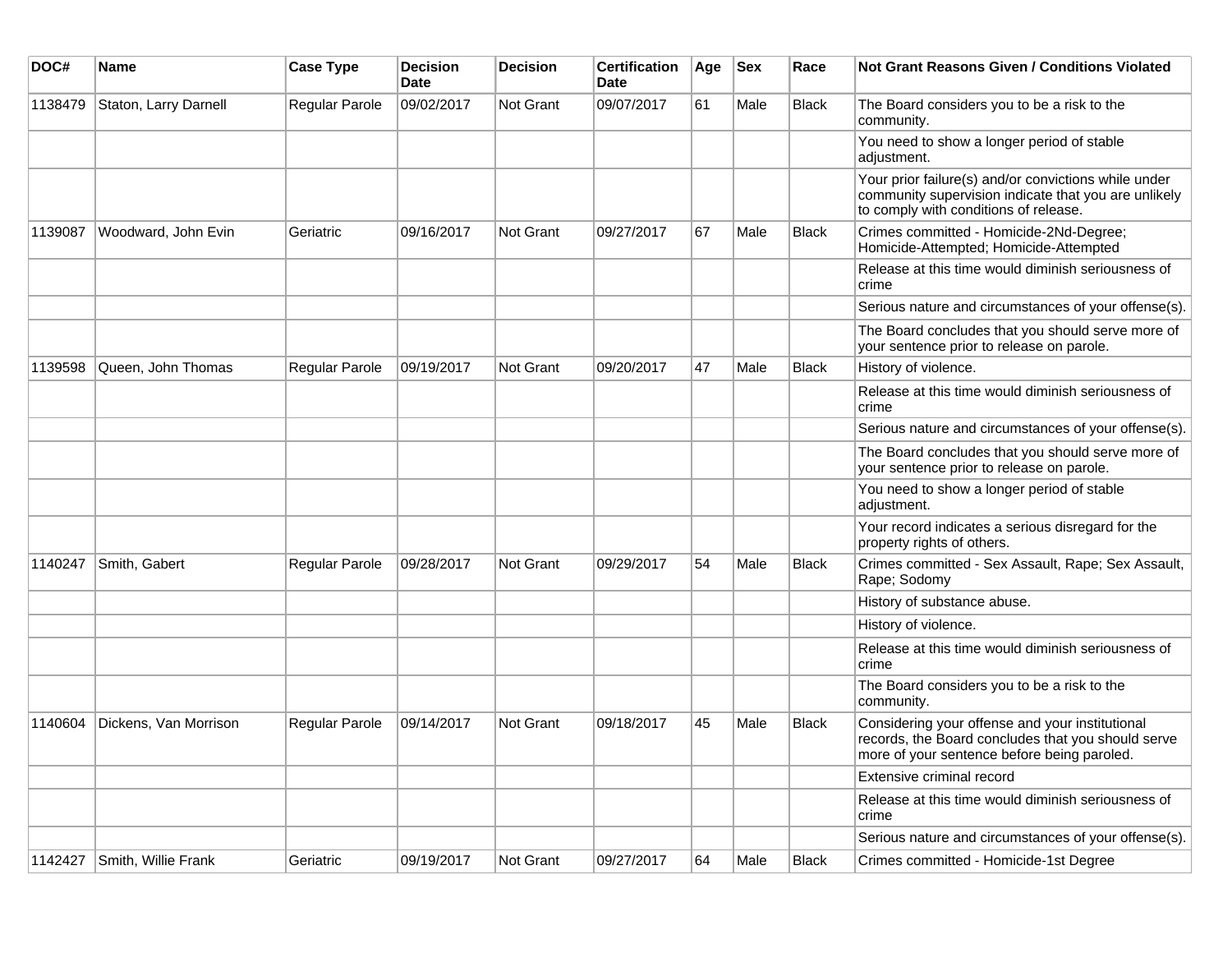| DOC#    | Name                    | <b>Case Type</b>      | <b>Decision</b><br><b>Date</b> | <b>Decision</b>  | <b>Certification</b><br><b>Date</b> | Age | <b>Sex</b> | Race         | <b>Not Grant Reasons Given / Conditions Violated</b>                                                                                                                      |
|---------|-------------------------|-----------------------|--------------------------------|------------------|-------------------------------------|-----|------------|--------------|---------------------------------------------------------------------------------------------------------------------------------------------------------------------------|
| 1142427 | Smith, Willie Frank     | Geriatric             | 09/19/2017                     | <b>Not Grant</b> | 09/27/2017                          | 64  | Male       | <b>Black</b> | Release at this time would diminish seriousness of<br>crime                                                                                                               |
|         |                         |                       |                                |                  |                                     |     |            |              | The Board concludes that you should serve more of<br>your sentence prior to release on parole.                                                                            |
| 1143969 | Bell, Gregory Lionel    | Regular Parole        | 09/11/2017                     | Not Grant        | 09/14/2017                          | 62  | Male       | <b>Black</b> | Considering your offense and your institutional<br>records, the Board concludes that you should serve<br>more of your sentence before being paroled.                      |
|         |                         |                       |                                |                  |                                     |     |            |              | History of substance abuse.                                                                                                                                               |
|         |                         |                       |                                |                  |                                     |     |            |              | History of violence.                                                                                                                                                      |
|         |                         |                       |                                |                  |                                     |     |            |              | Release at this time would diminish seriousness of<br>crime                                                                                                               |
|         |                         |                       |                                |                  |                                     |     |            |              | You need further participation in institutional work<br>and/or educational programs to indicate your positive<br>progression towards re-entry into society.               |
|         |                         |                       |                                |                  |                                     |     |            |              | You need to show a longer period of stable<br>adjustment.                                                                                                                 |
| 1144290 | Grunenberg, Charles Lee | Geriatric             | 09/03/2017                     | Not Grant        | 09/05/2017                          | 63  | Male       | White        | Crimes committed - Robbery: Street W/ Use Of Gun<br>Or Simulated Gun; (Conspiracy)Robbery: Street W/<br>Use Of Gun Or Simulated Gun; Robbery: On Or<br><b>Near Street</b> |
|         |                         |                       |                                |                  |                                     |     |            |              | Extensive criminal record                                                                                                                                                 |
|         |                         |                       |                                |                  |                                     |     |            |              | History of substance abuse.                                                                                                                                               |
|         |                         |                       |                                |                  |                                     |     |            |              | History of violence.                                                                                                                                                      |
|         |                         |                       |                                |                  |                                     |     |            |              | Release at this time would diminish seriousness of<br>crime                                                                                                               |
|         |                         |                       |                                |                  |                                     |     |            |              | The Board concludes that you should serve more of<br>your sentence prior to release on parole.                                                                            |
| 1145181 | Jones, Trible Lee III   | Regular Parole        | 09/01/2017                     | <b>Not Grant</b> | 09/05/2017                          | 51  | Male       | <b>Black</b> | Crimes committed - Homicide-1st Degree; Use Of<br>Firearm In Felony                                                                                                       |
|         |                         |                       |                                |                  |                                     |     |            |              | Serious nature and circumstances of your offense(s).                                                                                                                      |
|         |                         |                       |                                |                  |                                     |     |            |              | The Board concludes that you should serve more of<br>your sentence prior to release on parole.                                                                            |
| 1145756 | Warnett, Kenyatta       | <b>Regular Parole</b> | 09/03/2017                     | Not Grant        | 09/07/2017                          | 45  | Male       | <b>Black</b> | No Interest in Parole                                                                                                                                                     |
| 1147184 | Stanton, Anthony        | <b>Regular Parole</b> | 09/13/2017                     | <b>Not Grant</b> | 09/15/2017                          | 58  | Male       | <b>Black</b> | Release at this time would diminish seriousness of<br>crime                                                                                                               |
|         |                         |                       |                                |                  |                                     |     |            |              | Serious nature and circumstances of your offense(s).                                                                                                                      |
|         |                         |                       |                                |                  |                                     |     |            |              | The Board concludes that you should serve more of<br>your sentence prior to release on parole.                                                                            |
|         |                         |                       |                                |                  |                                     |     |            |              | The Board considers you to be a risk to the<br>community.                                                                                                                 |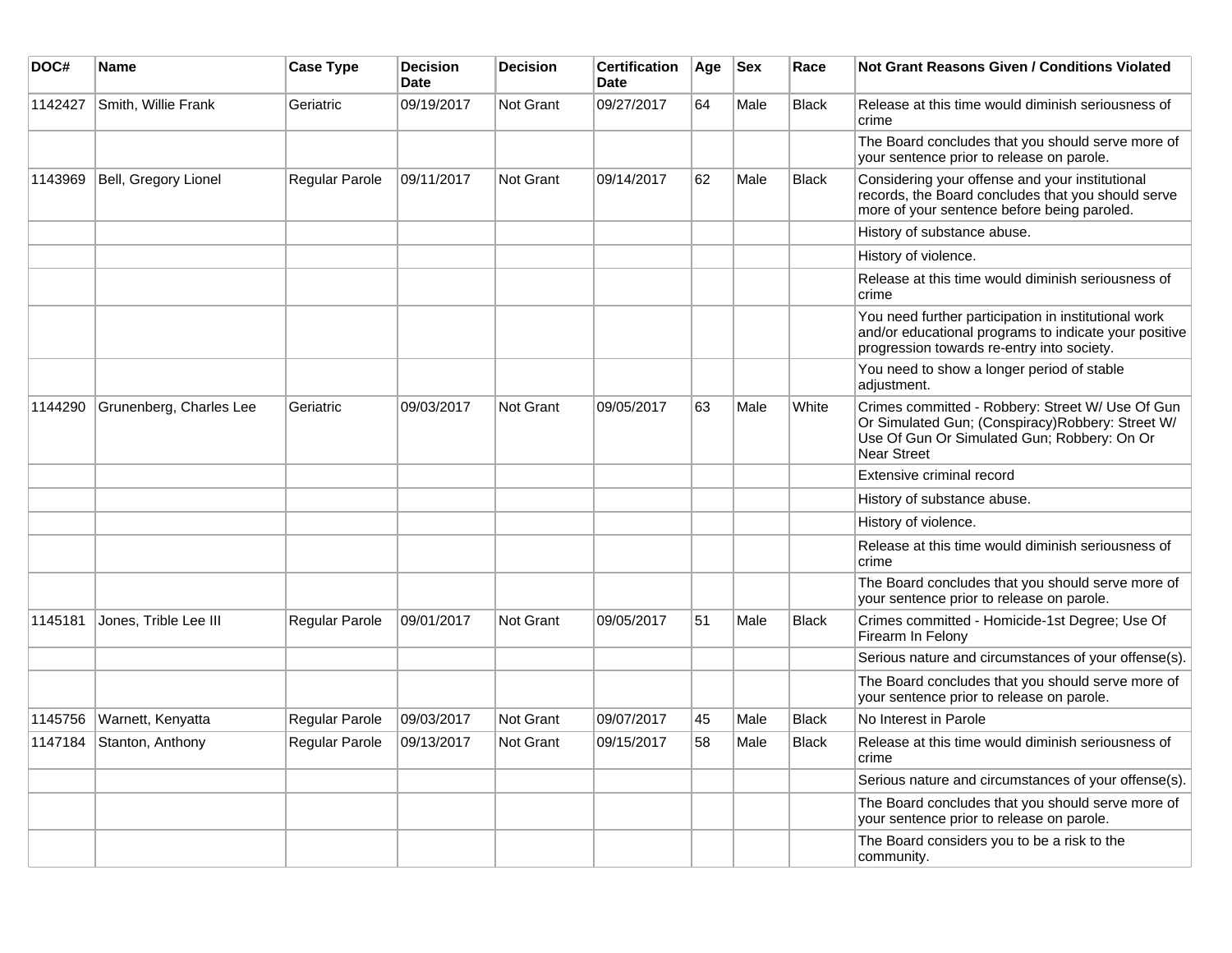| DOC#    | Name                      | <b>Case Type</b>      | <b>Decision</b><br><b>Date</b> | <b>Decision</b> | <b>Certification</b><br>Date | Age | <b>Sex</b> | Race         | Not Grant Reasons Given / Conditions Violated                                                                                                         |
|---------|---------------------------|-----------------------|--------------------------------|-----------------|------------------------------|-----|------------|--------------|-------------------------------------------------------------------------------------------------------------------------------------------------------|
| 1147780 | Sirles, Bryan Keith       | Regular Parole        | 09/03/2017                     | Not Grant       | 09/07/2017                   | 50  | Male       | White        | Crimes committed - Sex Assault, Rape; Robbery;<br><b>Malicious Wounding</b>                                                                           |
|         |                           |                       |                                |                 |                              |     |            |              | Release at this time would diminish seriousness of<br>crime                                                                                           |
|         |                           |                       |                                |                 |                              |     |            |              | Serious nature and circumstances of your offense(s).                                                                                                  |
|         |                           |                       |                                |                 |                              |     |            |              | The Board concludes that you should serve more of<br>your sentence prior to release on parole.                                                        |
|         |                           |                       |                                |                 |                              |     |            |              | The Board considers you to be a risk to the<br>community.                                                                                             |
| 1148112 | Ferguson, Curtis Dale     | Regular Parole        | 09/02/2017                     | Not Grant       | 09/07/2017                   | 61  | Male       | White        | Crimes committed - Abduct-No Ransom Or Asslt;<br>Sex Assault, Rape; Breaking And Entering                                                             |
|         |                           |                       |                                |                 |                              |     |            |              | Release at this time would diminish seriousness of<br>crime                                                                                           |
|         |                           |                       |                                |                 |                              |     |            |              | The Board considers you to be a risk to the<br>community.                                                                                             |
|         |                           |                       |                                |                 |                              |     |            |              | You need to show a longer period of stable<br>adjustment.                                                                                             |
|         |                           |                       |                                |                 |                              |     |            |              | Your prior failure(s) and/or convictions while under<br>community supervision indicate that you are unlikely<br>to comply with conditions of release. |
| 1149086 | Peterson, Dominic Dewayne | <b>Regular Parole</b> | 09/01/2017                     | Not Grant       | 09/07/2017                   | 43  | Male       | <b>Black</b> | Crimes committed - Homicide-1st Degree; Robbery;<br>Robbery                                                                                           |
|         |                           |                       |                                |                 |                              |     |            |              | Release at this time would diminish seriousness of<br>crime                                                                                           |
|         |                           |                       |                                |                 |                              |     |            |              | Serious nature and circumstances of your offense(s).                                                                                                  |
|         |                           |                       |                                |                 |                              |     |            |              | The Board concludes that you should serve more of<br>your sentence prior to release on parole.                                                        |
| 1149130 | Wilson, Larry Elliott     | Geriatric             | 09/11/2017                     | Not Grant       | 09/15/2017                   | 63  | Male       | White        | Crimes committed - Homicide-Attempted; Malicious<br>Wounding; Firing Weapon                                                                           |
|         |                           |                       |                                |                 |                              |     |            |              | Release at this time would diminish seriousness of<br>crime                                                                                           |
|         |                           |                       |                                |                 |                              |     |            |              | The Board concludes that you should serve more of<br>your sentence prior to release on parole.                                                        |
|         |                           |                       |                                |                 |                              |     |            |              | The Board considers you to be a risk to the<br>community.                                                                                             |
| 1149797 | Akers, Charles Rufus      | Regular Parole        | 09/27/2017                     | Not Grant       | 09/27/2017                   | 65  | Male       | White        | Crimes committed - Homicide-1st Degree                                                                                                                |
|         |                           |                       |                                |                 |                              |     |            |              | Release at this time would diminish seriousness of<br>crime                                                                                           |
|         |                           |                       |                                |                 |                              |     |            |              | Serious nature and circumstances of your offense(s).                                                                                                  |
|         |                           |                       |                                |                 |                              |     |            |              | The Board concludes that you should serve more of<br>your sentence prior to release on parole.                                                        |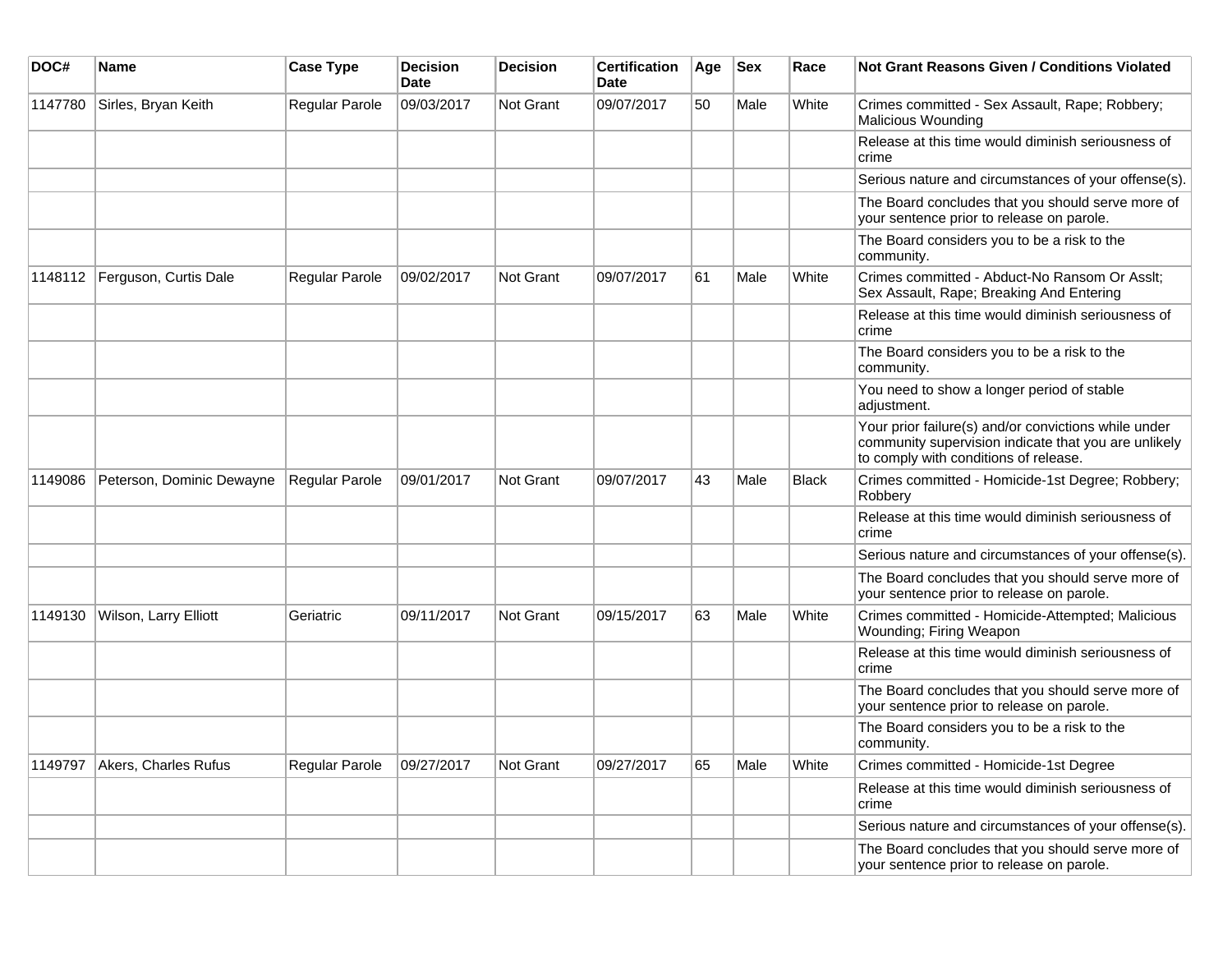| DOC#    | <b>Name</b>            | <b>Case Type</b> | <b>Decision</b><br><b>Date</b> | <b>Decision</b>  | <b>Certification</b><br><b>Date</b> | Age | <b>Sex</b> | Race         | Not Grant Reasons Given / Conditions Violated                                                                                                         |
|---------|------------------------|------------------|--------------------------------|------------------|-------------------------------------|-----|------------|--------------|-------------------------------------------------------------------------------------------------------------------------------------------------------|
| 1152135 | Lambert, John T        | Regular Parole   | 09/28/2017                     | Not Grant        | 09/29/2017                          | 61  | Male       | <b>Black</b> | Considering your offense and your institutional<br>records, the Board concludes that you should serve<br>more of your sentence before being paroled.  |
|         |                        |                  |                                |                  |                                     |     |            |              | History of violence.                                                                                                                                  |
|         |                        |                  |                                |                  |                                     |     |            |              | Release at this time would diminish seriousness of<br>crime                                                                                           |
|         |                        |                  |                                |                  |                                     |     |            |              | Serious nature and circumstances of your offense(s).                                                                                                  |
|         |                        |                  |                                |                  |                                     |     |            |              | Your prior failure(s) and/or convictions while under<br>community supervision indicate that you are unlikely<br>to comply with conditions of release. |
| 1152187 | Donahue, Gary Asa      | Geriatric        | 09/22/2017                     | <b>Not Grant</b> | 09/27/2017                          | 65  | Male       | White        | Crimes committed - Homicide-1st Degree; Use Of<br>Firearm In Felony                                                                                   |
|         |                        |                  |                                |                  |                                     |     |            |              | Release at this time would diminish seriousness of<br>crime                                                                                           |
|         |                        |                  |                                |                  |                                     |     |            |              | Serious nature and circumstances of your offense(s).                                                                                                  |
|         |                        |                  |                                |                  |                                     |     |            |              | The Board concludes that you should serve more of<br>your sentence prior to release on parole.                                                        |
| 1152375 | Silva, Earl Lewis Sr.  | Geriatric        | 09/05/2017                     | Not Grant        | 09/05/2017                          | 64  | Male       | White        | Crimes committed - Sex Assault, Rape; Aggravated<br>Sexual Battery; Penetrate W/Inanimate Object                                                      |
|         |                        |                  |                                |                  |                                     |     |            |              | History of violence.                                                                                                                                  |
|         |                        |                  |                                |                  |                                     |     |            |              | Serious nature and circumstances of your offense(s).                                                                                                  |
|         |                        |                  |                                |                  |                                     |     |            |              | The Board considers you to be a risk to the<br>community.                                                                                             |
| 1153340 | Thomas, B Frank Jr.    | Regular Parole   | 09/10/2017                     | <b>Not Grant</b> | 09/14/2017                          | 59  | Male       | White        | Crimes committed - Homicide-1st Degree                                                                                                                |
|         |                        |                  |                                |                  |                                     |     |            |              | Release at this time would diminish seriousness of<br>crime                                                                                           |
|         |                        |                  |                                |                  |                                     |     |            |              | Serious nature and circumstances of your offense(s).                                                                                                  |
| 1155543 | Holloway, Gary Tyrone  | Regular Parole   | 09/26/2017                     | <b>Not Grant</b> | 09/27/2017                          | 56  | Male       | <b>Black</b> | Release at this time would diminish seriousness of<br>crime                                                                                           |
|         |                        |                  |                                |                  |                                     |     |            |              | Serious nature and circumstances of your offense(s).                                                                                                  |
|         |                        |                  |                                |                  |                                     |     |            |              | The Board concludes that you should serve more of<br>your sentence prior to release on parole.                                                        |
|         |                        |                  |                                |                  |                                     |     |            |              | The Board considers you to be a risk to the<br>community.                                                                                             |
| 1157303 | Darden, Charles Marion | Regular Parole   | 09/02/2017                     | Not Grant        | 09/07/2017                          | 57  | Male       | White        | Crimes committed - Penetrate W/Inanimate Object;<br>Forcible Sodomy; Obscene Material-Mfr                                                             |
|         |                        |                  |                                |                  |                                     |     |            |              | Release at this time would diminish seriousness of<br>crime                                                                                           |
|         |                        |                  |                                |                  |                                     |     |            |              | Serious nature and circumstances of your offense(s).                                                                                                  |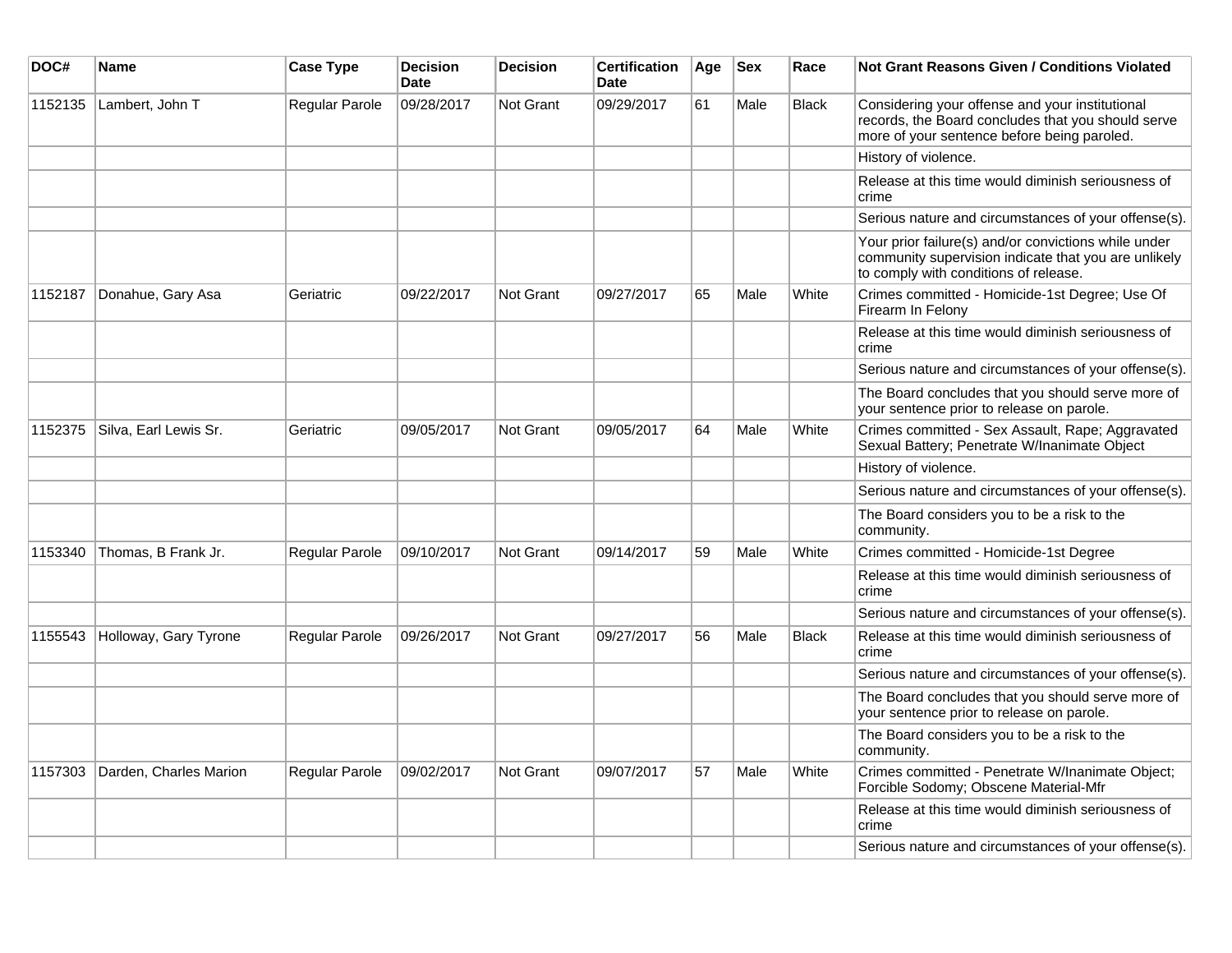| DOC#    | <b>Name</b>                  | <b>Case Type</b> | <b>Decision</b><br><b>Date</b> | <b>Decision</b>  | <b>Certification</b><br><b>Date</b> | Age | <b>Sex</b> | Race         | <b>Not Grant Reasons Given / Conditions Violated</b>                                                                                                  |
|---------|------------------------------|------------------|--------------------------------|------------------|-------------------------------------|-----|------------|--------------|-------------------------------------------------------------------------------------------------------------------------------------------------------|
| 1157303 | Darden, Charles Marion       | Regular Parole   | 09/02/2017                     | Not Grant        | 09/07/2017                          | 57  | Male       | White        | The Board concludes that you should serve more of<br>your sentence prior to release on parole.                                                        |
|         |                              |                  |                                |                  |                                     |     |            |              | Your prior failure(s) and/or convictions while under<br>community supervision indicate that you are unlikely<br>to comply with conditions of release. |
| 1157423 | Saunders, Geremey Wayne      | Regular Parole   | 09/21/2017                     | <b>Not Grant</b> | 09/26/2017                          | 40  | Male       | <b>Black</b> | History of substance abuse.                                                                                                                           |
|         |                              |                  |                                |                  |                                     |     |            |              | History of violence.                                                                                                                                  |
|         |                              |                  |                                |                  |                                     |     |            |              | Release at this time would diminish seriousness of<br>crime                                                                                           |
|         |                              |                  |                                |                  |                                     |     |            |              | Your record of institutional infractions indicates a<br>disregard for rules and that you are not ready to<br>conform to society.                      |
| 1157772 | Yorkman, Duane Lamar         | Regular Parole   | 09/13/2017                     | <b>Not Grant</b> | 09/19/2017                          | 46  | Male       | <b>Black</b> | Crimes committed - Homicide-2Nd-Degree;<br>Robbery; Carjacking                                                                                        |
|         |                              |                  |                                |                  |                                     |     |            |              | Release at this time would diminish seriousness of<br>crime                                                                                           |
|         |                              |                  |                                |                  |                                     |     |            |              | Serious nature and circumstances of your offense(s).                                                                                                  |
|         |                              |                  |                                |                  |                                     |     |            |              | The Board concludes that you should serve more of<br>your sentence prior to release on parole.                                                        |
|         |                              |                  |                                |                  |                                     |     |            |              | The Board considers you to be a risk to the<br>community.                                                                                             |
| 1158000 | <b>Blevins, Howard Grant</b> | Regular Parole   | 09/26/2017                     | Not Grant        | 09/27/2017                          | 61  | Male       | White        | Considering your offense and your institutional<br>records, the Board concludes that you should serve<br>more of your sentence before being paroled.  |
|         |                              |                  |                                |                  |                                     |     |            |              | Crimes committed - Sodomy; Sodomy                                                                                                                     |
|         |                              |                  |                                |                  |                                     |     |            |              | Release at this time would diminish seriousness of<br>crime                                                                                           |
|         |                              |                  |                                |                  |                                     |     |            |              | Serious nature and circumstances of your offense(s).                                                                                                  |
|         |                              |                  |                                |                  |                                     |     |            |              | The Board concludes that you should serve more of<br>your sentence prior to release on parole.                                                        |
|         |                              |                  |                                |                  |                                     |     |            |              | The Board considers you to be a risk to the<br>community.                                                                                             |
| 1158235 | Edmonds, Robert C III        | Regular Parole   | 09/03/2017                     | <b>Not Grant</b> | 09/07/2017                          | 49  | Male       | <b>Black</b> | History of violence.                                                                                                                                  |
|         |                              |                  |                                |                  |                                     |     |            |              | Release at this time would diminish seriousness of<br>crime                                                                                           |
|         |                              |                  |                                |                  |                                     |     |            |              | Serious nature and circumstances of your offense(s).                                                                                                  |
|         |                              |                  |                                |                  |                                     |     |            |              | Your prior failure(s) and/or convictions while under<br>community supervision indicate that you are unlikely<br>to comply with conditions of release. |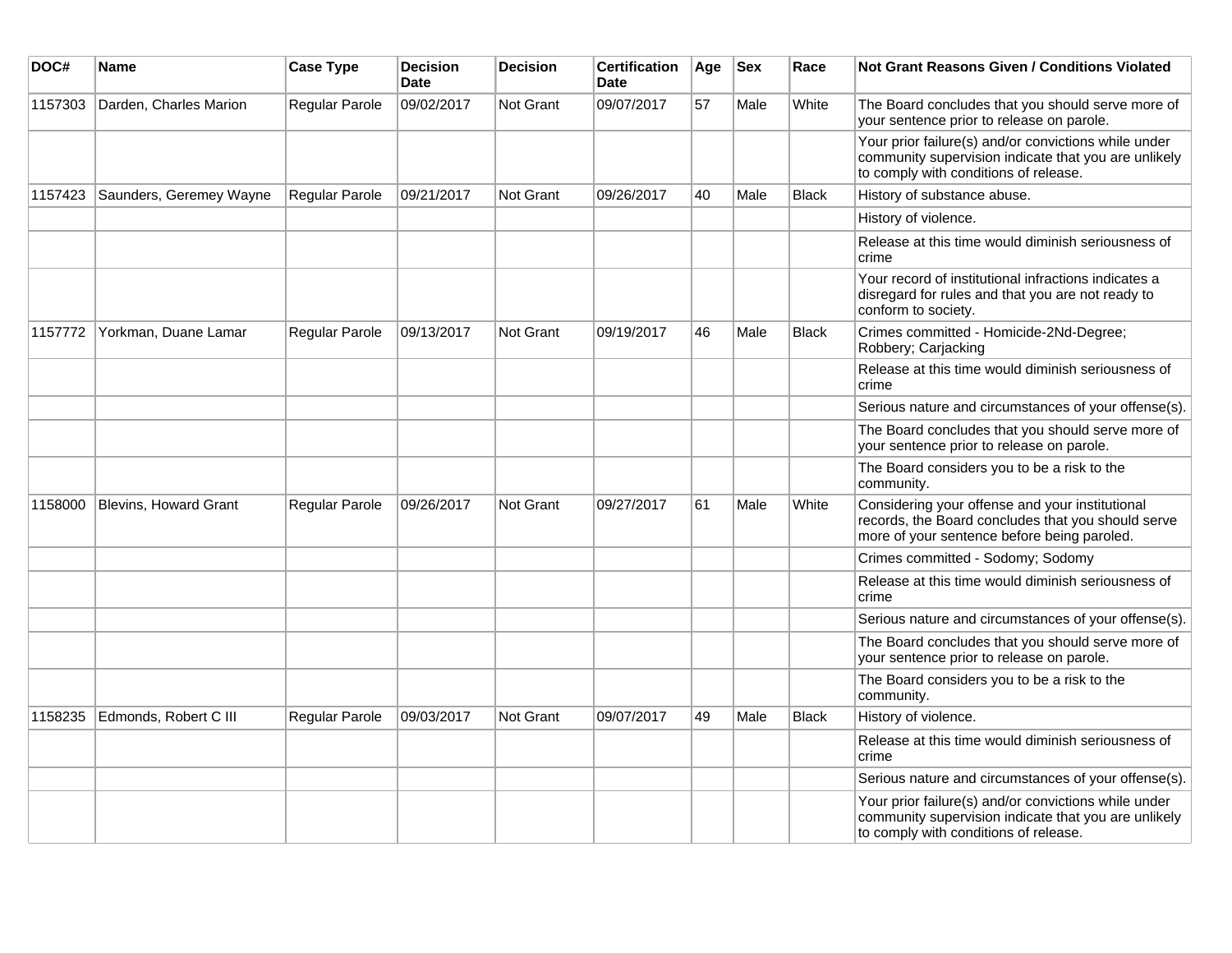| DOC#    | <b>Name</b>           | <b>Case Type</b> | <b>Decision</b><br><b>Date</b> | <b>Decision</b>  | <b>Certification</b><br>Date | Age | <b>Sex</b> | Race         | <b>Not Grant Reasons Given / Conditions Violated</b>                                                                                                  |
|---------|-----------------------|------------------|--------------------------------|------------------|------------------------------|-----|------------|--------------|-------------------------------------------------------------------------------------------------------------------------------------------------------|
| 1158385 | Gholson, Lonnie       | Regular Parole   | 09/07/2017                     | Not Grant        | 09/12/2017                   | 46  | Male       | Black        | Considering your offense and your institutional<br>records, the Board concludes that you should serve<br>more of your sentence before being paroled.  |
|         |                       |                  |                                |                  |                              |     |            |              | Conviction of a new crime while incarcerated                                                                                                          |
|         |                       |                  |                                |                  |                              |     |            |              | Poor institutional adjustment (for example,<br>motivation/attitude, unfavorable reports, lack of<br>program involvement, etc.)                        |
|         |                       |                  |                                |                  |                              |     |            |              | You need to show a longer period of stable<br>adjustment.                                                                                             |
|         |                       |                  |                                |                  |                              |     |            |              | Your record of institutional infractions indicates a<br>disregard for rules and that you are not ready to<br>conform to society.                      |
| 1158588 | Smith, Minor Junior   | Geriatric        | 09/02/2017                     | <b>Not Grant</b> | 09/12/2017                   | 71  | Male       | White        | Extensive criminal record                                                                                                                             |
|         |                       |                  |                                |                  |                              |     |            |              | History of violence.                                                                                                                                  |
|         |                       |                  |                                |                  |                              |     |            |              | Release at this time would diminish seriousness of<br>crime                                                                                           |
|         |                       |                  |                                |                  |                              |     |            |              | Serious nature and circumstances of your offense(s).                                                                                                  |
|         |                       |                  |                                |                  |                              |     |            |              | Your prior failure(s) and/or convictions while under<br>community supervision indicate that you are unlikely<br>to comply with conditions of release. |
| 1158888 | Bagby, Richard Lee    | Geriatric        | 09/14/2017                     | <b>Not Grant</b> | 09/18/2017                   | 60  | Male       | <b>Black</b> | Crimes committed - Kidnap/Abduct; Aggravated<br>Sexual Battery; Statutory Burglary                                                                    |
|         |                       |                  |                                |                  |                              |     |            |              | Extensive criminal record                                                                                                                             |
|         |                       |                  |                                |                  |                              |     |            |              | Release at this time would diminish seriousness of<br>crime                                                                                           |
|         |                       |                  |                                |                  |                              |     |            |              | Serious nature and circumstances of your offense(s).                                                                                                  |
|         |                       |                  |                                |                  |                              |     |            |              | The Board concludes that you should serve more of<br>your sentence prior to release on parole.                                                        |
| 1159094 | Dargan, Larry Joe Jr. | Regular Parole   | 09/05/2017                     | Not Grant        | 09/05/2017                   | 44  | Male       | Black        | Crimes committed - Homicide-1st Degree; Robbery;<br>Robbery                                                                                           |
|         |                       |                  |                                |                  |                              |     |            |              | History of violence.                                                                                                                                  |
|         |                       |                  |                                |                  |                              |     |            |              | Release at this time would diminish seriousness of<br>crime                                                                                           |
|         |                       |                  |                                |                  |                              |     |            |              | You need to show a longer period of stable<br>adjustment.                                                                                             |
| 1160349 | Bracke, Kurt Rosco    | Regular Parole   | 09/02/2017                     | Not Grant        | 09/07/2017                   | 47  | Male       | White        | Extensive criminal record                                                                                                                             |
|         |                       |                  |                                |                  |                              |     |            |              | History of substance abuse.                                                                                                                           |
|         |                       |                  |                                |                  |                              |     |            |              | History of violence.                                                                                                                                  |
|         |                       |                  |                                |                  |                              |     |            |              | The Board considers you to be a risk to the<br>community.                                                                                             |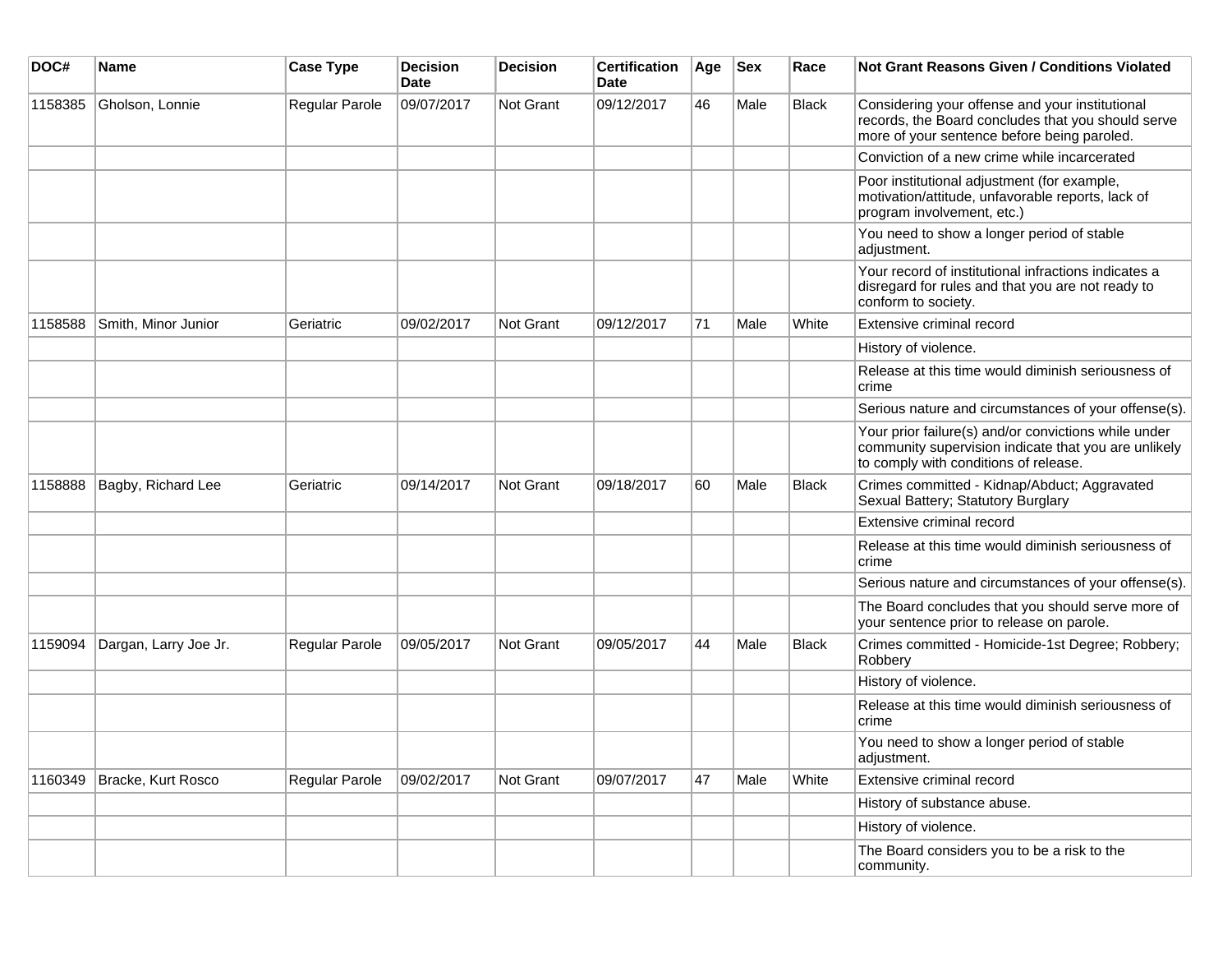| DOC#    | Name                    | <b>Case Type</b> | <b>Decision</b><br><b>Date</b> | <b>Decision</b> | <b>Certification</b><br>Date | Age | <b>Sex</b> | Race  | <b>Not Grant Reasons Given / Conditions Violated</b>                                                                                                  |
|---------|-------------------------|------------------|--------------------------------|-----------------|------------------------------|-----|------------|-------|-------------------------------------------------------------------------------------------------------------------------------------------------------|
| 1160349 | Bracke, Kurt Rosco      | Regular Parole   | 09/02/2017                     | Not Grant       | 09/07/2017                   | 47  | Male       | White | Your prior failure(s) and/or convictions while under<br>community supervision indicate that you are unlikely<br>to comply with conditions of release. |
|         |                         |                  |                                |                 |                              |     |            |       | Your record indicates a serious disregard for the<br>property rights of others.                                                                       |
| 1161134 | Perry, Steven Maurice   | Regular Parole   | 09/02/2017                     | Not Grant       | 09/07/2017                   | 54  | Male       | Black | Considering your offense and your institutional<br>records, the Board concludes that you should serve<br>more of your sentence before being paroled.  |
|         |                         |                  |                                |                 |                              |     |            |       | Crimes committed - Sex Assault, Rape; Burglary;<br><b>Statutory Burglary</b>                                                                          |
|         |                         |                  |                                |                 |                              |     |            |       | Poor institutional adjustment (for example,<br>motivation/attitude, unfavorable reports, lack of<br>program involvement, etc.)                        |
|         |                         |                  |                                |                 |                              |     |            |       | Release at this time would diminish seriousness of<br>crime                                                                                           |
|         |                         |                  |                                |                 |                              |     |            |       | Serious nature and circumstances of your offense(s).                                                                                                  |
|         |                         |                  |                                |                 |                              |     |            |       | The Board concludes that you should serve more of<br>your sentence prior to release on parole.                                                        |
|         |                         |                  |                                |                 |                              |     |            |       | Your record of institutional infractions indicates a<br>disregard for rules and that you are not ready to<br>conform to society.                      |
| 1161650 | Betterton, Wesley       | Geriatric        | 09/22/2017                     | Not Grant       | 09/27/2017                   | 77  | Male       | White | Crimes committed - Sex Assault, Rape; Sex Assault,<br>Rape; Sex Assault, Rape                                                                         |
|         |                         |                  |                                |                 |                              |     |            |       | Extensive criminal record                                                                                                                             |
|         |                         |                  |                                |                 |                              |     |            |       | Release at this time would diminish seriousness of<br>crime                                                                                           |
|         |                         |                  |                                |                 |                              |     |            |       | Serious nature and circumstances of your offense(s).                                                                                                  |
|         |                         |                  |                                |                 |                              |     |            |       | The Board concludes that you should serve more of<br>your sentence prior to release on parole.                                                        |
| 1161864 | Perry, Dexter Rene      | Regular Parole   | 09/06/2017                     | Not Grant       | 09/07/2017                   | 55  | Male       | Black | Conviction of a new crime while incarcerated                                                                                                          |
|         |                         |                  |                                |                 |                              |     |            |       | Crimes committed - Sex Assault, Rape; Sex Asslt-<br>Sodomy-Woman; Aggravated Sexual Battery                                                           |
|         |                         |                  |                                |                 |                              |     |            |       | Serious nature and circumstances of your offense(s).                                                                                                  |
|         |                         |                  |                                |                 |                              |     |            |       | The Board concludes that you should serve more of<br>your sentence prior to release on parole.                                                        |
|         |                         |                  |                                |                 |                              |     |            |       | The Board considers you to be a risk to the<br>community.                                                                                             |
|         |                         |                  |                                |                 |                              |     |            |       | You need to show a longer period of stable<br>adjustment.                                                                                             |
| 1163448 | Turner, Edwin Cecil Jr. | Regular Parole   | 09/11/2017                     | Not Grant       | 09/14/2017                   | 64  | Male       | White | Crimes committed - Homicide/Murder; Use Of<br>Firearm In Felony                                                                                       |
|         |                         |                  |                                |                 |                              |     |            |       | Extensive criminal record                                                                                                                             |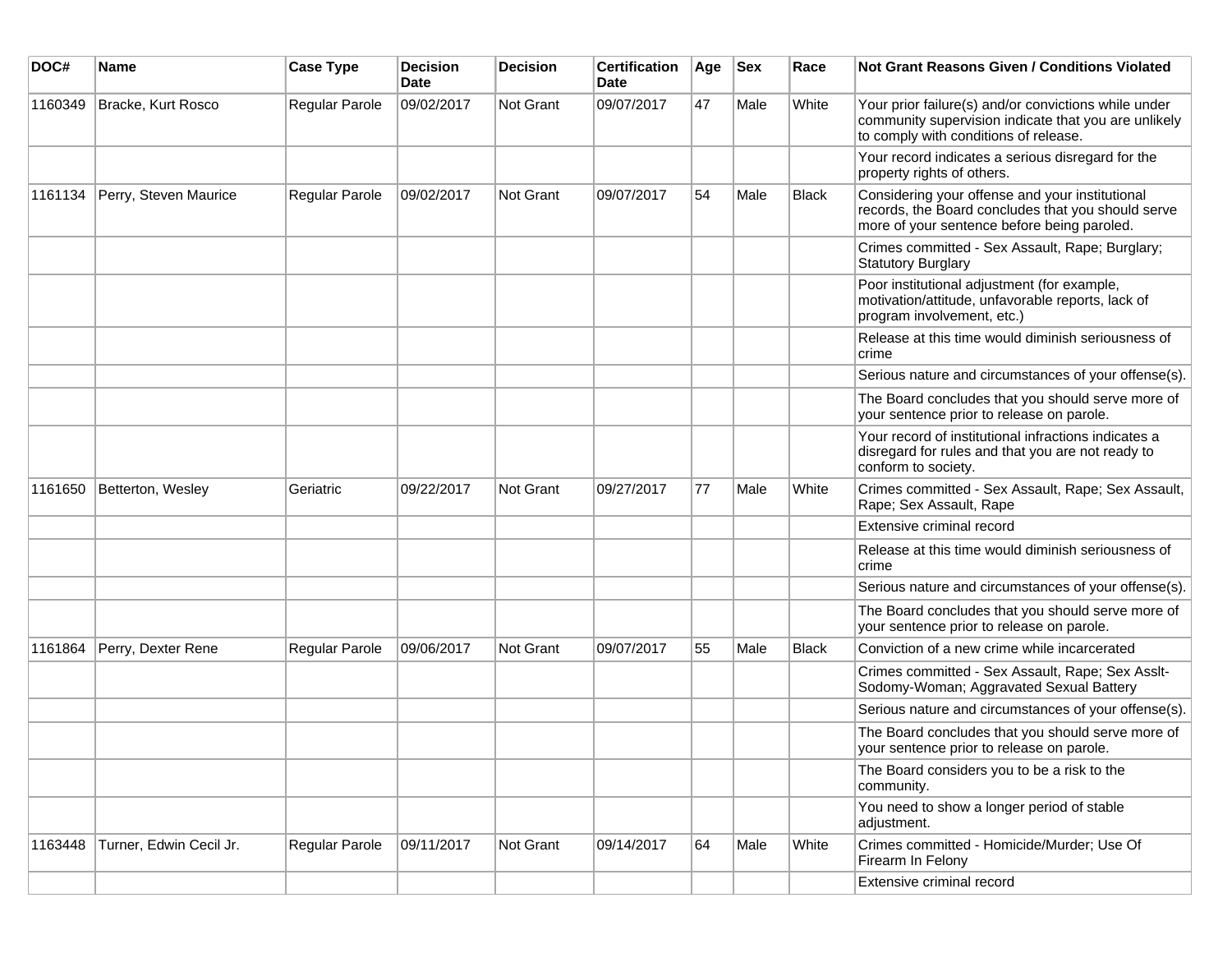| DOC#    | <b>Name</b>             | <b>Case Type</b>      | <b>Decision</b><br><b>Date</b> | <b>Decision</b> | <b>Certification</b><br>Date | Age | <b>Sex</b> | Race         | <b>Not Grant Reasons Given / Conditions Violated</b>                                                                                                  |
|---------|-------------------------|-----------------------|--------------------------------|-----------------|------------------------------|-----|------------|--------------|-------------------------------------------------------------------------------------------------------------------------------------------------------|
| 1163448 | Turner, Edwin Cecil Jr. | Regular Parole        | 09/11/2017                     | Not Grant       | 09/14/2017                   | 64  | Male       | White        | History of violence.                                                                                                                                  |
|         |                         |                       |                                |                 |                              |     |            |              | Release at this time would diminish seriousness of<br>crime                                                                                           |
|         |                         |                       |                                |                 |                              |     |            |              | Serious nature and circumstances of your offense(s).                                                                                                  |
|         |                         |                       |                                |                 |                              |     |            |              | The Board considers you to be a risk to the<br>community.                                                                                             |
| 1164239 | Bowler, Joseph Dale     | Geriatric             | 09/13/2017                     | Not Grant       | 09/15/2017                   | 67  | Male       | Black        | Extensive criminal record                                                                                                                             |
|         |                         |                       |                                |                 |                              |     |            |              | History of substance abuse.                                                                                                                           |
|         |                         |                       |                                |                 |                              |     |            |              | History of violence.                                                                                                                                  |
|         |                         |                       |                                |                 |                              |     |            |              | Poor institutional adjustment (for example,<br>motivation/attitude, unfavorable reports, lack of<br>program involvement, etc.)                        |
|         |                         |                       |                                |                 |                              |     |            |              | The Board considers you to be a risk to the<br>community.                                                                                             |
|         |                         |                       |                                |                 |                              |     |            |              | You need to show a longer period of stable<br>adjustment.                                                                                             |
|         |                         |                       |                                |                 |                              |     |            |              | Your prior failure(s) and/or convictions while under<br>community supervision indicate that you are unlikely<br>to comply with conditions of release. |
|         |                         |                       |                                |                 |                              |     |            |              | Your record of institutional infractions indicates a<br>disregard for rules and that you are not ready to<br>conform to society.                      |
| 1165269 | Griggs, Robert L III    | <b>Regular Parole</b> | 09/03/2017                     | Not Grant       | 09/07/2017                   | 56  | Male       | <b>Black</b> | Conviction of a new crime while incarcerated                                                                                                          |
|         |                         |                       |                                |                 |                              |     |            |              | Crimes committed - Robbery; Malicious Wounding;<br><b>Malicious Wounding</b>                                                                          |
|         |                         |                       |                                |                 |                              |     |            |              | Extensive criminal record                                                                                                                             |
|         |                         |                       |                                |                 |                              |     |            |              | History of violence.                                                                                                                                  |
|         |                         |                       |                                |                 |                              |     |            |              | Release at this time would diminish seriousness of<br>crime                                                                                           |
|         |                         |                       |                                |                 |                              |     |            |              | Serious nature and circumstances of your offense(s).                                                                                                  |
|         |                         |                       |                                |                 |                              |     |            |              | The Board concludes that you should serve more of<br>your sentence prior to release on parole.                                                        |
|         |                         |                       |                                |                 |                              |     |            |              | Your prior failure(s) and/or convictions while under<br>community supervision indicate that you are unlikely<br>to comply with conditions of release. |
|         |                         |                       |                                |                 |                              |     |            |              | Your record indicates a serious disregard for the<br>property rights of others.                                                                       |
| 1166282 | Cowles, Leon Montgomery | Regular Parole        | 09/07/2017                     | Not Grant       | 09/07/2017                   | 56  | Male       | Black        | Crimes committed - Robbery; Arson; Cocaine-<br>Possess                                                                                                |
|         |                         |                       |                                |                 |                              |     |            |              | History of substance abuse.                                                                                                                           |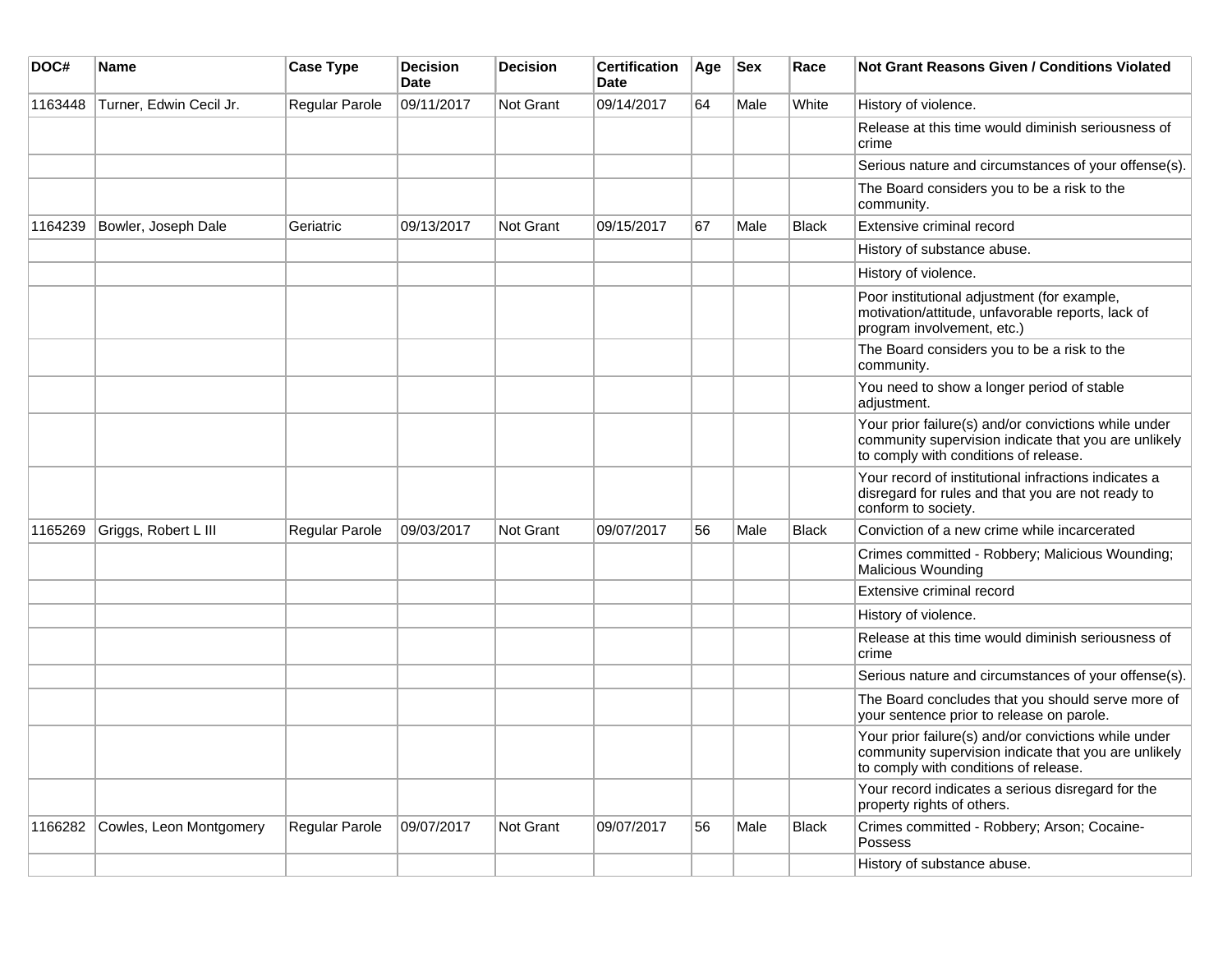| DOC#    | <b>Name</b>                | <b>Case Type</b>          | <b>Decision</b><br>Date | Decision  | <b>Certification</b><br>Date | Age | <b>Sex</b> | Race         | Not Grant Reasons Given / Conditions Violated                                                                                                         |
|---------|----------------------------|---------------------------|-------------------------|-----------|------------------------------|-----|------------|--------------|-------------------------------------------------------------------------------------------------------------------------------------------------------|
| 1166282 | Cowles, Leon Montgomery    | Regular Parole            | 09/07/2017              | Not Grant | 09/07/2017                   | 56  | Male       | <b>Black</b> | Serious nature and circumstances of your offense(s).                                                                                                  |
|         |                            |                           |                         |           |                              |     |            |              | Your prior failure(s) and/or convictions while under<br>community supervision indicate that you are unlikely<br>to comply with conditions of release. |
|         |                            |                           |                         |           |                              |     |            |              | Your record indicates a serious disregard for the<br>property rights of others.                                                                       |
| 1166626 | Morgan, Samuel             | <b>Regular Parole</b>     | 09/21/2017              | Not Grant | 09/22/2017                   | 48  | Male       | <b>Black</b> | Crimes committed - Homicide-1st Degree; Robbery;<br>Burglary                                                                                          |
|         |                            |                           |                         |           |                              |     |            |              | Release at this time would diminish seriousness of<br>crime                                                                                           |
|         |                            |                           |                         |           |                              |     |            |              | The Board concludes that you should serve more of<br>your sentence prior to release on parole.                                                        |
| 1167254 | Cole, Carl Junior          | Regular Parole            | 09/11/2017              | Not Grant | 09/14/2017                   | 60  | Male       | <b>Black</b> | Crimes committed - Homicide/Murder; Breaking And<br>Entering; Breaking And Entering                                                                   |
|         |                            |                           |                         |           |                              |     |            |              | The Board concludes that you should serve more of<br>your sentence prior to release on parole.                                                        |
|         |                            |                           |                         |           |                              |     |            |              | Your prior failure(s) and/or convictions while under<br>community supervision indicate that you are unlikely<br>to comply with conditions of release. |
| 1168893 | Mason, Larry Sr.           | Geriatric                 | 09/21/2017              | Not Grant | 09/27/2017                   | 65  | Male       | <b>Black</b> | Considering your offense and your institutional<br>records, the Board concludes that you should serve<br>more of your sentence before being paroled.  |
|         |                            |                           |                         |           |                              |     |            |              | Crimes committed - Homicide-2Nd-Degree; Assault<br>And Battery                                                                                        |
|         |                            |                           |                         |           |                              |     |            |              | Release at this time would diminish seriousness of<br>crime                                                                                           |
|         |                            |                           |                         |           |                              |     |            |              | Serious nature and circumstances of your offense(s).                                                                                                  |
|         |                            |                           |                         |           |                              |     |            |              | The Board concludes that you should serve more of<br>your sentence prior to release on parole.                                                        |
| 1169100 | White, Edward Larry        | <b>Regular Parole</b>     | 09/29/2017              | Not Grant | 09/29/2017                   | 48  | Male       | <b>Black</b> | Crimes committed - Homicide-1st Degree; Robbery                                                                                                       |
|         |                            |                           |                         |           |                              |     |            |              | History of violence.                                                                                                                                  |
|         |                            |                           |                         |           |                              |     |            |              | Release at this time would diminish seriousness of<br>crime                                                                                           |
|         |                            |                           |                         |           |                              |     |            |              | Serious nature and circumstances of your offense(s).                                                                                                  |
|         | 1170068 Vanegas, Jose Luis | Regular Parole 09/07/2017 |                         | Not Grant | 09/12/2017                   | 56  | Male       | White        | Crimes committed - Homicide/Murder;<br>Kidnap/Abduct; Sex Assault, Rape                                                                               |
|         |                            |                           |                         |           |                              |     |            |              | Release at this time would diminish seriousness of<br>crime                                                                                           |
|         |                            |                           |                         |           |                              |     |            |              | Serious nature and circumstances of your offense(s).                                                                                                  |
|         |                            |                           |                         |           |                              |     |            |              | The Board considers you to be a risk to the<br>community.                                                                                             |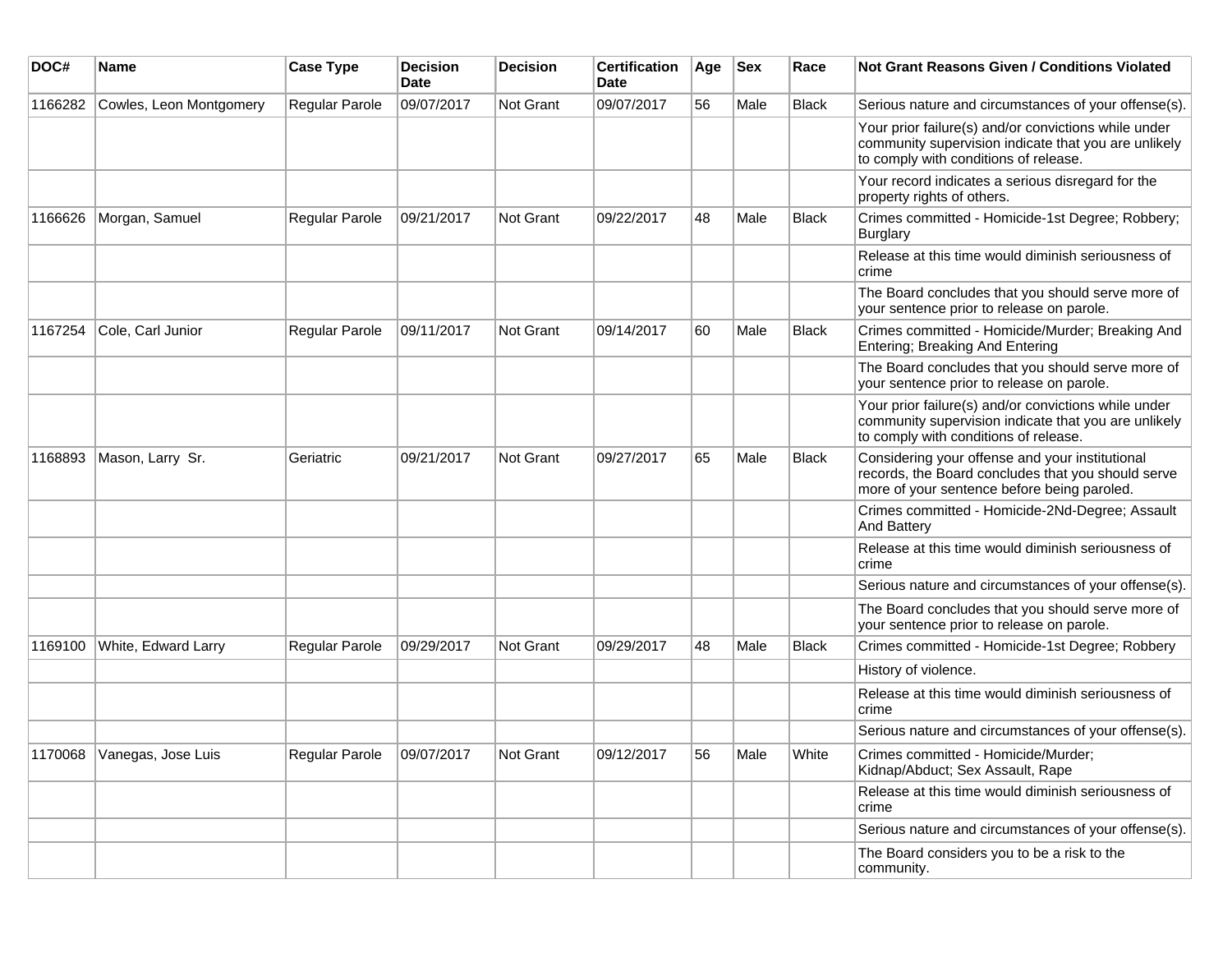| DOC#    | Name                    | <b>Case Type</b>      | <b>Decision</b><br>Date | <b>Decision</b> | <b>Certification</b><br>Date | Age | $ $ Sex | Race         | <b>Not Grant Reasons Given / Conditions Violated</b>                                                                                                      |
|---------|-------------------------|-----------------------|-------------------------|-----------------|------------------------------|-----|---------|--------------|-----------------------------------------------------------------------------------------------------------------------------------------------------------|
| 1170951 | Dozier, Tazewell S      | Regular Parole        | 09/28/2017              | Not Grant       | 09/29/2017                   | 74  | Male    | White        | History of substance abuse.                                                                                                                               |
|         |                         |                       |                         |                 |                              |     |         |              | Release at this time would diminish seriousness of<br>crime                                                                                               |
|         |                         |                       |                         |                 |                              |     |         |              | Serious nature and circumstances of your offense(s).                                                                                                      |
|         |                         |                       |                         |                 |                              |     |         |              | You need to show a longer period of stable<br>adjustment.                                                                                                 |
| 1171286 | Weis, Wayne Gibson      | <b>Regular Parole</b> | 09/02/2017              | Not Grant       | 09/07/2017                   | 43  | Male    | White        | Crimes committed - Unlawful Wound/Bodily Injury;<br>Assault & Battery - Family Member; Statutory<br>Burglary                                              |
|         |                         |                       |                         |                 |                              |     |         |              | Extensive criminal record                                                                                                                                 |
|         |                         |                       |                         |                 |                              |     |         |              | The Board concludes that you should serve more of<br>your sentence prior to release on parole.                                                            |
|         |                         |                       |                         |                 |                              |     |         |              | Your prior failure(s) and/or convictions while under<br>community supervision indicate that you are unlikely<br>to comply with conditions of release.     |
|         |                         |                       |                         |                 |                              |     |         |              | Your record indicates a serious disregard for the<br>property rights of others.                                                                           |
| 1172030 | Patton, Eric Ryan       | Regular Parole        | 09/14/2017              | Not Grant       | 09/19/2017                   | 48  | Male    | <b>Black</b> | Crimes committed - Sex Assault, Rape; Sex Assault,<br>Rape; Sodomy                                                                                        |
|         |                         |                       |                         |                 |                              |     |         |              | History of violence.                                                                                                                                      |
|         |                         |                       |                         |                 |                              |     |         |              | Release at this time would diminish seriousness of<br>crime                                                                                               |
|         |                         |                       |                         |                 |                              |     |         |              | Serious nature and circumstances of your offense(s).                                                                                                      |
|         |                         |                       |                         |                 |                              |     |         |              | The Board concludes that you should serve more of<br>your sentence prior to release on parole.                                                            |
| 1173699 | Robinson, Cornell       | Geriatric             | 09/04/2017              | Not Grant       | 09/05/2017                   | 70  | Male    | <b>Black</b> | Crimes committed - (Attempted)Capital Murder: Law<br>Enforcement Officer; Robbery: On Or Near Street;<br>Obstruct Justice: Resist Arrest By Threats/Force |
|         |                         |                       |                         |                 |                              |     |         |              | History of substance abuse.                                                                                                                               |
|         |                         |                       |                         |                 |                              |     |         |              | History of violence.                                                                                                                                      |
|         |                         |                       |                         |                 |                              |     |         |              | Release at this time would diminish seriousness of<br>crime                                                                                               |
|         |                         |                       |                         |                 |                              |     |         |              | Serious nature and circumstances of your offense(s).                                                                                                      |
|         |                         |                       |                         |                 |                              |     |         |              | The Board concludes that you should serve more of<br>your sentence prior to release on parole.                                                            |
|         |                         |                       |                         |                 |                              |     |         |              | The Board considers you to be a risk to the<br>community.                                                                                                 |
| 1174104 | Branche, Victor Michael | Geriatric             | 09/18/2017              | Not Grant       | 09/27/2017                   | 62  | Male    | Black        | Extensive criminal record                                                                                                                                 |
|         |                         |                       |                         |                 |                              |     |         |              | Release at this time would diminish seriousness of<br>crime                                                                                               |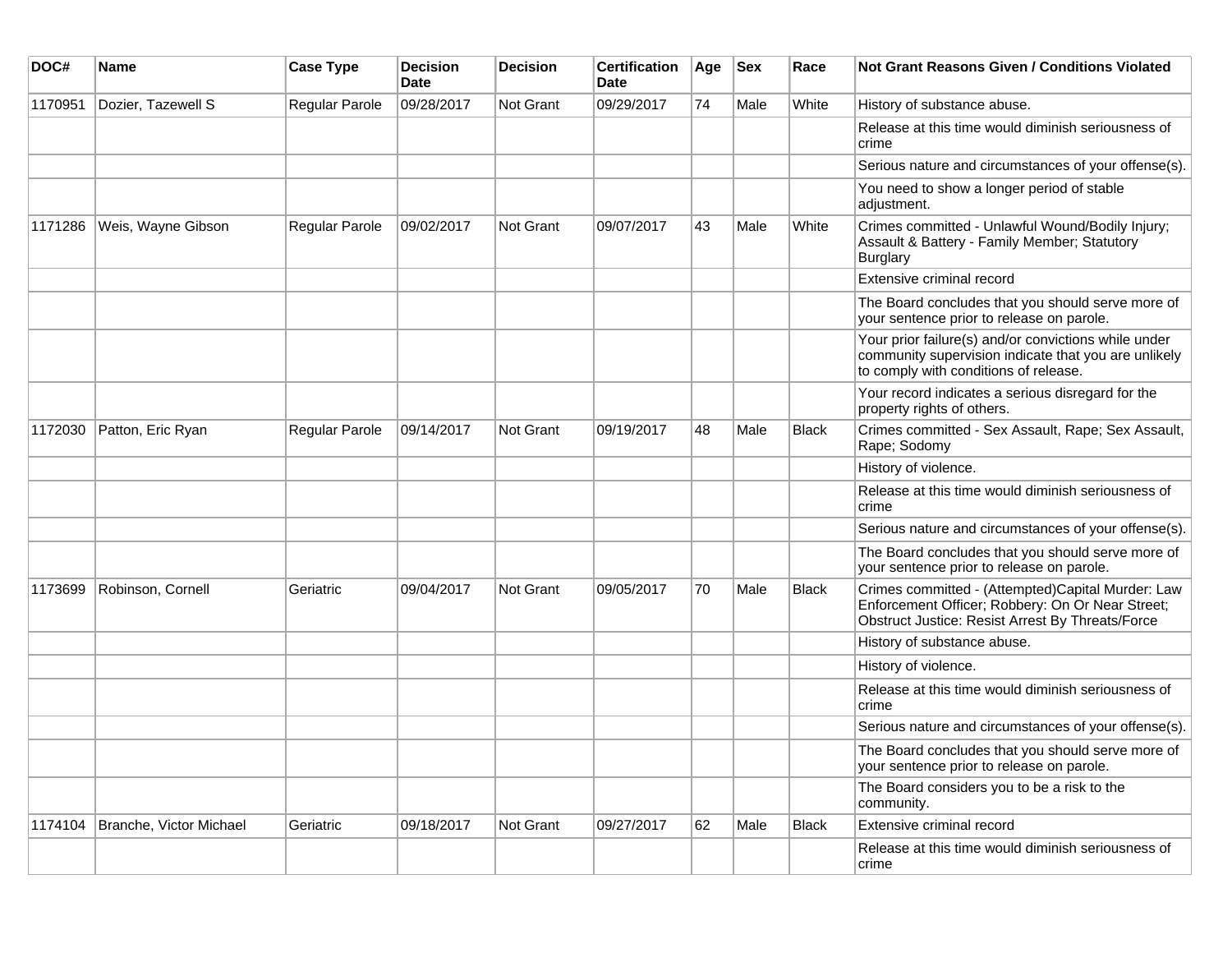| DOC#    | <b>Name</b>              | <b>Case Type</b>    | Decision<br><b>Date</b> | <b>Decision</b>  | <b>Certification</b><br>Date | Age | <b>Sex</b> | Race         | <b>Not Grant Reasons Given / Conditions Violated</b>                                                                                                        |
|---------|--------------------------|---------------------|-------------------------|------------------|------------------------------|-----|------------|--------------|-------------------------------------------------------------------------------------------------------------------------------------------------------------|
| 1174104 | Branche, Victor Michael  | Geriatric           | 09/18/2017              | <b>Not Grant</b> | 09/27/2017                   | 62  | Male       | <b>Black</b> | The Board considers you to be a risk to the<br>community.                                                                                                   |
|         |                          |                     |                         |                  |                              |     |            |              | Your prior failure(s) and/or convictions while under<br>community supervision indicate that you are unlikely<br>to comply with conditions of release.       |
| 1174420 | Brown, Leon Alexander    | Geriatric           | 09/10/2017              | <b>Not Grant</b> | 09/15/2017                   | 64  | Male       | <b>Black</b> | Extensive criminal record                                                                                                                                   |
|         |                          |                     |                         |                  |                              |     |            |              | History of violence.                                                                                                                                        |
|         |                          |                     |                         |                  |                              |     |            |              | Release at this time would diminish seriousness of<br>crime                                                                                                 |
|         |                          |                     |                         |                  |                              |     |            |              | The Board considers you to be a risk to the<br>community.                                                                                                   |
|         |                          |                     |                         |                  |                              |     |            |              | Your prior failure(s) and/or convictions while under<br>community supervision indicate that you are unlikely<br>to comply with conditions of release.       |
| 1175495 | Hudnall, Spencer L       | Regular Parole      | 09/03/2017              | <b>Not Grant</b> | 09/05/2017                   | 49  | Male       | <b>Black</b> | Release at this time would diminish seriousness of<br>crime                                                                                                 |
|         |                          |                     |                         |                  |                              |     |            |              | Serious nature and circumstances of your offense(s).                                                                                                        |
|         |                          |                     |                         |                  |                              |     |            |              | The Board considers you to be a risk to the<br>community.                                                                                                   |
| 1176218 | Carneal, Bernard E       | Regular Parole      | 09/04/2017              | Not Grant        | 09/07/2017                   | 54  | Male       | White        | Extensive criminal record                                                                                                                                   |
|         |                          |                     |                         |                  |                              |     |            |              | History of violence.                                                                                                                                        |
|         |                          |                     |                         |                  |                              |     |            |              | You need further participation in institutional work<br>and/or educational programs to indicate your positive<br>progression towards re-entry into society. |
|         |                          |                     |                         |                  |                              |     |            |              | You need to show a longer period of stable<br>adjustment.                                                                                                   |
|         |                          |                     |                         |                  |                              |     |            |              | Your prior failure(s) and/or convictions while under<br>community supervision indicate that you are unlikely<br>to comply with conditions of release.       |
| 1177924 | Williams, Andre Christop | Regular Parole      | 09/27/2017              | Not Grant        | 09/27/2017                   | 55  | Male       | <b>Black</b> | No Interest in Parole                                                                                                                                       |
| 1178170 | Anderson, Fred Samuel    | <b>Board Review</b> | 09/21/2017              | <b>Not Grant</b> | 09/27/2017                   | 55  | Male       | <b>Black</b> | Release at this time would diminish seriousness of<br>crime                                                                                                 |
|         |                          |                     |                         |                  |                              |     |            |              | Serious nature and circumstances of your offense(s).                                                                                                        |
|         |                          |                     |                         |                  |                              |     |            |              | The Board concludes that you should serve more of<br>your sentence prior to release on parole.                                                              |
|         |                          |                     |                         |                  |                              |     |            |              | The Board considers you to be a risk to the<br>community.                                                                                                   |
|         |                          |                     |                         |                  |                              |     |            |              | Your prior failure(s) and/or convictions while under<br>community supervision indicate that you are unlikely<br>to comply with conditions of release.       |
| 1179476 | Snyder, Hartimus George  | Geriatric           | 09/02/2017              | Not Grant        | 09/12/2017                   | 74  | Male       | White        | Extensive criminal record                                                                                                                                   |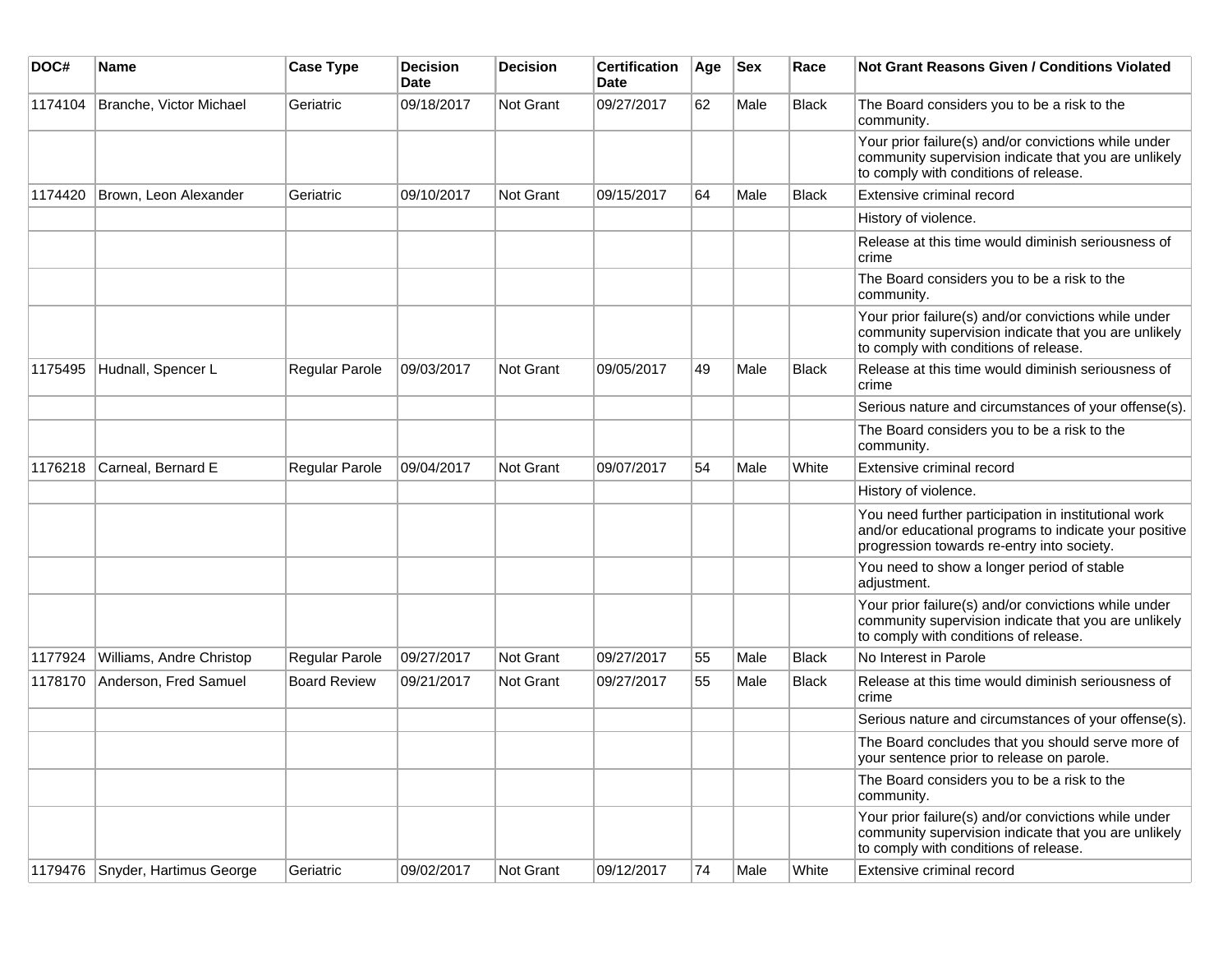| DOC#    | <b>Name</b>              | <b>Case Type</b> | <b>Decision</b><br><b>Date</b> | <b>Decision</b>  | <b>Certification</b><br><b>Date</b> | Age | <b>Sex</b> | Race         | <b>Not Grant Reasons Given / Conditions Violated</b>                                                                                                          |
|---------|--------------------------|------------------|--------------------------------|------------------|-------------------------------------|-----|------------|--------------|---------------------------------------------------------------------------------------------------------------------------------------------------------------|
| 1179476 | Snyder, Hartimus George  | Geriatric        | 09/02/2017                     | Not Grant        | 09/12/2017                          | 74  | Male       | White        | Release at this time would diminish seriousness of<br>crime                                                                                                   |
|         |                          |                  |                                |                  |                                     |     |            |              | Serious nature and circumstances of your offense(s).                                                                                                          |
|         |                          |                  |                                |                  |                                     |     |            |              | The Board concludes that you should serve more of<br>your sentence prior to release on parole.                                                                |
|         |                          |                  |                                |                  |                                     |     |            |              | The Board considers you to be a risk to the<br>community.                                                                                                     |
| 1180543 | Goodwin, Bruce Edward    | Regular Parole   | 08/31/2017                     | <b>Not Grant</b> | 09/05/2017                          | 67  | Male       | <b>Black</b> | Crimes committed - Kidnap/Abduct; Sex Assault,<br>Rape; Indecent Liberties                                                                                    |
|         |                          |                  |                                |                  |                                     |     |            |              | Release at this time would diminish seriousness of<br>crime                                                                                                   |
|         |                          |                  |                                |                  |                                     |     |            |              | Serious nature and circumstances of your offense(s).                                                                                                          |
|         |                          |                  |                                |                  |                                     |     |            |              | The Board concludes that you should serve more of<br>your sentence prior to release on parole.                                                                |
|         |                          |                  |                                |                  |                                     |     |            |              | The Board considers you to be a risk to the<br>community.                                                                                                     |
| 1180819 | Vinson, John Carroll Jr. | Regular Parole   | 09/21/2017                     | Not Grant        | 09/22/2017                          | 72  | Male       | White        | Other                                                                                                                                                         |
|         |                          |                  |                                |                  |                                     |     |            |              | Release at this time would diminish seriousness of<br>crime                                                                                                   |
|         |                          |                  |                                |                  |                                     |     |            |              | Serious nature and circumstances of your offense(s).                                                                                                          |
|         |                          |                  |                                |                  |                                     |     |            |              | The Board considers you to be a risk to the<br>community.                                                                                                     |
|         |                          |                  |                                |                  |                                     |     |            |              | You need to show a longer period of stable<br>adjustment.                                                                                                     |
| 1184584 | Vinson, William T        | Geriatric        | 09/28/2017                     | <b>Not Grant</b> | 09/29/2017                          | 73  | Male       | <b>Black</b> | Crimes committed - Homicide-2Nd-Degree; Use Of<br>Firearm In Felony                                                                                           |
|         |                          |                  |                                |                  |                                     |     |            |              | Poor institutional adjustment (for example,<br>motivation/attitude, unfavorable reports, lack of<br>program involvement, etc.)                                |
|         |                          |                  |                                |                  |                                     |     |            |              | Release at this time would diminish seriousness of<br>crime                                                                                                   |
|         |                          |                  |                                |                  |                                     |     |            |              | Serious nature and circumstances of your offense(s).                                                                                                          |
|         |                          |                  |                                |                  |                                     |     |            |              | The Board concludes that you should serve more of<br>your sentence prior to release on parole.                                                                |
| 1187301 | Rodriguez, Eliseo Jr.    | Regular Parole   | 09/10/2017                     | Not Grant        | 09/12/2017                          | 62  | Male       | White        | Crimes committed - Abduction: Of Person W/ Intent<br>To Defile; Rape: Intercourse By<br>Force/Threat/Intimidation; Sodomy: By Force Or<br>Victim Helplessness |
|         |                          |                  |                                |                  |                                     |     |            |              | Poor institutional adjustment (for example,<br>motivation/attitude, unfavorable reports, lack of<br>program involvement, etc.)                                |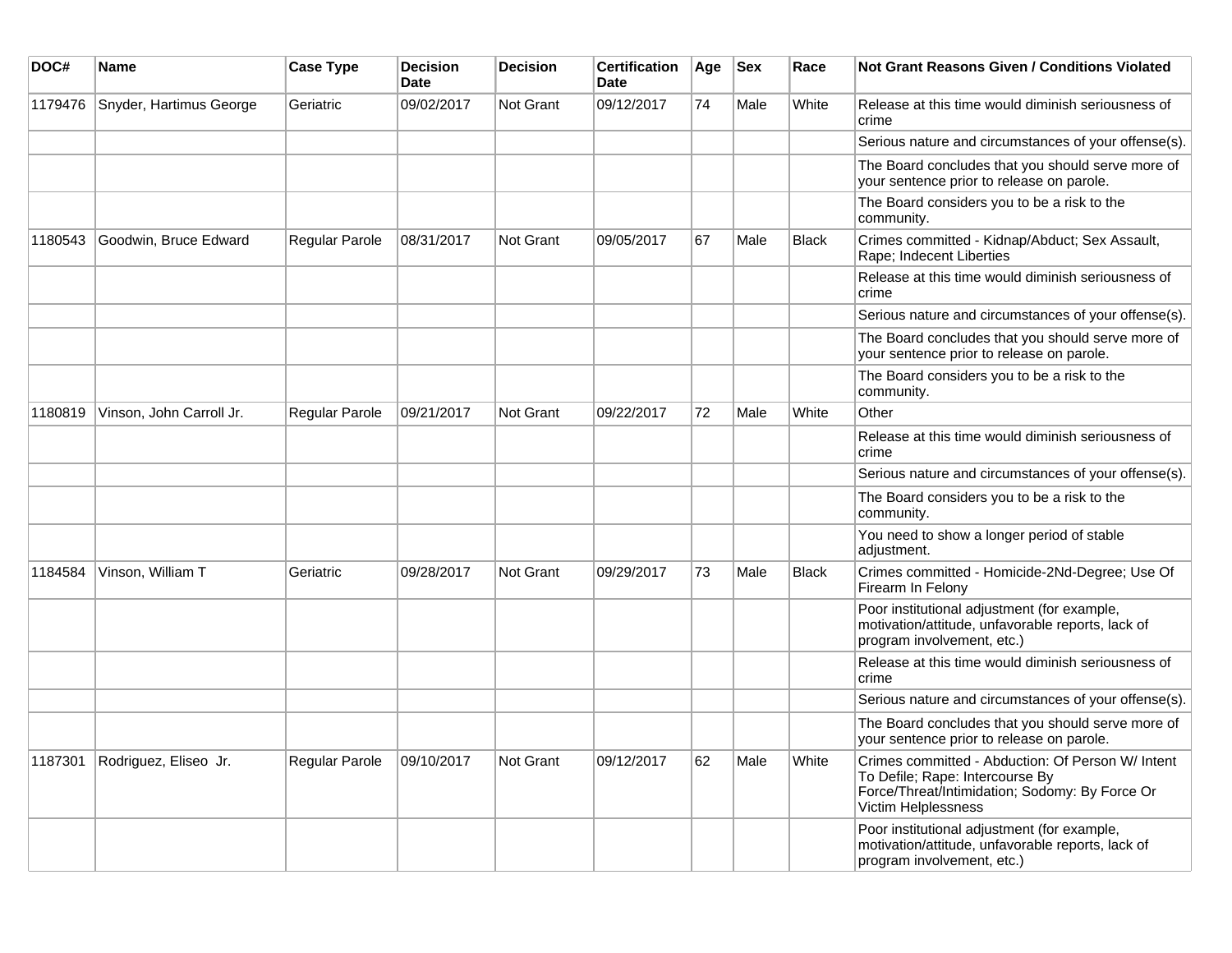| DOC#    | <b>Name</b>                   | <b>Case Type</b> | <b>Decision</b><br><b>Date</b> | <b>Decision</b>  | <b>Certification</b><br>Date | Age | <b>Sex</b> | Race         | Not Grant Reasons Given / Conditions Violated                                                                                                                                       |
|---------|-------------------------------|------------------|--------------------------------|------------------|------------------------------|-----|------------|--------------|-------------------------------------------------------------------------------------------------------------------------------------------------------------------------------------|
| 1187301 | Rodriguez, Eliseo Jr.         | Regular Parole   | 09/10/2017                     | Not Grant        | 09/12/2017                   | 62  | Male       | White        | Release at this time would diminish seriousness of<br>crime                                                                                                                         |
|         |                               |                  |                                |                  |                              |     |            |              | Serious nature and circumstances of your offense(s).                                                                                                                                |
|         |                               |                  |                                |                  |                              |     |            |              | The Board concludes that you should serve more of<br>your sentence prior to release on parole.                                                                                      |
|         |                               |                  |                                |                  |                              |     |            |              | The Board considers you to be a risk to the<br>community.                                                                                                                           |
| 1189777 | Abney, Wilbert Jr.            | Regular Parole   | 09/06/2017                     | <b>Not Grant</b> | 09/07/2017                   | 68  | Male       | <b>Black</b> | Release at this time would diminish seriousness of<br>crime                                                                                                                         |
|         |                               |                  |                                |                  |                              |     |            |              | Serious nature and circumstances of your offense(s).                                                                                                                                |
|         |                               |                  |                                |                  |                              |     |            |              | The Board concludes that you should serve more of<br>your sentence prior to release on parole.                                                                                      |
| 1194788 | Hall, Jerry Lee               | Geriatric        | 09/19/2017                     | <b>Not Grant</b> | 09/27/2017                   | 60  | Male       | White        | Crimes committed - Rape: Intercourse By<br>Force/Threat/Intimidation; Adultery/Fornication:<br>Incest W/ Child 13 - 17Y; Adultery/Fornication: Incest<br>W/ Child 13 - 17Y          |
|         |                               |                  |                                |                  |                              |     |            |              | Release at this time would diminish seriousness of<br>crime                                                                                                                         |
|         |                               |                  |                                |                  |                              |     |            |              | Serious nature and circumstances of your offense(s).                                                                                                                                |
|         |                               |                  |                                |                  |                              |     |            |              | The Board considers you to be a risk to the<br>community.                                                                                                                           |
| 1194804 | West, Robert Allen            | Geriatric        | 09/06/2017                     | <b>Not Grant</b> | 09/15/2017                   | 64  | Male       | White        | Release at this time would diminish seriousness of<br>crime                                                                                                                         |
|         |                               |                  |                                |                  |                              |     |            |              | Serious nature and circumstances of your offense(s).                                                                                                                                |
|         |                               |                  |                                |                  |                              |     |            |              | The Board concludes that you should serve more of<br>your sentence prior to release on parole.                                                                                      |
| 1195177 | Roper, Donald H               | Regular Parole   | 09/07/2017                     | Not Grant        | 09/07/2017                   | 51  | Male       | <b>Black</b> | Crimes committed - Abduction: Of Person W/ Intent<br>To Defile; Rape: Intercourse By<br>Force/Threat/Intimidation                                                                   |
|         |                               |                  |                                |                  |                              |     |            |              | Release at this time would diminish seriousness of<br>crime                                                                                                                         |
|         |                               |                  |                                |                  |                              |     |            |              | Serious nature and circumstances of your offense(s).                                                                                                                                |
|         |                               |                  |                                |                  |                              |     |            |              | The Board concludes that you should serve more of<br>your sentence prior to release on parole.                                                                                      |
|         | 1196524 Varish, Richard Louis | Geriatric        | 09/19/2017                     | Not Grant        | 09/27/2017                   | 80  | Male       | White        | Crimes committed - Sexually Explicit Items: Produce<br>Material W/Minor; Sexually Explicit Items: Produce<br>Material W/Minor; Sexually Explicit Items: Produce<br>Material W/Minor |
|         |                               |                  |                                |                  |                              |     |            |              | Extensive criminal record                                                                                                                                                           |
|         |                               |                  |                                |                  |                              |     |            |              | Release at this time would diminish seriousness of<br>crime                                                                                                                         |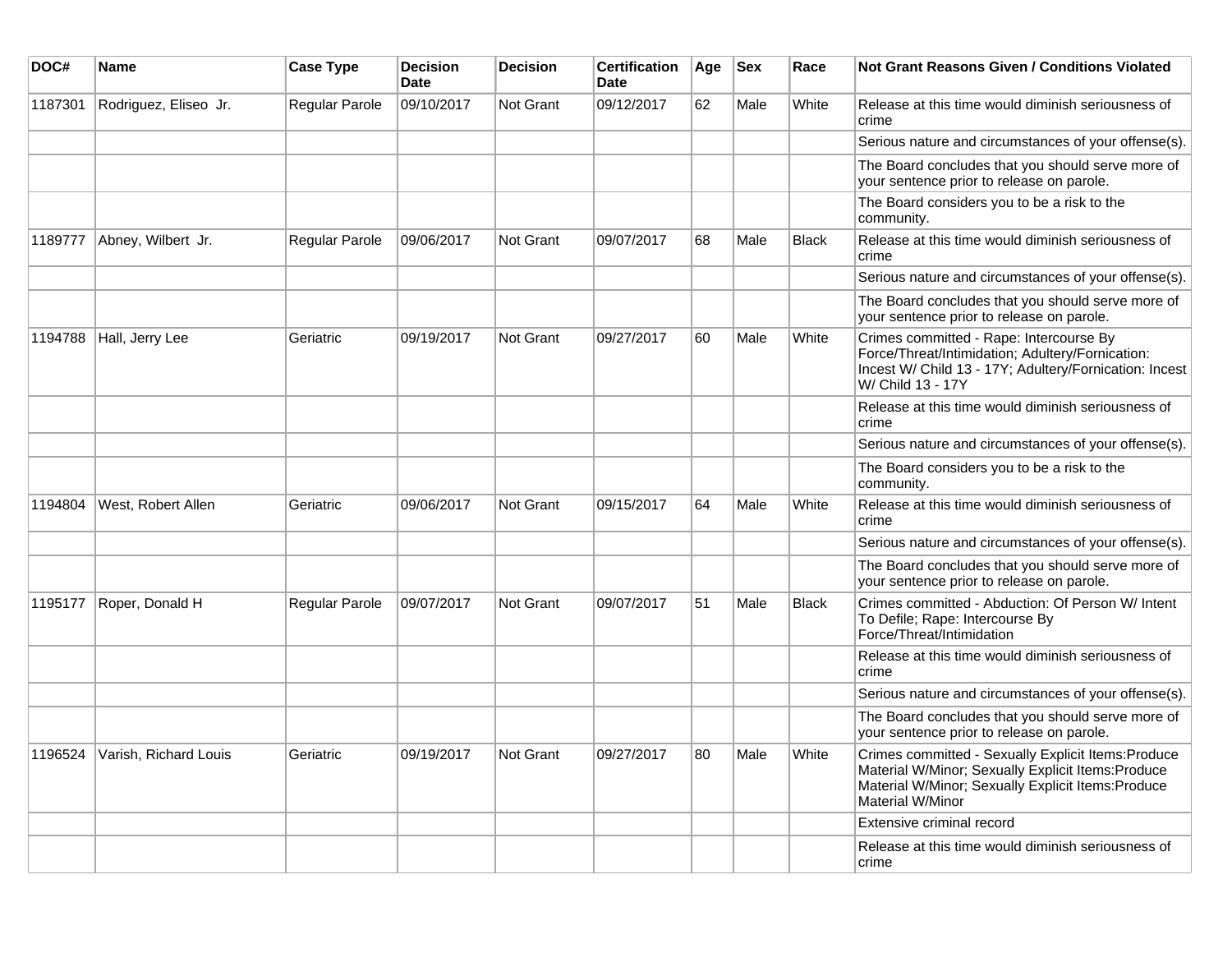| DOC#    | <b>Name</b>                 | <b>Case Type</b> | <b>Decision</b><br><b>Date</b> | <b>Decision</b> | <b>Certification</b><br>Date | Age | <b>Sex</b> | Race  | <b>Not Grant Reasons Given / Conditions Violated</b>                                                                                                     |
|---------|-----------------------------|------------------|--------------------------------|-----------------|------------------------------|-----|------------|-------|----------------------------------------------------------------------------------------------------------------------------------------------------------|
| 1196524 | Varish, Richard Louis       | Geriatric        | 09/19/2017                     | Not Grant       | 09/27/2017                   | 80  | Male       | White | The Board considers you to be a risk to the<br>community.                                                                                                |
| 1198360 | Mcphatter, Henry Clay       | Geriatric        | 09/03/2017                     | Not Grant       | 09/12/2017                   | 68  | Male       | Black | Crimes committed - Assault: Malicious, Victim<br>Severely Injured                                                                                        |
|         |                             |                  |                                |                 |                              |     |            |       | History of violence.                                                                                                                                     |
|         |                             |                  |                                |                 |                              |     |            |       | Release at this time would diminish seriousness of<br>crime                                                                                              |
|         |                             |                  |                                |                 |                              |     |            |       | Serious nature and circumstances of your offense(s).                                                                                                     |
|         |                             |                  |                                |                 |                              |     |            |       | The Board concludes that you should serve more of<br>your sentence prior to release on parole.                                                           |
| 1198447 | Boensch, John William       | Geriatric        | 09/15/2017                     | Not Grant       | 09/27/2017                   | 65  | Male       | White | Crimes committed - Object Sexual Penetration:<br>Victim <13 Yrs; Aggravated Sexual Battery: Victim<br>$<$ 13 Yrs                                         |
|         |                             |                  |                                |                 |                              |     |            |       | Release at this time would diminish seriousness of<br>crime                                                                                              |
|         |                             |                  |                                |                 |                              |     |            |       | Serious nature and circumstances of your offense(s).                                                                                                     |
|         |                             |                  |                                |                 |                              |     |            |       | The Board considers you to be a risk to the<br>community.                                                                                                |
| 1221184 | Marquez, Pedro Pablo        | Geriatric        | 09/06/2017                     | Not Grant       | 09/12/2017                   | 63  | Male       | White | Crimes committed - Abduction: Of Person W/ Intent<br>To Defile; Aggravated Sexual Battery: Victim <13 Yrs                                                |
|         |                             |                  |                                |                 |                              |     |            |       | The Board considers you to be a risk to the<br>community.                                                                                                |
| 1374716 | Feldman, Donald C Sr.       | Geriatric        | 09/22/2017                     | Not Grant       | 09/27/2017                   | 80  | Male       | White | Crimes committed - Carnal Know: Of Child 13-14Y:<br>W/O Force; Carnal Know: Of Child 13-14Y: W/O<br>Force; Carnal Know: Of Child 13-14Y: W/O Force       |
|         |                             |                  |                                |                 |                              |     |            |       | History of violence.                                                                                                                                     |
|         |                             |                  |                                |                 |                              |     |            |       | Release at this time would diminish seriousness of<br>crime                                                                                              |
|         |                             |                  |                                |                 |                              |     |            |       | The Board concludes that you should serve more of<br>your sentence prior to release on parole.                                                           |
| 1421111 | Oberg, Bruce                | Geriatric        | 09/25/2017                     | Not Grant       | 09/27/2017                   | 75  | Male       | White | Crimes committed - Aggravated Sexual Battery:<br>Victim <13 Yrs; Aggravated Sexual Battery: Victim<br><13 Yrs; Aggravated Sexual Battery: Victim <13 Yrs |
|         |                             |                  |                                |                 |                              |     |            |       | Release at this time would diminish seriousness of<br>crime                                                                                              |
|         |                             |                  |                                |                 |                              |     |            |       | Serious nature and circumstances of your offense(s).                                                                                                     |
|         |                             |                  |                                |                 |                              |     |            |       | The Board considers you to be a risk to the<br>community.                                                                                                |
|         | 1451603 FREDO, EUGENE ALLEN | Geriatric        | 09/11/2017                     | Not Grant       | 09/15/2017                   | 66  | Male       | White | Crimes committed - Aggravated Sexual Battery:<br>Victim <13 Yrs; Sodomy: Victim <13 Yrs; Sodomy:<br>Victim <13 Yrs                                       |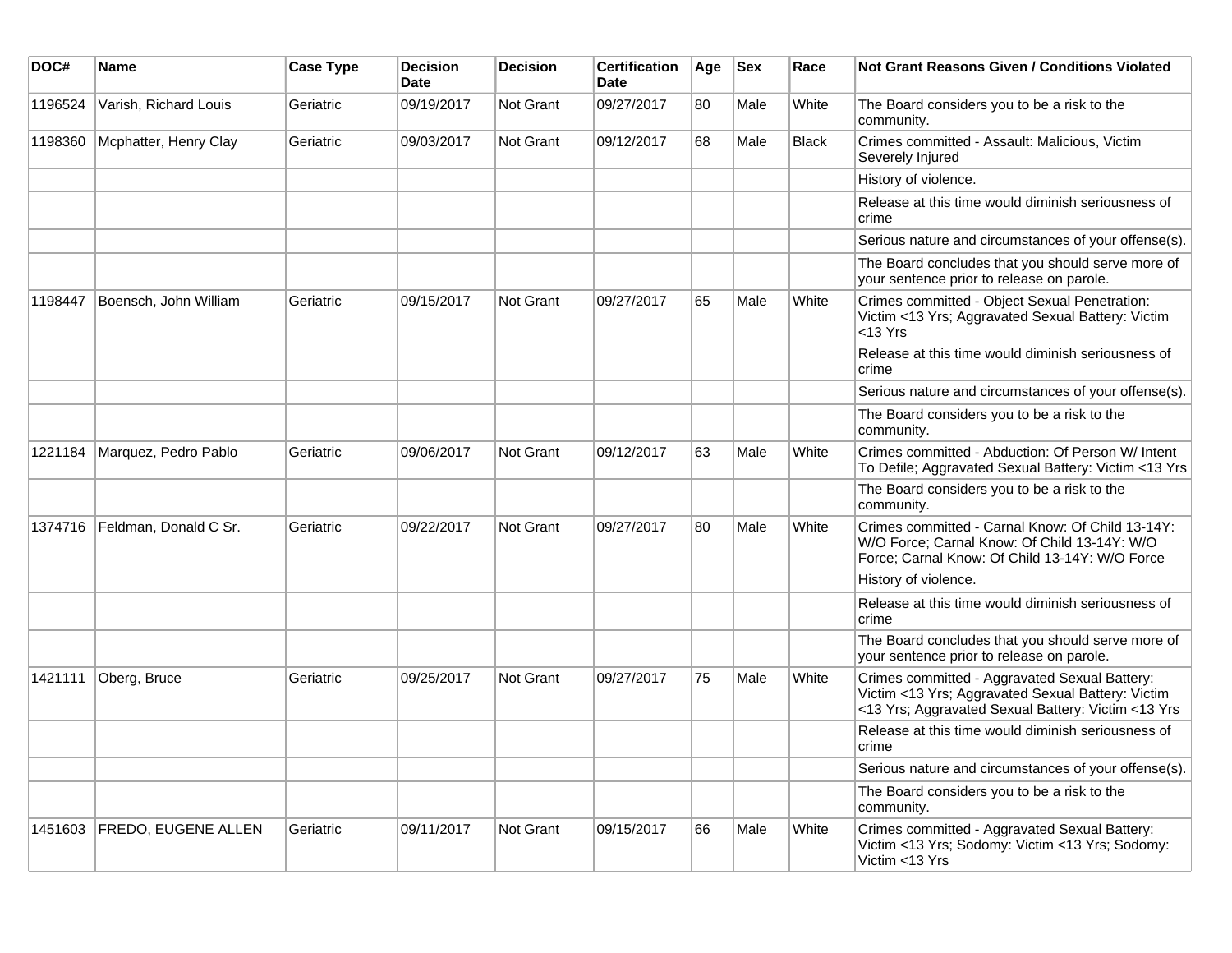| DOC#    | <b>Name</b>                     | <b>Case Type</b> | <b>Decision</b><br><b>Date</b> | <b>Decision</b> | <b>Certification</b><br>Date | Age | <b>Sex</b> | Race         | Not Grant Reasons Given / Conditions Violated                                                                                                               |
|---------|---------------------------------|------------------|--------------------------------|-----------------|------------------------------|-----|------------|--------------|-------------------------------------------------------------------------------------------------------------------------------------------------------------|
| 1451603 | <b>FREDO, EUGENE ALLEN</b>      | Geriatric        | 09/11/2017                     | Not Grant       | 09/15/2017                   | 66  | Male       | White        | Release at this time would diminish seriousness of<br>crime                                                                                                 |
|         |                                 |                  |                                |                 |                              |     |            |              | Serious nature and circumstances of your offense(s).                                                                                                        |
|         |                                 |                  |                                |                 |                              |     |            |              | The Board considers you to be a risk to the<br>community.                                                                                                   |
| 1457123 | Prowant, Dale Edward Jr.        | Geriatric        | 09/27/2017                     | Not Grant       | 09/29/2017                   | 69  | Male       | White        | Crimes committed - Possess Obscene Material With<br>Minor, Felony; Child Pornography: Possess, 2+ Off;<br>Child Pornography: Possess, 2+ Off                |
|         |                                 |                  |                                |                 |                              |     |            |              | Release at this time would diminish seriousness of<br>crime                                                                                                 |
|         |                                 |                  |                                |                 |                              |     |            |              | Serious nature and circumstances of your offense(s).                                                                                                        |
|         |                                 |                  |                                |                 |                              |     |            |              | The Board concludes that you should serve more of<br>your sentence prior to release on parole.                                                              |
| 1459989 | Linkous, Kyle William           | Regular Parole   | 09/10/2017                     | Not Grant       | 09/12/2017                   | 24  | Male       | White        | Poor institutional adjustment (for example,<br>motivation/attitude, unfavorable reports, lack of<br>program involvement, etc.)                              |
|         |                                 |                  |                                |                 |                              |     |            |              | Release at this time would diminish seriousness of<br>crime                                                                                                 |
|         |                                 |                  |                                |                 |                              |     |            |              | Serious nature and circumstances of your offense(s).                                                                                                        |
|         |                                 |                  |                                |                 |                              |     |            |              | The Board concludes that you should serve more of<br>your sentence prior to release on parole.                                                              |
|         |                                 |                  |                                |                 |                              |     |            |              | You need further participation in institutional work<br>and/or educational programs to indicate your positive<br>progression towards re-entry into society. |
| 1461274 | Gillman, Henry Jr.              | Geriatric        | 09/19/2017                     | Not Grant       | 09/27/2017                   | 76  | Male       | Black        | Crimes committed - Carnal Know: Of Child 13-14Y:<br>W/O Force; Carnal Know: Of Child 13-14Y: W/O<br>Force; Carnal Know: Of Child 13-14Y: W/O Force          |
|         |                                 |                  |                                |                 |                              |     |            |              | Release at this time would diminish seriousness of<br>crime                                                                                                 |
|         |                                 |                  |                                |                 |                              |     |            |              | Serious nature and circumstances of your offense(s).                                                                                                        |
|         |                                 |                  |                                |                 |                              |     |            |              | The Board concludes that you should serve more of<br>your sentence prior to release on parole.                                                              |
|         |                                 |                  |                                |                 |                              |     |            |              | The Board considers you to be a risk to the<br>community.                                                                                                   |
|         | 1467087 Zottoli, Edward Vincent | Geriatric        | 09/19/2017                     | Not Grant       | 09/27/2017                   | 66  | Male       | <b>White</b> | Release at this time would diminish seriousness of<br>crime                                                                                                 |
|         |                                 |                  |                                |                 |                              |     |            |              | Serious nature and circumstances of your offense(s).                                                                                                        |
|         |                                 |                  |                                |                 |                              |     |            |              | The Board considers you to be a risk to the<br>community.                                                                                                   |
| 1603977 | Holmes, Rashad Devon            | Regular Parole   | 09/05/2017                     | Not Grant       | 09/07/2017                   | 21  | Male       | Black        | Poor institutional adjustment (for example,<br>motivation/attitude, unfavorable reports, lack of<br>program involvement, etc.)                              |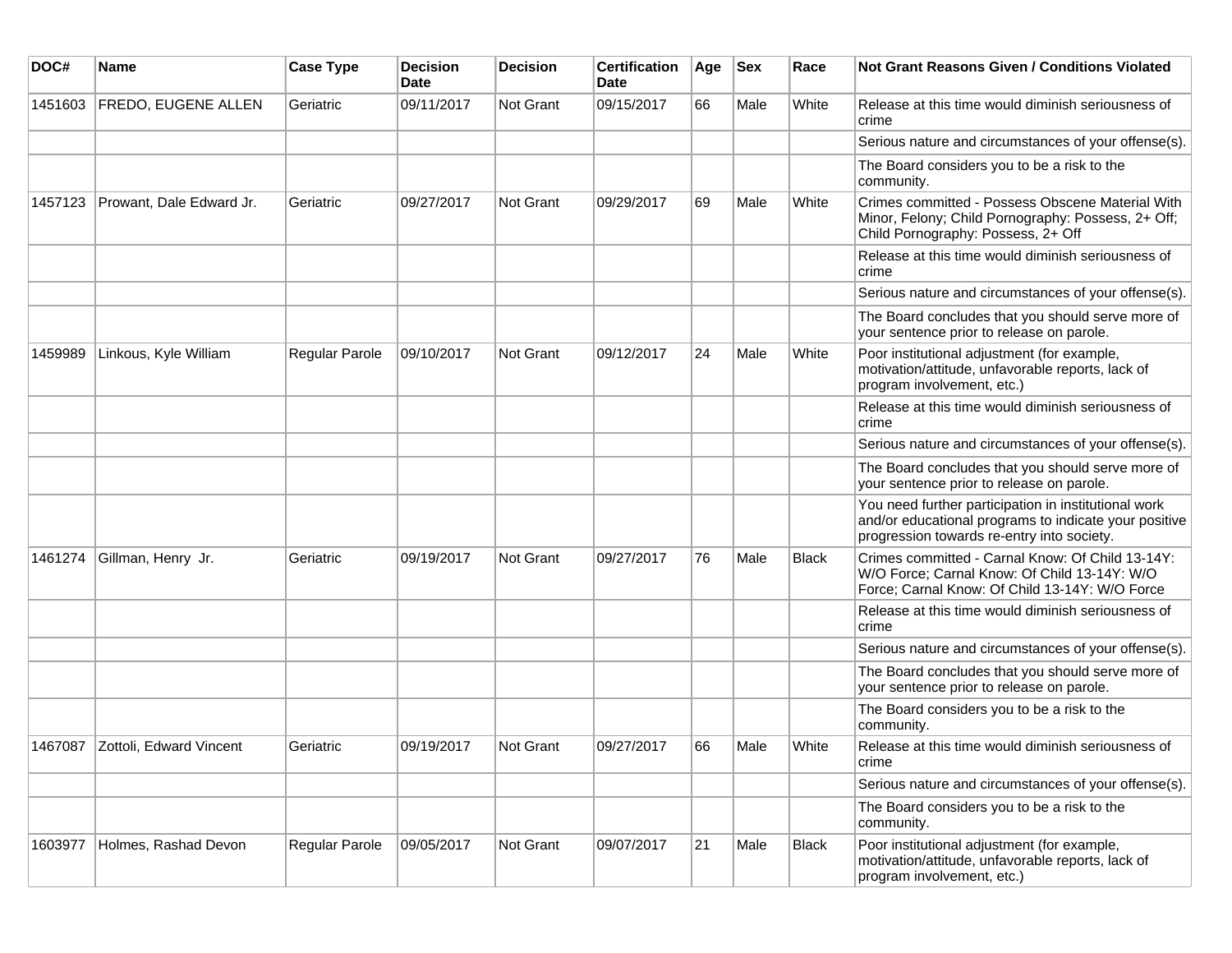| DOC#    | Name                     | <b>Case Type</b> | <b>Decision</b><br>Date | <b>Decision</b> | <b>Certification</b><br>Date | Age | <b>Sex</b> | Race  | Not Grant Reasons Given / Conditions Violated                                                                                                               |
|---------|--------------------------|------------------|-------------------------|-----------------|------------------------------|-----|------------|-------|-------------------------------------------------------------------------------------------------------------------------------------------------------------|
| 1603977 | Holmes, Rashad Devon     | Regular Parole   | 09/05/2017              | Not Grant       | 09/07/2017                   | 21  | Male       | Black | Release at this time would diminish seriousness of<br>crime                                                                                                 |
|         |                          |                  |                         |                 |                              |     |            |       | The Board concludes that you should serve more of<br>your sentence prior to release on parole.                                                              |
|         |                          |                  |                         |                 |                              |     |            |       | You need further participation in institutional work<br>and/or educational programs to indicate your positive<br>progression towards re-entry into society. |
|         |                          |                  |                         |                 |                              |     |            |       | You need to show a longer period of stable<br>adjustment.                                                                                                   |
| 1609395 | Sigler, Lazirrik Deando  | Regular Parole   | 09/04/2017              | Not Grant       | 09/07/2017                   | 21  | Male       | Black | Crimes committed - (Attempted)Robbery: Residence<br>W/ Use Of Gun/Simulated Gun; Burglary: Enter<br>House To Murder/Rape/Etc, Armed                         |
|         |                          |                  |                         |                 |                              |     |            |       | Release at this time would diminish seriousness of<br>crime                                                                                                 |
|         |                          |                  |                         |                 |                              |     |            |       | The Board concludes that you should serve more of<br>your sentence prior to release on parole.                                                              |
|         |                          |                  |                         |                 |                              |     |            |       | You need to show a longer period of stable<br>adjustment.                                                                                                   |
| 1621526 | Petteway, Bryan Deshawn  | Regular Parole   | 09/10/2017              | Not Grant       | 09/14/2017                   | 23  | Male       | Black | Poor institutional adjustment (for example,<br>motivation/attitude, unfavorable reports, lack of<br>program involvement, etc.)                              |
|         |                          |                  |                         |                 |                              |     |            |       | Release at this time would diminish seriousness of<br>crime                                                                                                 |
|         |                          |                  |                         |                 |                              |     |            |       | The Board concludes that you should serve more of<br>your sentence prior to release on parole.                                                              |
|         |                          |                  |                         |                 |                              |     |            |       | You need further participation in institutional work<br>and/or educational programs to indicate your positive<br>progression towards re-entry into society. |
|         |                          |                  |                         |                 |                              |     |            |       | Your prior failure(s) and/or convictions while under<br>community supervision indicate that you are unlikely<br>to comply with conditions of release.       |
| 1638907 | Che, Arsene              | Regular Parole   | 09/19/2017              | Not Grant       | 09/20/2017                   | 23  | Male       | Black | Considering your offense and your institutional<br>records, the Board concludes that you should serve<br>more of your sentence before being paroled.        |
|         |                          |                  |                         |                 |                              |     |            |       | Poor institutional adjustment (for example,<br>motivation/attitude, unfavorable reports, lack of<br>program involvement, etc.)                              |
|         |                          |                  |                         |                 |                              |     |            |       | Release at this time would diminish seriousness of<br>crime                                                                                                 |
|         |                          |                  |                         |                 |                              |     |            |       | You need further participation in institutional work<br>and/or educational programs to indicate your positive<br>progression towards re-entry into society. |
| 1748208 | Shanklin, Shannon Andrew | Regular Parole   | 09/27/2017              | Not Grant       | 09/29/2017                   | 21  | Male       | White | Release at this time would diminish seriousness of<br>crime                                                                                                 |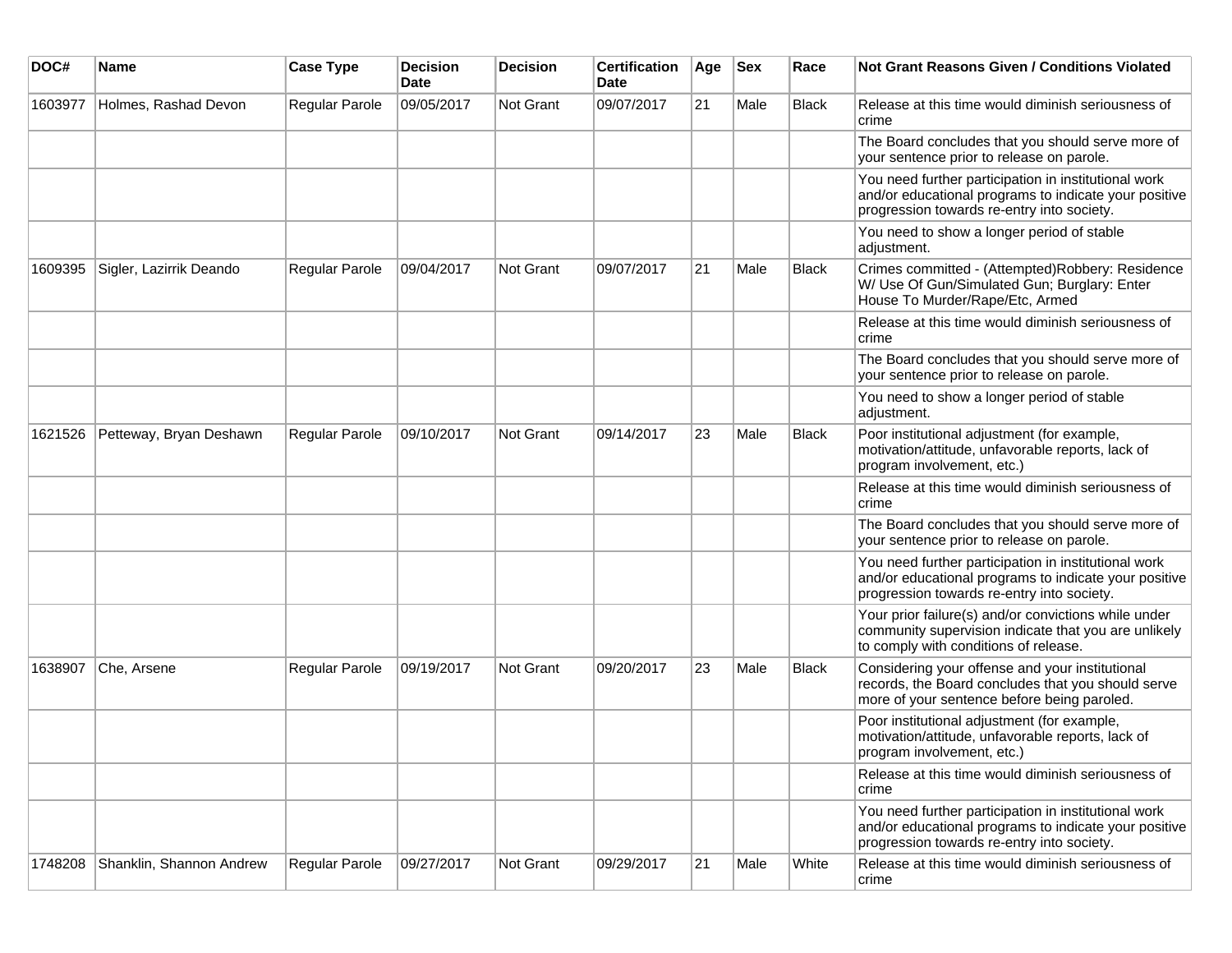| DOC#    | <b>Name</b>              | <b>Case Type</b> | <b>Decision</b><br><b>Date</b> | <b>Decision</b>  | <b>Certification</b><br>Date | Age | <b>Sex</b> | Race         | <b>Not Grant Reasons Given / Conditions Violated</b>                                                                                                        |
|---------|--------------------------|------------------|--------------------------------|------------------|------------------------------|-----|------------|--------------|-------------------------------------------------------------------------------------------------------------------------------------------------------------|
| 1748208 | Shanklin, Shannon Andrew | Regular Parole   | 09/27/2017                     | Not Grant        | 09/29/2017                   | 21  | Male       | White        | You need further participation in institutional work<br>and/or educational programs to indicate your positive<br>progression towards re-entry into society. |
|         |                          |                  |                                |                  |                              |     |            |              | You need to show a longer period of stable<br>adjustment.                                                                                                   |
| 1779190 | Booth, Jemmil Antrel     | Regular Parole   | 09/21/2017                     | Not Grant        | 09/22/2017                   | 20  | Male       | <b>Black</b> | Release at this time would diminish seriousness of<br>crime                                                                                                 |
|         |                          |                  |                                |                  |                              |     |            |              | Serious nature and circumstances of your offense(s).                                                                                                        |
|         |                          |                  |                                |                  |                              |     |            |              | The Board concludes that you should serve more of<br>your sentence prior to release on parole.                                                              |
|         |                          |                  |                                |                  |                              |     |            |              | You need further participation in institutional work<br>and/or educational programs to indicate your positive<br>progression towards re-entry into society. |
| 1785286 | Fields, Demontae Tyrek   | Regular Parole   | 09/02/2017                     | <b>Not Grant</b> | 09/06/2017                   | 19  | Male       | <b>Black</b> | Poor institutional adjustment (for example,<br>motivation/attitude, unfavorable reports, lack of<br>program involvement, etc.)                              |
|         |                          |                  |                                |                  |                              |     |            |              | Release at this time would diminish seriousness of<br>crime                                                                                                 |
|         |                          |                  |                                |                  |                              |     |            |              | The Board concludes that you should serve more of<br>your sentence prior to release on parole.                                                              |
|         |                          |                  |                                |                  |                              |     |            |              | You need further participation in institutional work<br>and/or educational programs to indicate your positive<br>progression towards re-entry into society. |
|         |                          |                  |                                |                  |                              |     |            |              | Your record of institutional infractions indicates a<br>disregard for rules and that you are not ready to<br>conform to society.                            |
| 1795362 | Harris, Stanley III      | Regular Parole   | 09/14/2017                     | Not Grant        | 09/18/2017                   | 19  | Male       | Black        | Considering your offense and your institutional<br>records, the Board concludes that you should serve<br>more of your sentence before being paroled.        |
|         |                          |                  |                                |                  |                              |     |            |              | Poor institutional adjustment (for example,<br>motivation/attitude, unfavorable reports, lack of<br>program involvement, etc.)                              |
|         |                          |                  |                                |                  |                              |     |            |              | Release at this time would diminish seriousness of<br>crime                                                                                                 |
|         |                          |                  |                                |                  |                              |     |            |              | Serious nature and circumstances of your offense(s).                                                                                                        |
|         |                          |                  |                                |                  |                              |     |            |              | The Board concludes that you should serve more of<br>your sentence prior to release on parole.                                                              |
|         |                          |                  |                                |                  |                              |     |            |              | You need further participation in institutional work<br>and/or educational programs to indicate your positive<br>progression towards re-entry into society. |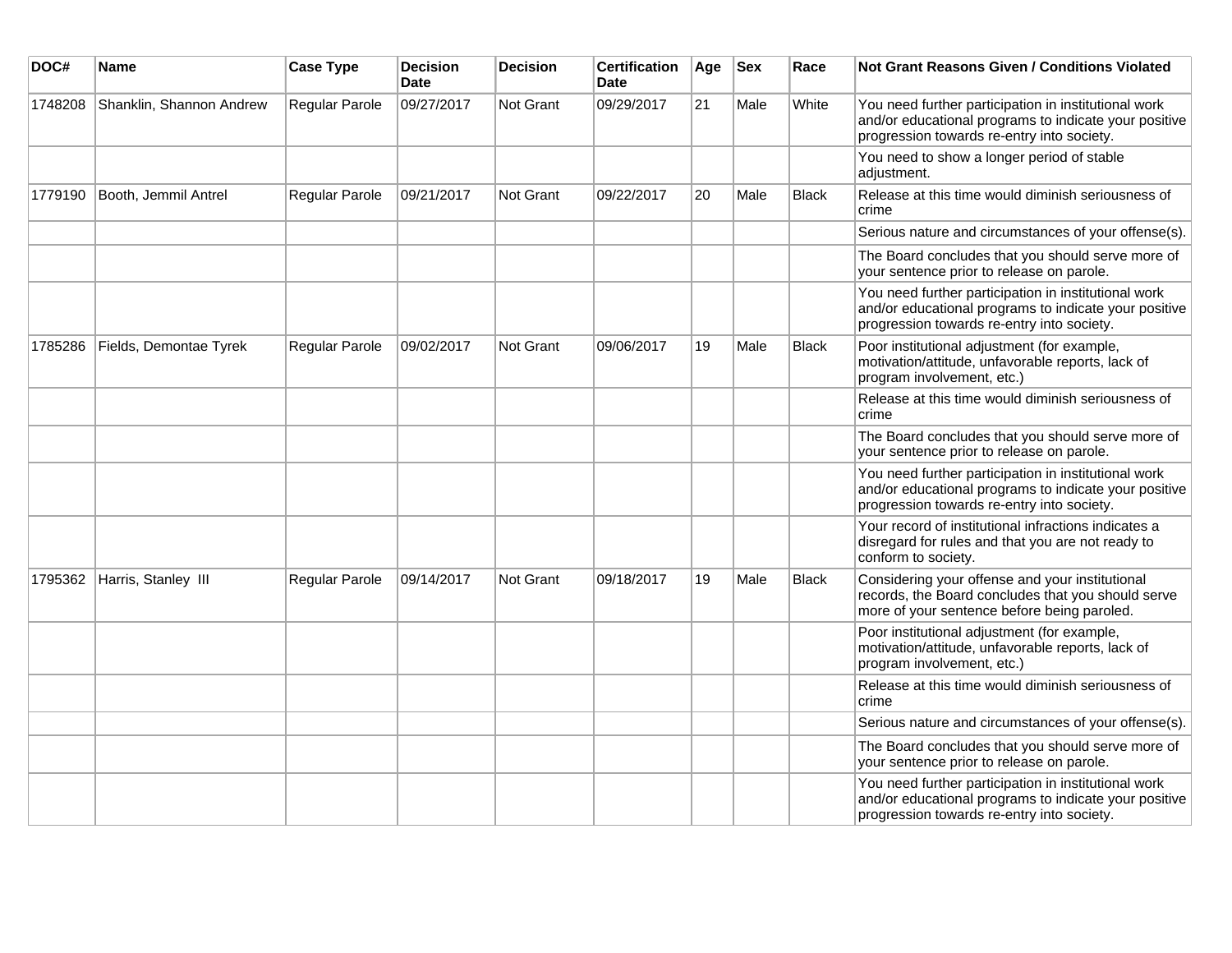| DOC#    | <b>Name</b>          | <b>Case Type</b>     | <b>Decision</b><br><b>Date</b> | <b>Decision</b> | <b>Certification</b><br><b>Date</b> | Age | <b>Sex</b> | Race         | <b>Not Grant Reasons Given / Conditions Violated</b>                                                                                                                                                                                                                                                                                                                                                                                                                                                                                                                                                                                                                                                                                                                                                                                                                                                                                                                                                                                                                                                                                                                                                                                                                                                                                |
|---------|----------------------|----------------------|--------------------------------|-----------------|-------------------------------------|-----|------------|--------------|-------------------------------------------------------------------------------------------------------------------------------------------------------------------------------------------------------------------------------------------------------------------------------------------------------------------------------------------------------------------------------------------------------------------------------------------------------------------------------------------------------------------------------------------------------------------------------------------------------------------------------------------------------------------------------------------------------------------------------------------------------------------------------------------------------------------------------------------------------------------------------------------------------------------------------------------------------------------------------------------------------------------------------------------------------------------------------------------------------------------------------------------------------------------------------------------------------------------------------------------------------------------------------------------------------------------------------------|
| 1001553 | Miles, Simeon Noah   | Violation<br>Hearing | 08/31/2017                     | Revoke          | 09/07/2017                          | 54  | Male       | Black        | Special Condition (Specify)I WILL REGISTER AND<br>COMPLY WITH THE SEX OFFENDER AND<br><b>CRIMES AGAINST MINORS REGISTRY</b><br>REQUIREMENTS.<br>I WILL COMPLY WITH GLOBAL POSITIONING BY<br>SATELLITE OR OTHER TECHNICAL MONITORING<br>REQUIREMENTS AND PAY ANY ASSOCIATED<br>FEES ON AN ABILITY TO PAY BASIS AS<br>DIRECTED BY MY PROBATION AND PAROLE<br>OFFICER.<br>1. Sex Offender assessment, not at the discretion of<br>the PO, and follow any treatment recommendations<br>treatment:                                                                                                                                                                                                                                                                                                                                                                                                                                                                                                                                                                                                                                                                                                                                                                                                                                       |
| 1007370 | Camm, Jeffrey Lamont |                      | 09/20/2017                     | Revoke          | 09/26/2017                          | 49  | Male       | <b>Black</b> | 2. No contact with victims, neither directly, indirectly,<br>through third parties, or electronic means;<br>3. No unsupervised contact with any minor child<br>younger than age 18 including family members;<br>4. Forever prohibited from going within 100 feet of<br>the premises of any place owned or operated by a<br>locality or private entity that he knows or should<br>know is a school, daycare center, playground,<br>athletic field or facility, gymnasium or any other<br>facility or business known to accommodate children<br>younger than age 18;<br>5. May not be in possession of pornography or any<br>obscene materials;<br>6. May not patronize any establishment in the sex<br>industry, to include but not limited to houses of<br>prostitution; topless bars; X-rated stores or<br>bookstores:<br>7. No alcohol;<br>8. Substance abuse assessment and treatment, if<br>deemed necessary by your parole officer;<br>9. May not be in possession of any electronic device<br>with internet access without prior approval from your<br>supervising parole officer;<br>10. You must abide by any and all other conditions<br>of release imposed by your supervising parole<br>officer.<br>The supervising parole officer may petition the Board<br>at any time for modification of any mandatory<br>condition. |
|         |                      | Violation<br>Hearing |                                |                 |                                     |     |            |              | 08. I will not unlawfully use, possess or distribute<br>controlled substances or related paraphernalia.                                                                                                                                                                                                                                                                                                                                                                                                                                                                                                                                                                                                                                                                                                                                                                                                                                                                                                                                                                                                                                                                                                                                                                                                                             |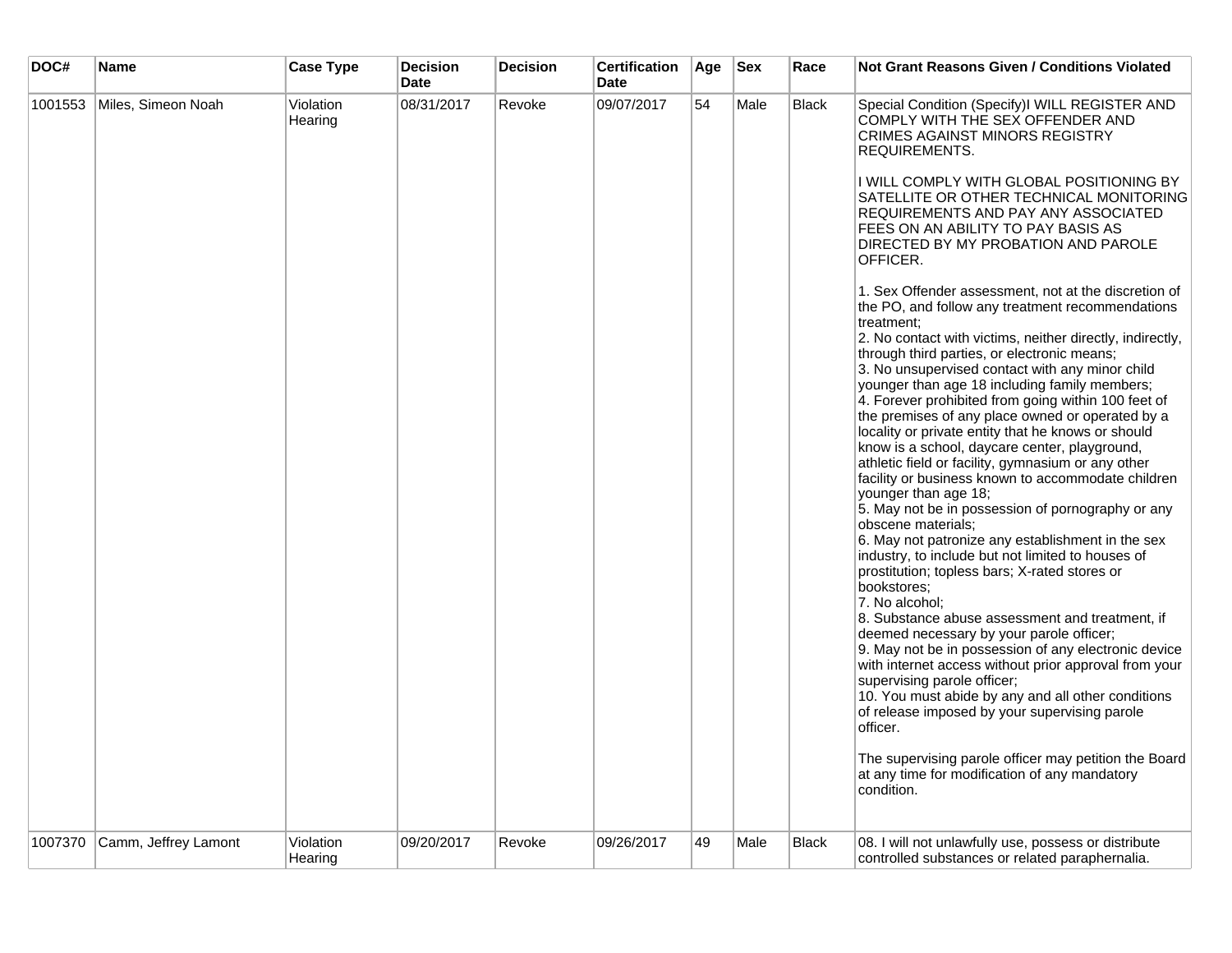| DOC#    | <b>Name</b>               | <b>Case Type</b>     | <b>Decision</b><br><b>Date</b> | <b>Decision</b> | <b>Certification</b><br><b>Date</b> | Age | <b>Sex</b> | Race  | <b>Not Grant Reasons Given / Conditions Violated</b>                                                                                                                                                                                                                                         |
|---------|---------------------------|----------------------|--------------------------------|-----------------|-------------------------------------|-----|------------|-------|----------------------------------------------------------------------------------------------------------------------------------------------------------------------------------------------------------------------------------------------------------------------------------------------|
| 1010490 | Vigue, Jack Ray           | Violation<br>Hearing | 09/19/2017                     | Revoke          | 09/26/2017                          | 67  | Male       | White |                                                                                                                                                                                                                                                                                              |
|         |                           |                      |                                |                 |                                     |     |            |       | 06. I will follow the Probation and Parole Officer's<br>instructions and will be truthful, cooperative, and<br>report as instructed.                                                                                                                                                         |
| 1012464 | Hurley, Jefferey Allen    | Violation<br>Hearing | 08/29/2017                     | Revoke          | 09/07/2017                          | 50  | Male       | White |                                                                                                                                                                                                                                                                                              |
|         |                           |                      |                                |                 |                                     |     |            |       | 04. I will report in person or by telephone to the<br>Probation and Parole office listed below within three<br>working days of my release from incarceration, and<br>as otherwise instructed thereafter.                                                                                     |
|         |                           |                      |                                |                 |                                     |     |            |       | 06. I will follow the Probation and Parole Officer's<br>instructions and will be truthful, cooperative, and<br>report as instructed.                                                                                                                                                         |
|         |                           |                      |                                |                 |                                     |     |            |       | 10. I will not change my residence without the<br>permission of the Probation and Parole Officer. I will<br>not leave the State of Virginia or travel outside of a<br>designated area without permission of the Probation<br>and Parole Officer.                                             |
|         |                           |                      |                                |                 |                                     |     |            |       | 11. I will not abscond from supervision. I understand<br>I will be considered an absconder when my<br>whereabouts are no longer known to my supervising<br>officer. I freely, voluntarily and intelligently waive<br>any right I may have to extradition if arrested outside<br>of Virginia. |
| 1037426 | Ratliff, Mcclinton Dozier | Violation<br>Hearing | 09/26/2017                     | Revoke          | 09/26/2017                          | 58  | Male       | Black |                                                                                                                                                                                                                                                                                              |
|         |                           |                      |                                |                 |                                     |     |            |       | 01. I will obey all Federal, State and local laws and<br>ordinances.                                                                                                                                                                                                                         |
|         |                           |                      |                                |                 |                                     |     |            |       | 02. I will report any arrest, including traffic tickets,<br>within 3 days to the Probation and Parole Officer.                                                                                                                                                                               |
|         |                           |                      |                                |                 |                                     |     |            |       | 07. I will not use alcoholic beverages to the extent<br>that it disrupts or interferes with my employment or<br>orderly conduct.                                                                                                                                                             |
| 1050700 | Horton, Gregory William   | Violation<br>Hearing | 08/25/2017                     | Revoke          | 09/07/2017                          | 67  | Male       | Black | 01. I will obey all Federal, State and local laws and<br>ordinances.                                                                                                                                                                                                                         |
|         |                           |                      |                                |                 |                                     |     |            |       | Special Condition (Specify) Pay restitution of<br>\$3699.00 in the amount of \$100.00 per month until<br>paid in full.                                                                                                                                                                       |
| 1071044 | Blount, Alphonsa Lavon    | Violation<br>Hearing | 09/18/2017                     | Revoke          | 09/25/2017                          | 51  | Male       | Black |                                                                                                                                                                                                                                                                                              |
|         |                           |                      |                                |                 |                                     |     |            |       | 01. I will obey all Federal, State and local laws and<br>ordinances.                                                                                                                                                                                                                         |
| 1095437 | Tolley, James Harvey      | Violation<br>Hearing | 08/29/2017                     | Revoke          | 09/07/2017                          | 63  | Male       | White |                                                                                                                                                                                                                                                                                              |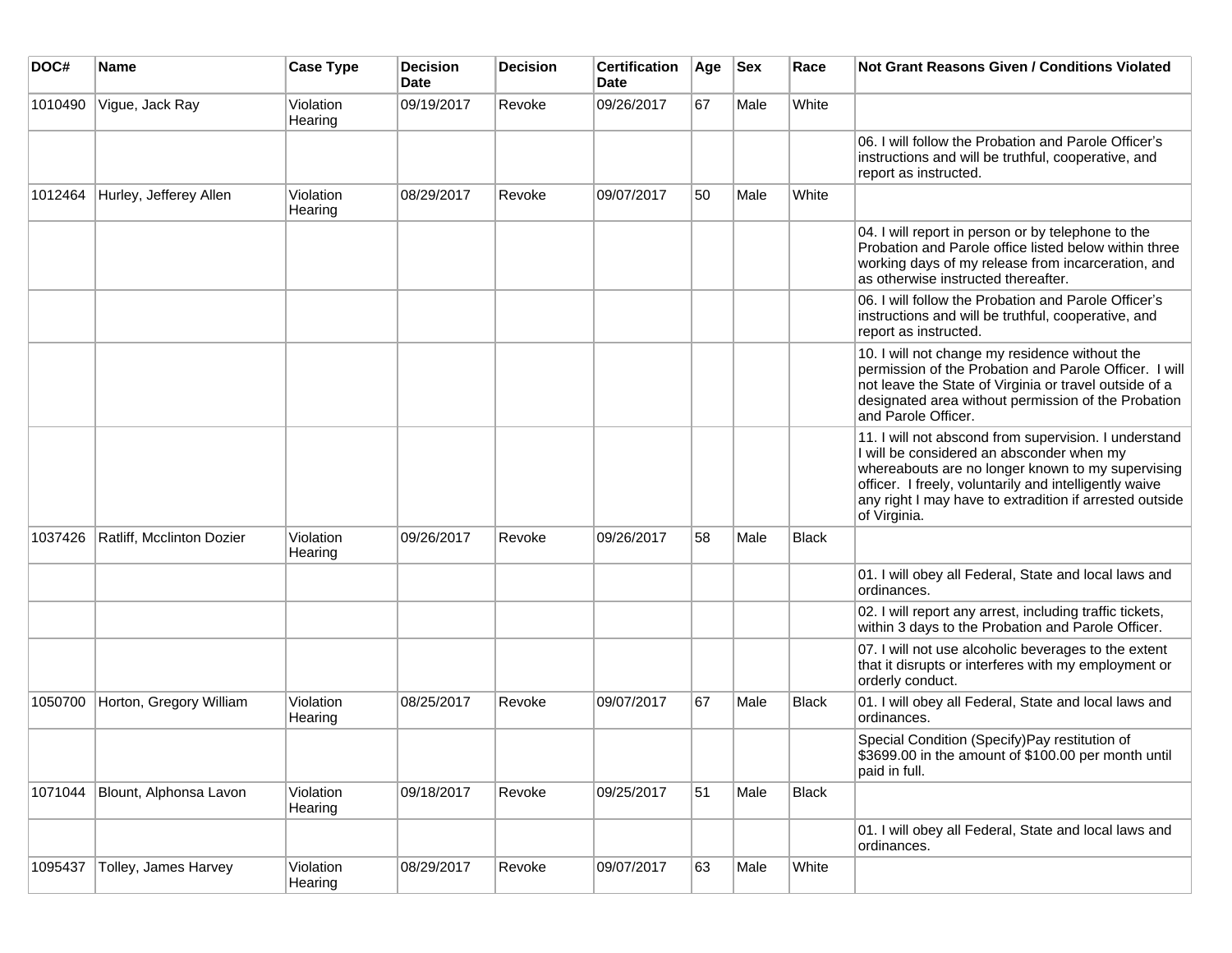| DOC#    | <b>Name</b>                  | <b>Case Type</b>     | <b>Decision</b><br><b>Date</b> | <b>Decision</b> | <b>Certification</b><br>Date | Age | <b>Sex</b>   | Race         | <b>Not Grant Reasons Given / Conditions Violated</b>                                                                                                                                                                                                                                         |
|---------|------------------------------|----------------------|--------------------------------|-----------------|------------------------------|-----|--------------|--------------|----------------------------------------------------------------------------------------------------------------------------------------------------------------------------------------------------------------------------------------------------------------------------------------------|
| 1095437 | Tolley, James Harvey         | Violation<br>Hearing | 08/29/2017                     | Revoke          | 09/07/2017                   | 63  | Male         | White        | 01. I will obey all Federal, State and local laws and<br>ordinances.                                                                                                                                                                                                                         |
| 1125712 | Cooke, Melissa Madell        | Violation<br>Hearing | 08/28/2017                     | Revoke          | 09/07/2017                   | 48  | Female Black |              |                                                                                                                                                                                                                                                                                              |
|         |                              |                      |                                |                 |                              |     |              |              | 01. I will obey all Federal, State and local laws and<br>ordinances.                                                                                                                                                                                                                         |
|         |                              |                      |                                |                 |                              |     |              |              | 06. I will follow the Probation and Parole Officer's<br>instructions and will be truthful, cooperative, and<br>report as instructed.                                                                                                                                                         |
|         |                              |                      |                                |                 |                              |     |              |              | 08. I will not unlawfully use, possess or distribute<br>controlled substances or related paraphernalia.                                                                                                                                                                                      |
| 1130252 | Cole, Alan Lamar             | Violation<br>Hearing | 09/09/2017                     | Revoke          | 09/12/2017                   | 48  | Male         | <b>Black</b> | 08. I will not unlawfully use, possess or distribute<br>controlled substances or related paraphernalia.                                                                                                                                                                                      |
| 1132915 | Turner, Roger Leon           | Violation<br>Hearing | 09/21/2017                     | Revoke          | 09/28/2017                   | 54  | Male         | <b>Black</b> | 01. I will obey all Federal, State and local laws and<br>ordinances.                                                                                                                                                                                                                         |
| 1138697 | Nero, David Wayne            | Violation<br>Hearing | 09/07/2017                     | Revoke          | 09/08/2017                   | 34  | Male         | <b>Black</b> | 01. I will obey all Federal, State and local laws and<br>ordinances.                                                                                                                                                                                                                         |
| 1144205 | Donaldson, Eric Shane        | Violation<br>Hearing | 09/20/2017                     | Revoke          | 09/26/2017                   | 45  | Male         | White        | 01. I will obey all Federal, State and local laws and<br>ordinances.                                                                                                                                                                                                                         |
| 1158065 | Ferguson, Anthony Scott      | Violation<br>Hearing | 09/18/2017                     | Revoke          | 09/25/2017                   | 48  | Male         | White        |                                                                                                                                                                                                                                                                                              |
|         |                              |                      |                                |                 |                              |     |              |              | 04. I will report in person or by telephone to the<br>Probation and Parole office listed below within three<br>working days of my release from incarceration, and<br>as otherwise instructed thereafter.                                                                                     |
|         |                              |                      |                                |                 |                              |     |              |              | 06. I will follow the Probation and Parole Officer's<br>instructions and will be truthful, cooperative, and<br>report as instructed.                                                                                                                                                         |
|         |                              |                      |                                |                 |                              |     |              |              | 08. I will not unlawfully use, possess or distribute<br>controlled substances or related paraphernalia.                                                                                                                                                                                      |
|         |                              |                      |                                |                 |                              |     |              |              | 10. I will not change my residence without the<br>permission of the Probation and Parole Officer. I will<br>not leave the State of Virginia or travel outside of a<br>designated area without permission of the Probation<br>and Parole Officer.                                             |
|         |                              |                      |                                |                 |                              |     |              |              | 11. I will not abscond from supervision. I understand<br>I will be considered an absconder when my<br>whereabouts are no longer known to my supervising<br>officer. I freely, voluntarily and intelligently waive<br>any right I may have to extradition if arrested outside<br>of Virginia. |
| 1176242 | Ratcliffe, Octavion Demetric | Violation<br>Hearing | 08/29/2017                     | Revoke          | 09/07/2017                   | 43  | Male         | <b>Black</b> |                                                                                                                                                                                                                                                                                              |